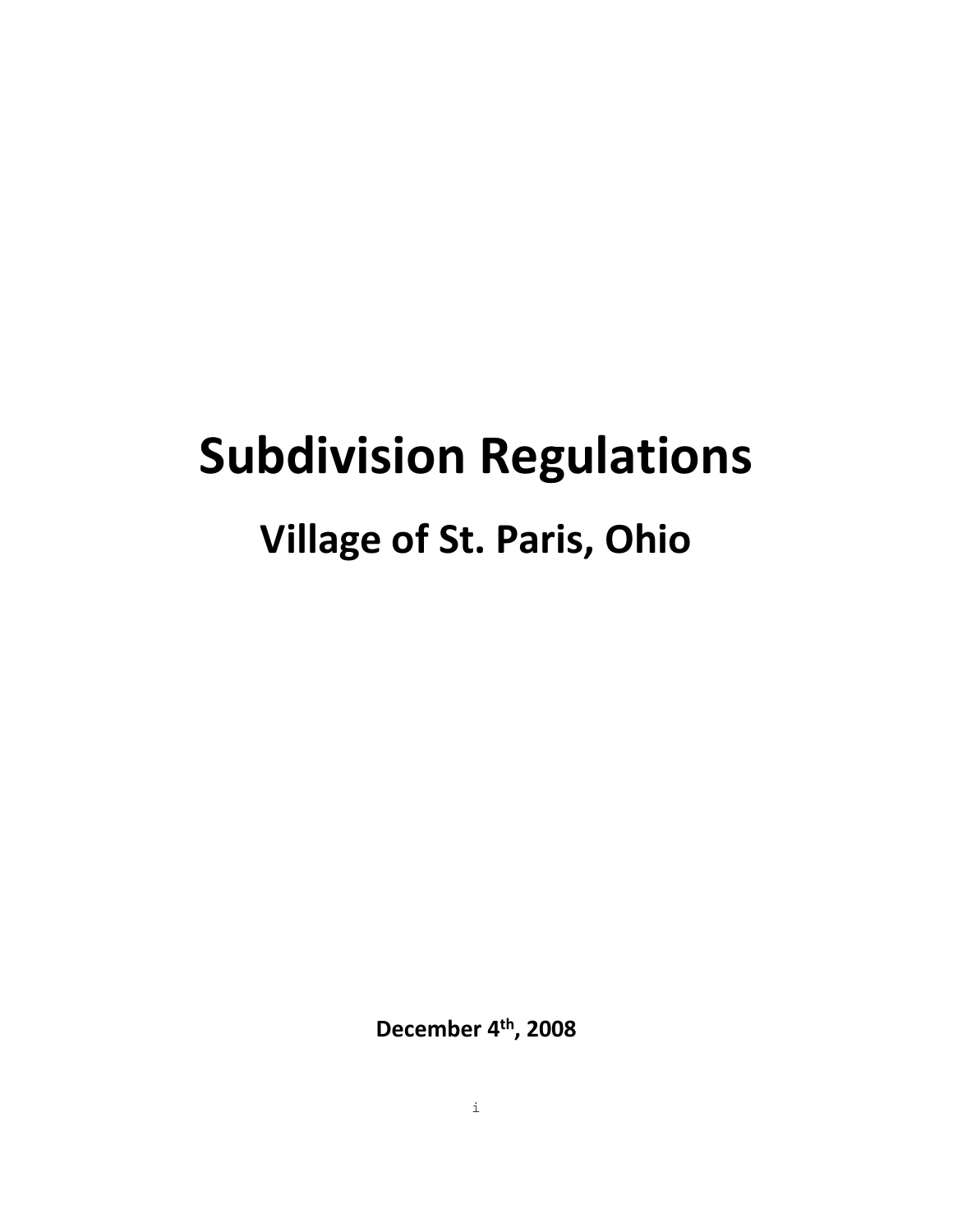| Section 100 |                                               |
|-------------|-----------------------------------------------|
|             |                                               |
|             |                                               |
| Section 200 |                                               |
| Section 210 |                                               |
| Section 230 |                                               |
| Section 240 |                                               |
| Section 250 |                                               |
|             | ARTICLE III PROCEDURE FOR SUBDIVISON APPROVAL |
| Section 300 |                                               |
| Section 301 |                                               |
| Section 310 |                                               |
| Section 311 |                                               |
| Section 312 |                                               |
| Section 313 |                                               |
| Section 314 |                                               |
| Section 315 |                                               |
| Section 316 |                                               |
| Section 317 | CONSTRUCTION AND UTILITY PLAN REQUIREMENTS    |
| Section 318 |                                               |
| Section 320 |                                               |
| Section 321 |                                               |
| Section 322 | GURANTEE FOR INSTALLATION OF IMPROVEMENTS     |
| Section 323 |                                               |
| Section 324 |                                               |
| Section 325 |                                               |
| Section 326 |                                               |
| Section 327 |                                               |
| Section 328 |                                               |
| Section 329 |                                               |
| Section 330 | PERFORMANCE AND MAINTENCE BONDS OR OTHER      |
|             |                                               |
|             | ARTICLE IV SUBDIVISION DESIGN STANDARDS       |
| Section 400 |                                               |
| Section 401 | CONFORMITY TO DEVELOPMENT PLANS AND ZONING    |
| Section 402 |                                               |
| Section 403 |                                               |
| Section 404 |                                               |
| Section 405 |                                               |

# **INDEX**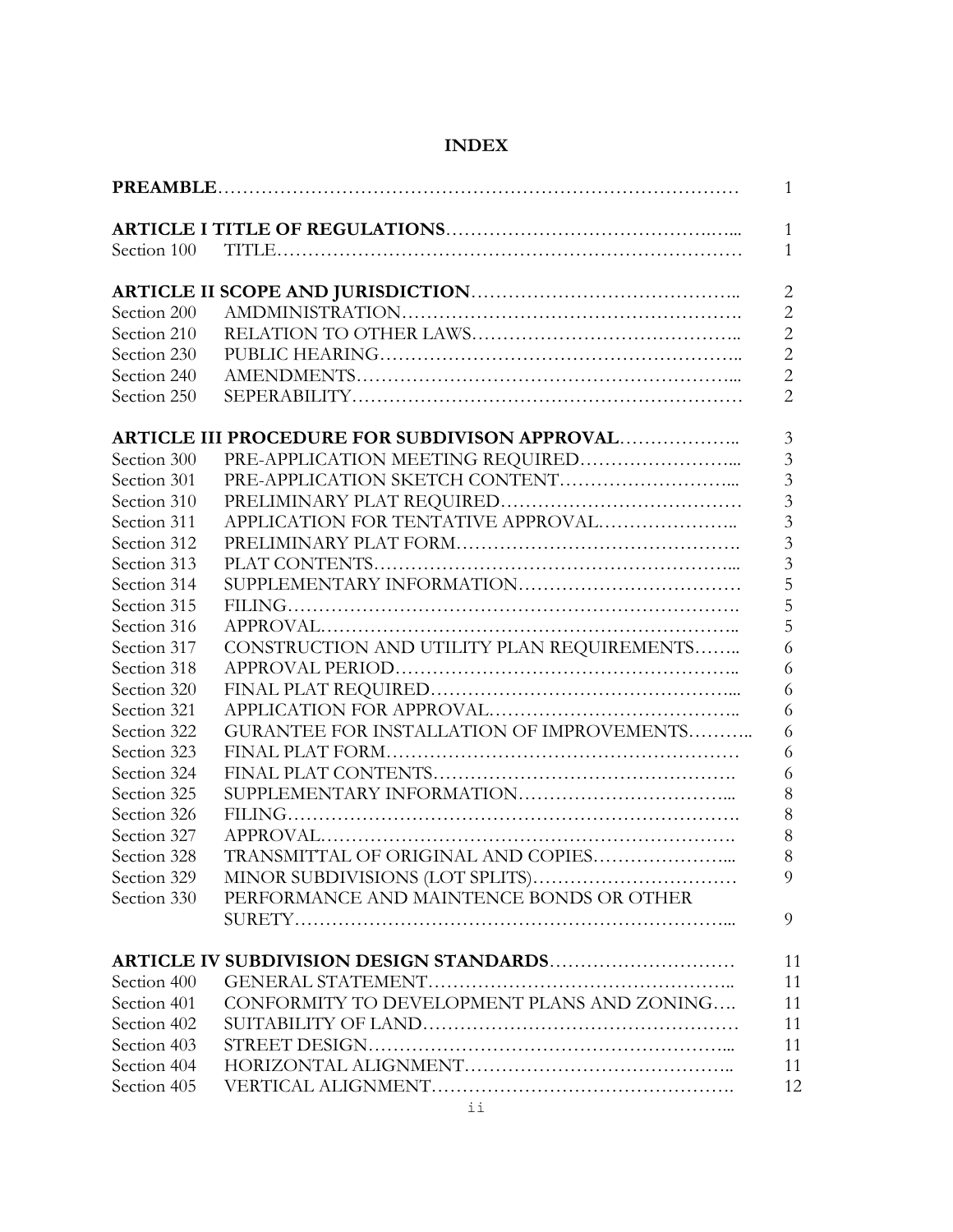| Section 406 | RIGHT-OF-WAY AND PAVEMENT WIDTHS                        | 12 |
|-------------|---------------------------------------------------------|----|
| Section 407 |                                                         | 12 |
| Section 408 |                                                         | 12 |
| Seciton 409 |                                                         | 13 |
| Section 410 | STREETS FOR COMMERCIAL SUBDIVISIONS                     | 14 |
| Section 411 | STREETS FOR INDUSTRIAL SUBDIVISIONS                     | 14 |
| Section 412 |                                                         | 14 |
| Section 413 |                                                         | 15 |
| Section 414 |                                                         | 15 |
| Section 415 | PUBLIC SITES, OPEN SPACE, AND NATURAL FEATURES          | 16 |
| Section 416 |                                                         | 16 |
| Section 417 |                                                         | 16 |
|             |                                                         |    |
|             | ARTICLE V REQUIREMENTS FOR CONSTRUCTION OF IMPROVEMENTS |    |
| Section 500 | SUBDIVIDER TO HOLD VILLAGE HARMLESS                     | 17 |
| Section 501 | CONSTRUCTION PROCEDURE AND MATERIALS                    | 17 |
| Section 502 |                                                         | 17 |
| Section 503 |                                                         | 17 |
| Section 504 |                                                         | 17 |
| Section 505 |                                                         | 17 |
| Section 506 |                                                         | 17 |
| Section 507 |                                                         | 17 |
| Section 508 |                                                         | 17 |
| Section 510 |                                                         | 18 |
| Section 520 |                                                         | 18 |
| Section 530 |                                                         | 18 |
| Section 540 |                                                         | 18 |
| Section 542 |                                                         | 18 |
| Sectoin 543 | SURFACE WATER, EROSION, AND SEDIMENT CONTROL            | 19 |
| Section 550 | ELECTRIC, GAS, AND TELEPHONE IMPROVEMENTS               | 19 |
| Section 560 |                                                         | 20 |
| Section 561 |                                                         | 20 |
| Section 562 | TRAFFIC CONTROL SIGNS AND STREET NAME SIGNS             | 20 |
| Section 563 |                                                         | 20 |
| Section 570 | EXTRA-SIZE AND OFF-SITE IMPROVEMENTS                    | 20 |
| Section 572 |                                                         | 20 |
| Section 573 |                                                         | 20 |
| Section 574 |                                                         | 20 |
|             |                                                         |    |
|             | ARTICLE VI PLANNED UNIT DEVELOPMENT                     |    |
| Section 600 | PURPOSE OF PLANNED UNIT DEVELOPMENT                     | 21 |
| Section 610 |                                                         | 21 |
| Section 620 |                                                         | 21 |
| Section 630 |                                                         | 21 |
| Section 640 |                                                         | 21 |
| Section 650 |                                                         | 22 |
| Section 660 | INDUSTRIAL DEVELOPMENT PROJECTS                         | 23 |

Section 670 PROCEDURE FOR APPROVAL OF PLANNED UNIT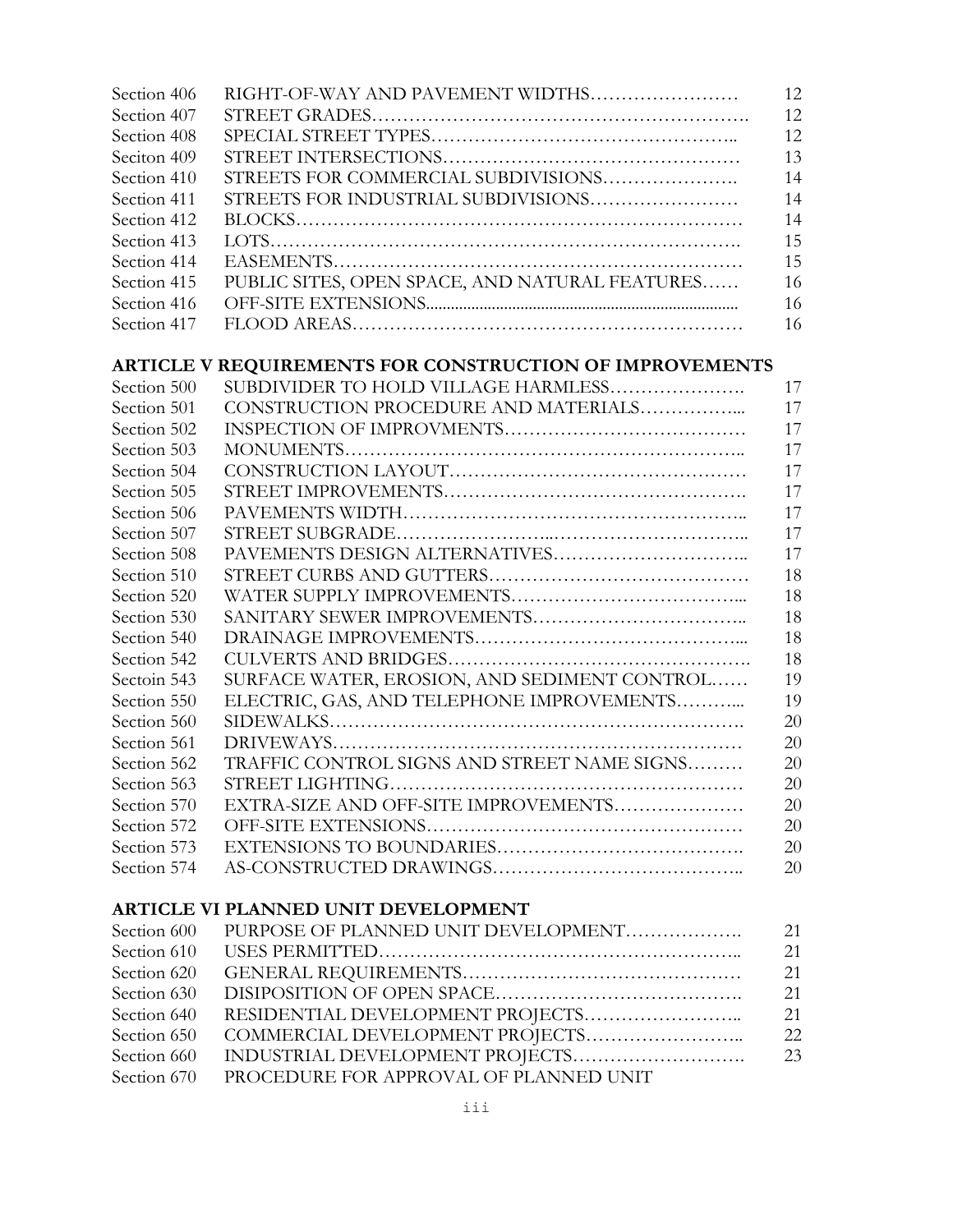|             |                                                          | 24 |
|-------------|----------------------------------------------------------|----|
|             | ARTICLE VII MANUFACTURE DWELLING (HOUSING) - MOBILE HOME |    |
|             |                                                          | 25 |
| Section 700 |                                                          | 25 |
| Section 710 |                                                          | 25 |
| Section 715 |                                                          | 25 |
| Section 716 |                                                          | 25 |
| Section 717 |                                                          | 25 |
| Section 718 |                                                          | 25 |
| Section 719 |                                                          | 26 |
| Section 720 |                                                          | 26 |
| Section 721 |                                                          | 26 |
| Section 722 |                                                          | 26 |
| Section 723 |                                                          | 26 |
| Section 724 |                                                          | 26 |
| Section 725 |                                                          | 26 |
| Section 726 |                                                          | 26 |
| Section 727 |                                                          | 26 |
|             |                                                          | 27 |
| Section 800 |                                                          | 27 |
| Section 801 |                                                          | 27 |
| Section 802 |                                                          | 27 |
| Section 803 | SCHEDULE OF FEES, CHARGES AND EXPENSES                   | 27 |
| Section 804 |                                                          | 27 |
| Section 805 |                                                          | 28 |
| Section 806 |                                                          | 28 |
|             | ARTICLE IX REQUIRED STATEMENTS ANS SIGNATURES TO BE      |    |
|             |                                                          | 29 |
| Section 900 |                                                          | 29 |
| Section 901 | WITHIN THE CORPORATE LIMITS OF ST. PARIS                 | 30 |
|             |                                                          | 31 |
|             |                                                          | 36 |
|             |                                                          | 36 |
|             |                                                          | 36 |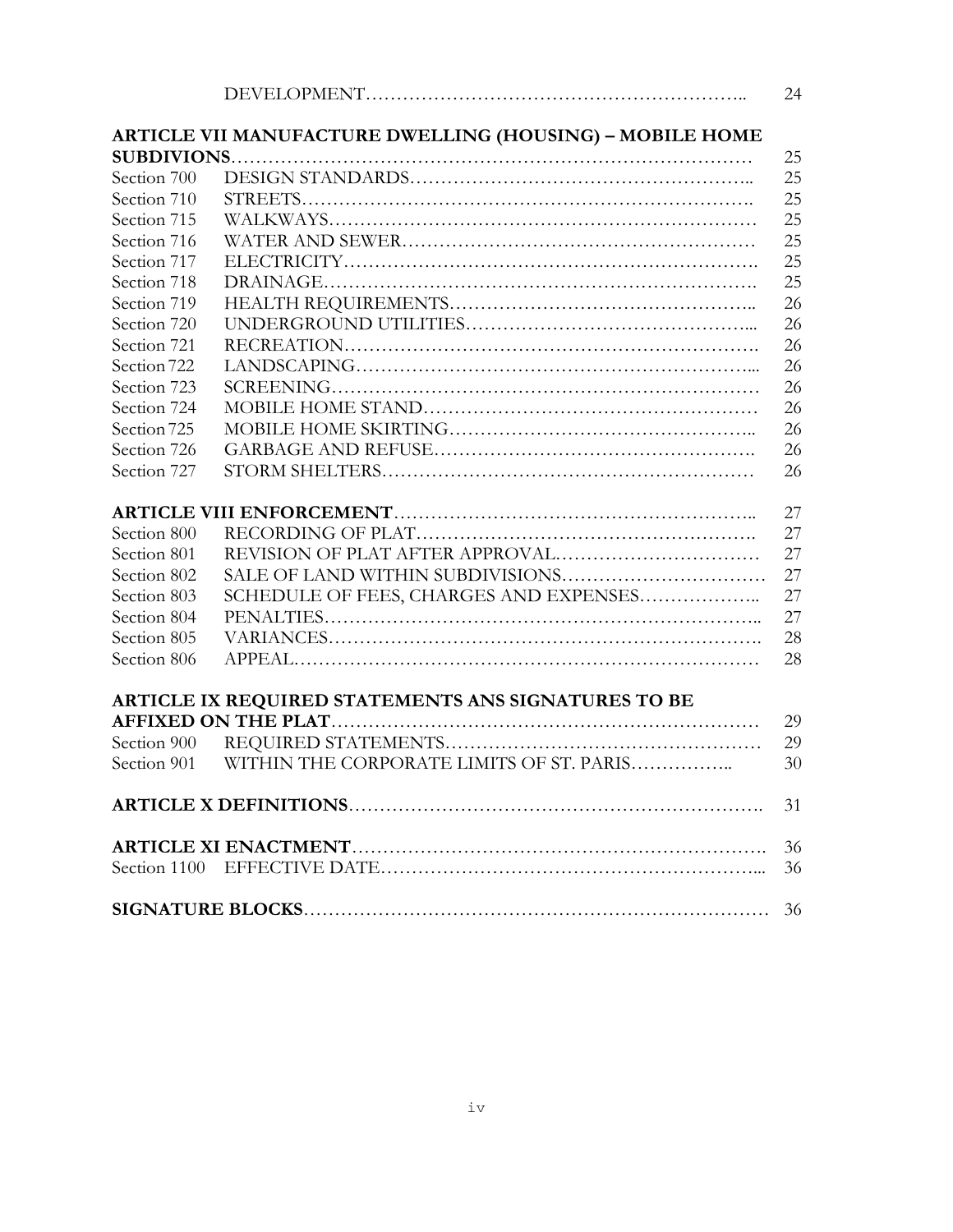#### **SUBDIVISION REGULATIONS, VILLAGE OF ST. PARIS, OHIO**

#### **ORDINANCE NO.**

AN ORDINANCE OF THE VILLAGE OF ST. PARIS, OHIO, ENACTED IN ACCORDANCE WITH CHAPTER 711, OHIO REVISED CODE, FOR THE PURPOSE OF PROTECTING THE PUBLIC HEALTH, SAFETY, COMFORT, CONVENIENCE AND GENERAL WELFARE; AND REGULATING THE DEVELOPMENT OF SUBDIVIDED AREAS; PROMOTING THE PROPER ARRANGEMENT OF STREETS AND LAYOUT OF LOTS; PROVIDING FOR ADEQUATE AND CONVENIENT PROVISION OF OPEN SPACES, UTILITIES, RECREATION AND ACCESS TO SERVICE AND EMERGENCY VEHICLES; PROVIDING FOR ADEQUATE PROVISION OF WATER, DRAINAGE, SEWER AND OTHER SANITARY FACILITIES; PROVIDING FOR THE ADMINISTRATION OF THIS ORDINANCE AND DEFINING THE POWERS AND DUTIES OF THE ADMINISTRATING OFFICERS AS PROVIDED HEREINAFTER AND PRESCRIBING PENALTIES FOR THE VIOLATION OF THE PROVISIONS IN THIS ORDINANCE OR ANY AMENDMENT THERETO; AND FOR THE REPEAL. THEREFORE BE IT ORDAINED BY THE COUNCIL OF THE VILLAGE OF ST. PARIS, COUNTY OF CHAMPAIGN, STATE OF OHIO:

#### **ARTICLE I TITLE OF REGULATIONS**

**Section 100 TITLE.** These regulations shall be known and may be cited and referred to as the "Subdivision Regulations of the Village of St. Paris," and shall hereinafter be referred to as "these regulations."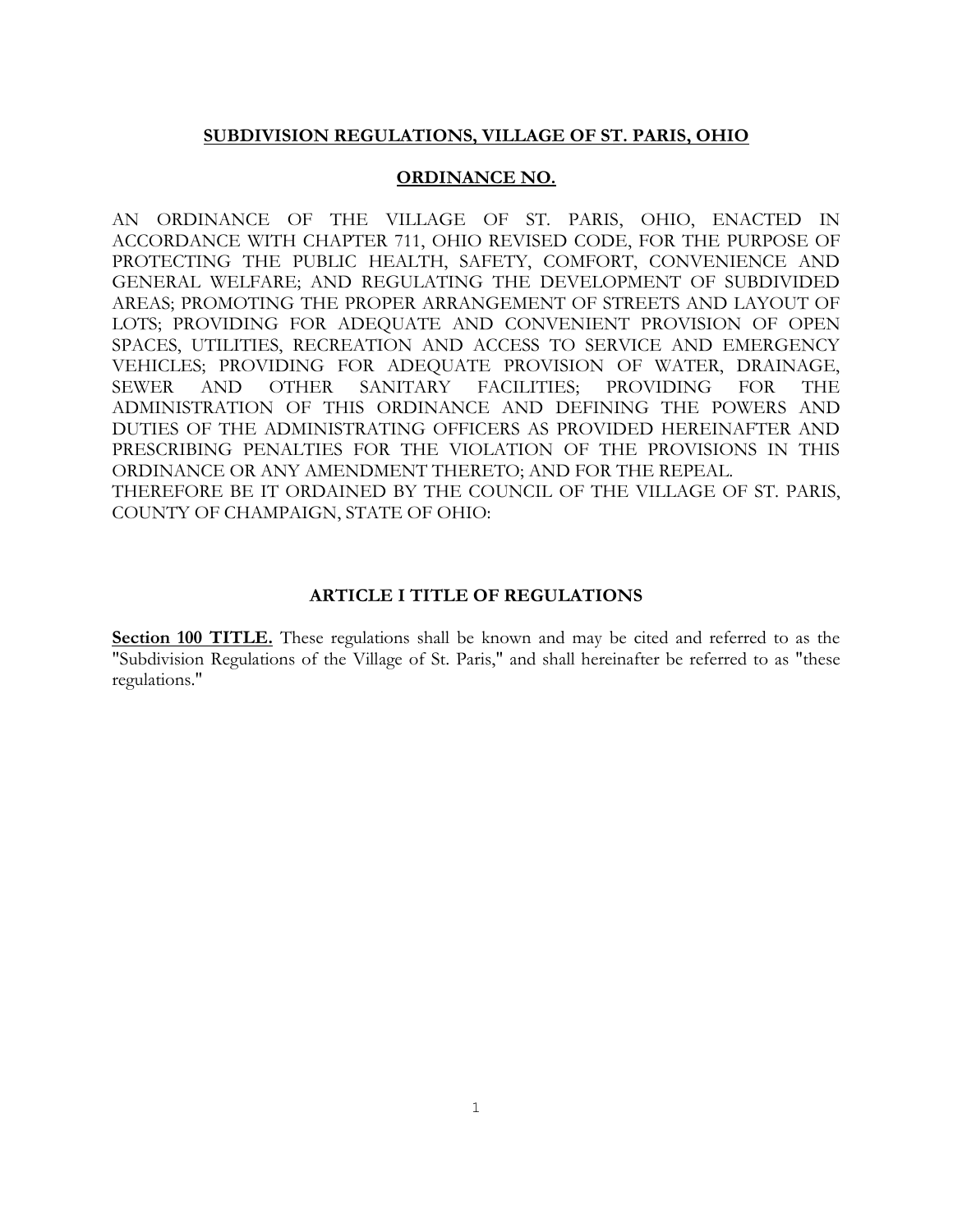## **ARTICLE II SCOPE AND JURISDICTION**

**Section 200 ADMINISTRATION.** These regulations shall be administered by the Village of St. Paris Planning Commission.

**Section 210 JURISDICTION.** These regulations shall be applicable to all subdivisions of land within the Village of St. Paris. The Planning Commission shall have the power of final approval of the plats.

**Section 220 RELATION TO OTHER LAWS.** The provision of these regulations shall supplement any and all laws of the State of Ohio, Ordinances of the Village of St. Paris or any and all rules and regulations promulgated by authority of such law or ordinance relating to the purpose and scope of these regulations. Whenever the requirements of these regulations are at variance with the requirements of any other lawfully adopted rules, regulations, or ordinances, the most restrictive or that imposing the higher standards, shall govern.

**Section 230 PUBLIC HEARING.** The Village Planning Commission on its own initiative or upon petition by a citizen or neighboring property owner may, prior to acting on a preliminary plat of a subdivision, hold a public hearing thereon at such time and upon such notice as the Planning Commission may designate.

**Section 240 AMENDMENTS.** The Village Council, may, after public hearing, amend, or supplement these regulations. Notice shall be given of the time and place of such hearing by publication in at least one (1) newspaper of general circulation published in the area or county, thirty (30) days prior to holding of said hearing. The amendment or amendments shall be on file in the office of the Village Fiscal Officer for public examination during the said thirty (30) days.

Section 250 SEPARABILITY. If, for any reason, any clause, sentence, paragraph, section or other part of these regulations should be decided by a court of competent jurisdiction to be invalid, such judgment shall not affect the validity of these regulations as a whole, or any part thereof, other than the part so held to be invalid.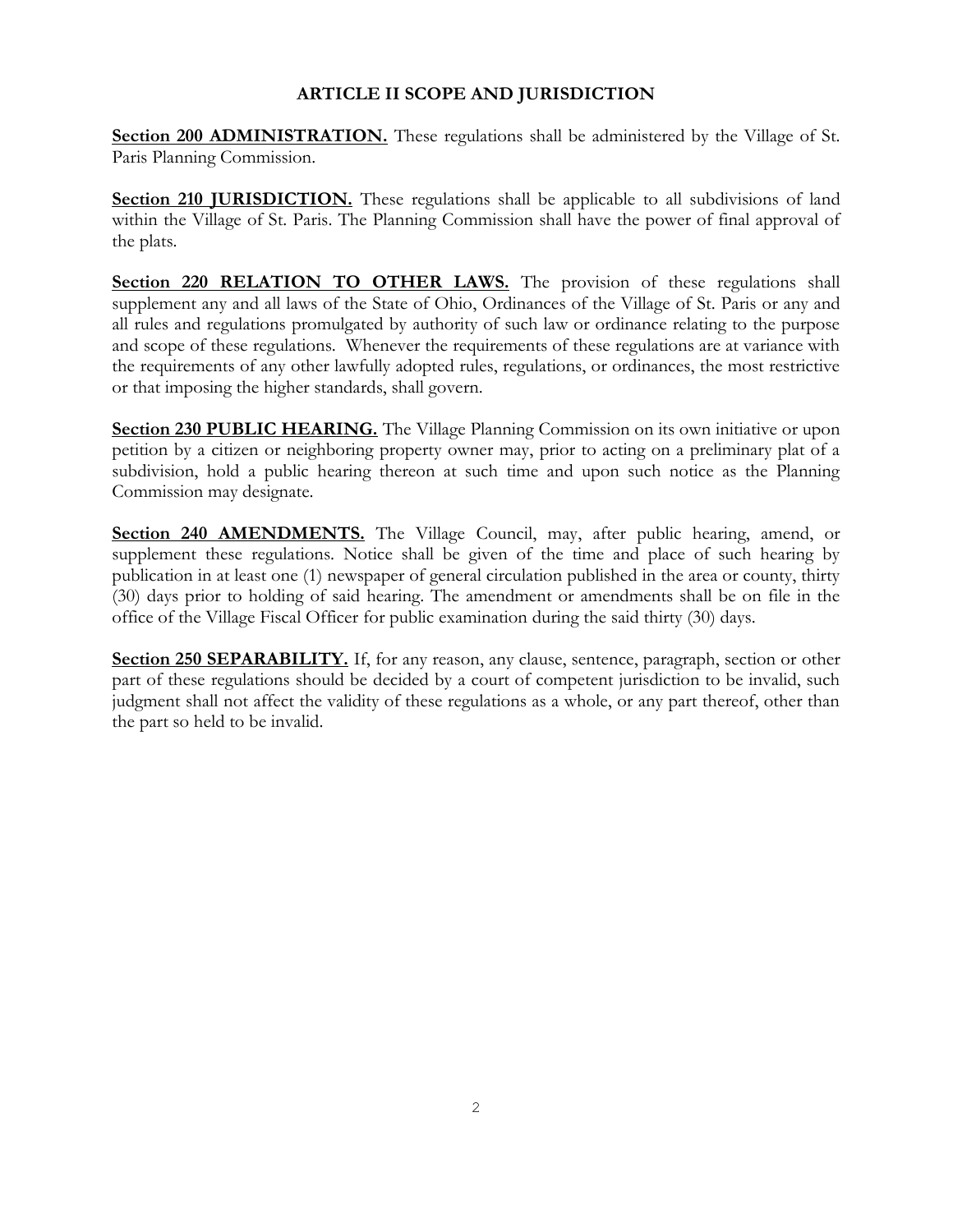## **ARTICLE III PROCEDURE FOR SUBDIVISION APPROVAL**

**Section 300 PRE-APPLICATION MEETING REQUIRED.** The subdivider shall meet with the Village Planning Commission or its designated representative prior to submitting the preliminary plat. The purpose of this meeting is to discuss early and informally the purpose and effect of these regulations and the criteria and standards contained therein; and to familiarize the developer with the comprehensive plan, the zoning regulations, and the drainage, sewerage and water systems for the Village, the major thoroughfare or streets plan, and the parks and public open space systems for the Village of St. Paris, Ohio.

**Section 301 PRE-APPLICATION SKETCH CONTENT.** The subdivider shall submit to the Planning Commission a sketch plan, legibly drawn at a suitable scale and containing proposed name of subdivision, location, north point, vicinity map, boundaries of the subdivision and its acreage, existing and proposed streets, lot lay-out and existing natural and man-made features such as soil types, vegetation, contours and service facilities.

**Section 310 PRELIMINARY PLAT REQUIRED**. After the pre-application stage, the subdivider shall submit a preliminary plat of the proposed subdivision which shall conform with the requirements set forth in *Sections 311 to 317*, inclusive.

**Section 311 APPLICATION FOR TENTATIVE APPROVAL.** An application, in writing, for the tentative approval of the preliminary plat, together with **ten (10)** copies of the preliminary plat and the supplementary information specified in *Section 312 to 317*, inclusive, shall be submitted to the Village Planning Commission's designated representative at least fourteen (14) days and not more than thirty (30) days prior to the meeting of the Commission at which action is requested. The preliminary plat shall be prepared by an Ohio registered professional surveyor and Ohio registered professional engineer.

**Section 312 PRELIMINARY PLAT FORM.** The preliminary plat shall be drawn at a scale of not less than one (1) inch equals one hundred (100) feet, and shall be one (1) or more sheets twentyfour (24) by thirty-six (36) inches in size.

**Section 313 PLAT CONTENTS.** From Chapter 4733.37 of the Ohio Administrative Code Minimum Standards for Boundary Surveys in the State of Ohio as adopted by the Ohio State Board of Registration and any other requirements for instruments of conveyance and surveys that may be adopted by the County shall be considered a part of these regulations.

The preliminary plat shall contain the following information:

- 1. Proposed name of the subdivision, which shall not duplicate or closely approximate the name of any other subdivision in the County.
- 2. Location by section, range, and township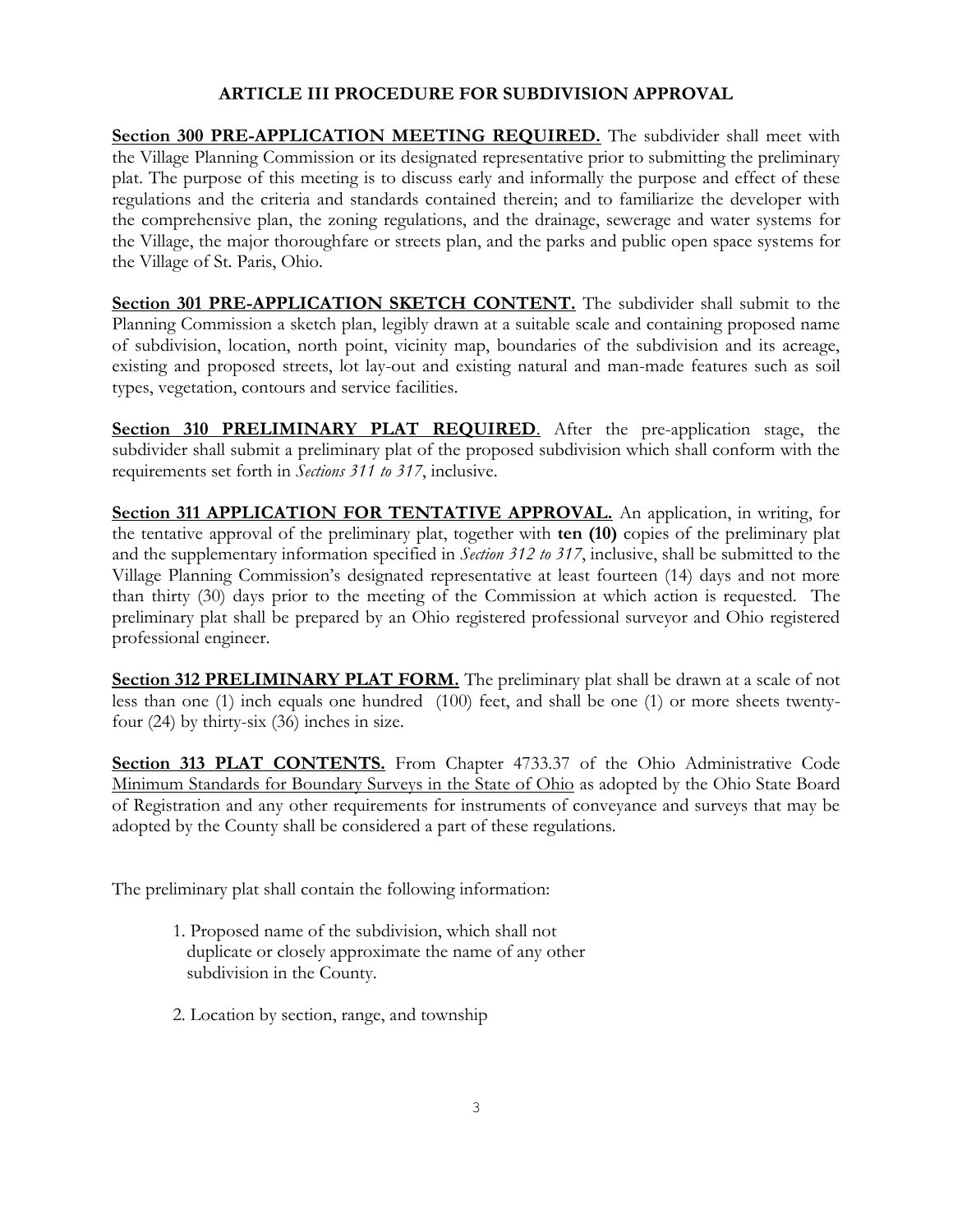3. Names, addresses, and telephone numbers of the owner,

subdivider, and professional surveyor who prepared the plat; and the name, address, and telephone number of the engineer who supplied the supplementary information.

4. The limits of all Flood Hazard Areas (zone A, AE, B, and X) as determined by the Federal Emergency Management Agency (show the FEMA map number and date). The Base Flood Elevation shall be determined and shown. Minimum first floor elevations shall be shown for all lots located within Flood Hazard Areas.

- 5. Scale of the plat, north point, and date.
- 6. Boundaries of the subdivision and its acreage.
- 7. Names of adjacent subdivisions, owners of record of adjoining parcels of unsubdivided land, and the location of their boundary lines.
- 8. Locations, widths, and names of existing streets, railroad right-of-ways, easements (including utility), permanent buildings, and corporation and township lines; location of wooded areas and other significant natural items.
- 9. Zoning classification of the tract and adjoining properties.

10. Existing contours at an interval of not greater than two (2) feet if the slope of the ground is fifteen (15) percent or less; and not greater than five (5) feet where the slope is more than fifteen (15) percent.

- 11. Existing sewers, water mains, culverts and other underground structures, and power transmission poles and lines, within and adjacent to the tract.
- 12. Layout, names and widths of proposed streets and easements.
- 13. Building setback lines with dimensions.
- 14. Layout and dimension of proposed water line, storm sewers and drainage facilities, sanitary sewers, and if known, other utilities including their connection to existing systems.
- 15. Layout, numbers and approximate dimensions of each lot. When lots are located on a curve or when side lot lines are not at ninety (90) degree angles, the width at the property line shall be shown.
- 16. Parcels of land to be reserved for public use or to be reserved by covenant for residents of the subdivision.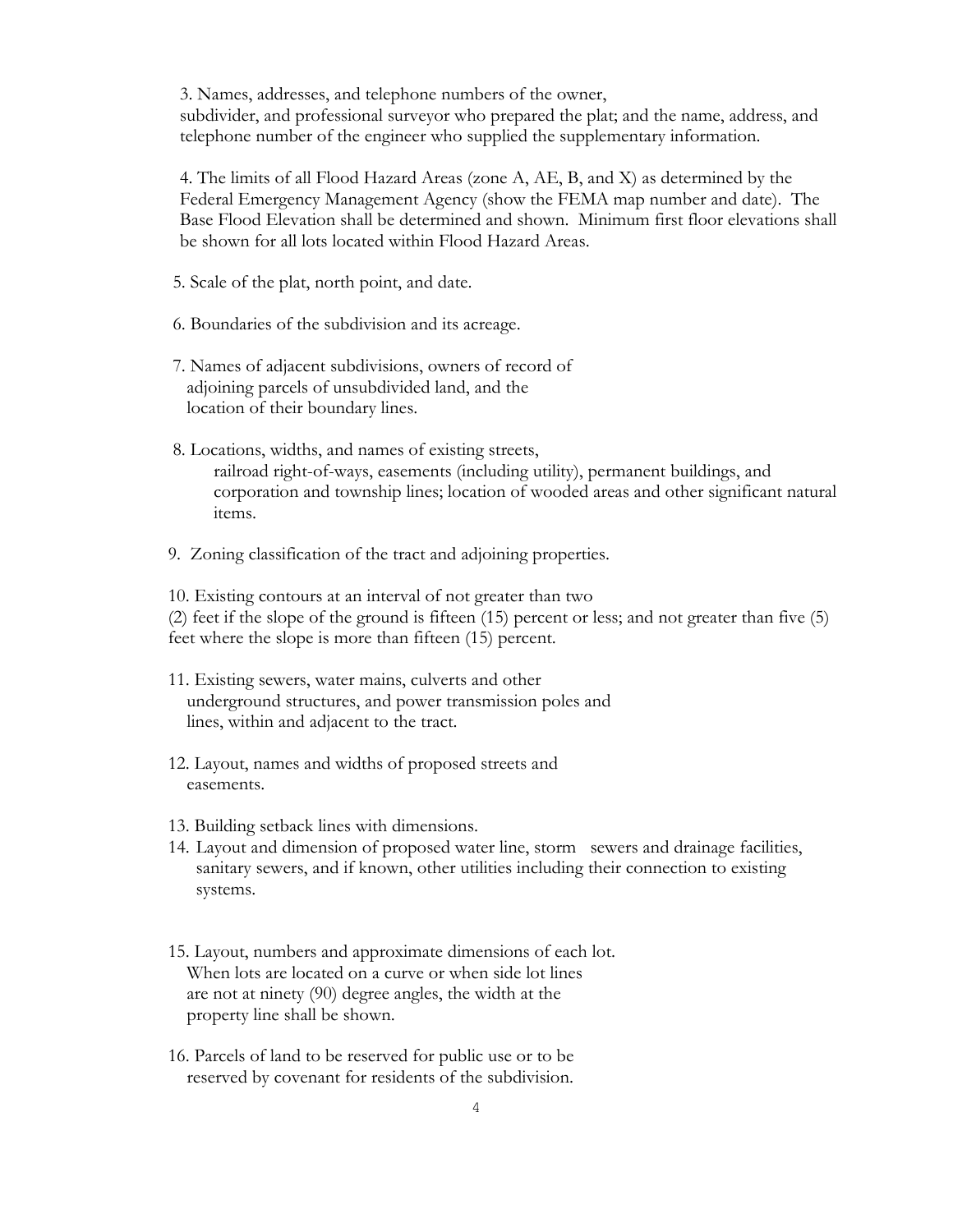17. A vicinity map at a scale of not more than six-hundred (600) feet to the inch shall be shown on, or accompany, the preliminary plat. This map shall show all existing subdivisions, road and tract lines, together with the names of the owners of land immediately adjoining the proposed subdivision and between it and the nearest existing thoroughfares. It shall also show the most advantageous connections between the roads in the proposed subdivisions and between it and the nearest existing thoroughfares. It shall also show the most advantageous connections between the roads in the proposed subdivision and those of the neighboring area.

#### **18. Plat filing fee set up by Village Council.**

**Section 314 SUPPLEMENTARY INFORMATION.** The following information shall be supplied in addition to the requirements in *Section 313:*

- 1. Statement of proposed use of lots, giving type and number of dwelling units; and type of business or industry.
- 2. Description of proposed covenants and restrictions.
- 3. Description of proposed zoning changes.

4. Typical street sections and proposed grades for streets, sewer, water line and drainage facilities.

**Section 315 FILING.** The preliminary plat shall be considered officially filed on the day accepted by the Village Planning Commission's designated representative and shall be so dated. A filing fee shall be charged, as indicated in *Section 803*.

**Section 316 APPROVAL.** The Village Planning Commission's designated representative shall forward copies of the preliminary plat to such officials and agencies as may be necessary for the purpose of study and recommendation. These shall include at least the Village Engineer, Soil and Water Conservation District and the Village Water and Sewer Departments. After receipt of reports from such officials and agencies, the Planning Commission shall determine whether the preliminary plat shall be approved, approved with modifications, or disapproved. If a plat is disapproved, the reasons for such disapproval shall be stated in writing. The Planning Commission shall act on the preliminary plat within sixty (60) days after filing unless such time is extended by agreement with the subdivider. When a preliminary plat has been approved by the Village Planning Commission, the chairperson shall sign one (1) copy for the file and another copy transmitted to the subdivider for compliance with final approval requirements. Approval of the preliminary plat shall not constitute approval of the final plat.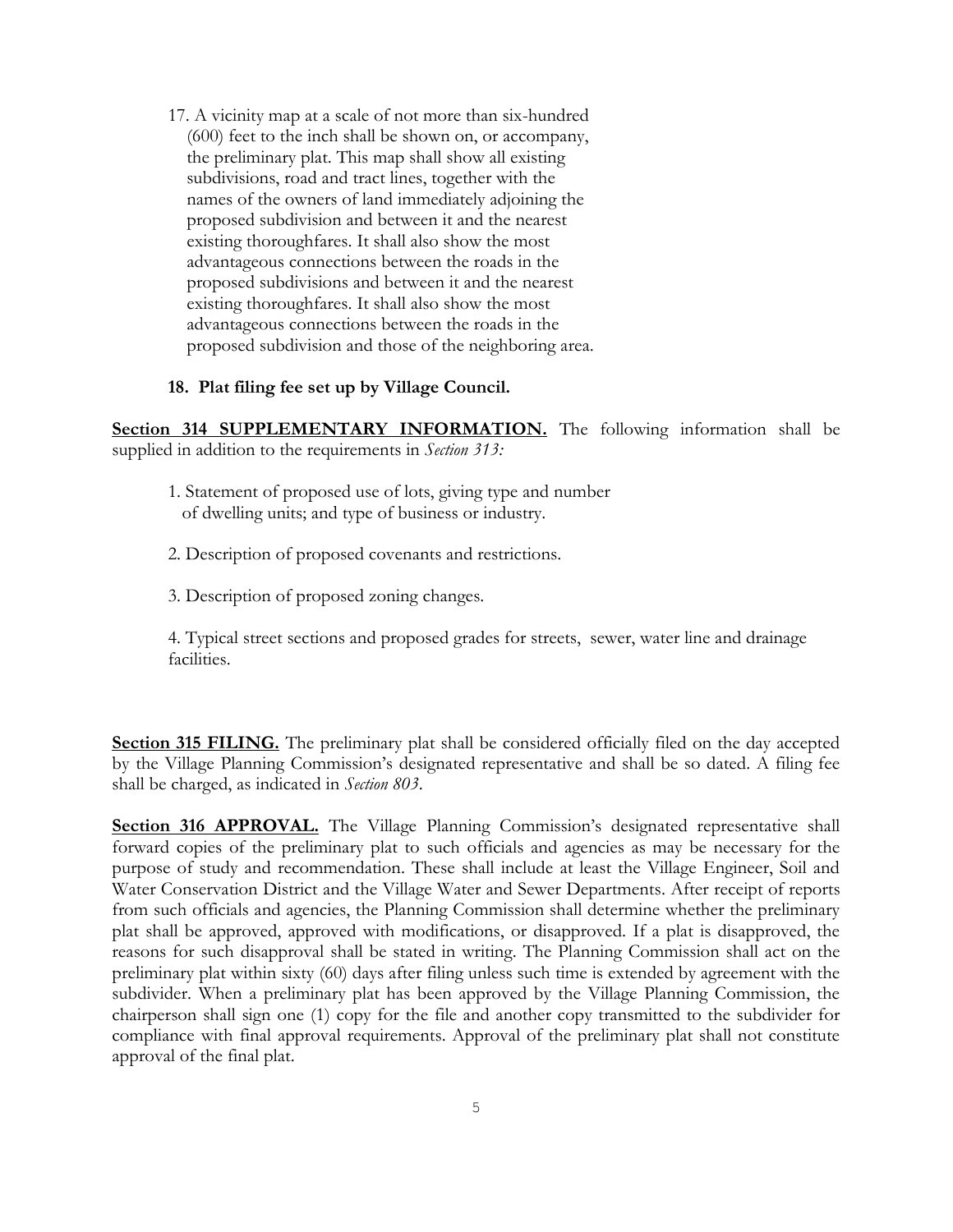**Section 317 CONSTRUCTION AND UTILITY PLAN REQUIREMENTS.** Based on the preliminary plat and the required changes relating thereto, if any, the subdivider shall cause to be prepared by an **Ohio** registered professional engineer a complete set of drawings and specifications of improvements of construction and utility plans. All typical sections and major engineering details to be used on any particular street or road shall be approved in advance by the Village Engineer before completion of the plans or commencement of construction.

**Section 318 APPROVAL PERIOD**. The approval of the preliminary plat shall be effective for a maximum period of twelve (12) months and shall guarantee that the terms under which the approval was granted will not be affected by changes to these regulations.

**Section 320 FINAL PLAT REQUIRED.** The subdivider, having received approval of the preliminary plat of the proposed subdivision, shall submit a final plat of the subdivision and drawings and specifications of the improvements required therein. The final plat will have incorporated all changes in the preliminary plat required by the Planning Commission. Otherwise it shall conform to the preliminary plat, and it may constitute only that portion of the approved preliminary plat which the subdivider proposes to record and develop at the time. Unless otherwise required by the Village Planning Commission, no final plat is required for subdivisions which propose no immediate or future transfer of property, and/or no dedication of public facilities.

**Section 321 APPLICATION FOR APPROVAL.** An application for approval of the final plat on forms provided by the Village Planning Commission, together with a minimum of ten (10) copies of the plat and the supplementary information specified, shall be submitted to the Village Planning Commission's designated representative at least fourteen (14) days and not more than thirty (30) days prior to the meeting of the Commission at which action is requested. The final plat shall be prepared by a Ohio registered professional surveyor and an Ohio registered professional engineer.

**Section 322 GUARANTEE FOR INSTALLATION OF IMPROVEMENTS.** Prior to the granting of approval of the final plat the subdivider shall have installed the required improvements, or shall have furnished a performance bond or certified check to the Village for the amount of the estimated construction cost of the installation of the improvements as approved by the Village Engineer. Before the bond, certified check is accepted, it shall be approved by the Village Council and their legal counsel. The term of the bond or certified check shall extend twelve (12) months beyond the completion date of the project unless released prior thereto by the Village Council. A completion date shall be established by the subdivider and approved by the appropriate officials. The completion date shall be stated in the bond or certified check. The period of time stipulated shall not exceed two (2) years from the date of the final plat approval unless an extension is requested in writing by the subdivider and granted in writing by the Village Council.

**Section 323 FINAL PLAT FORM.** The final plat shall be legibly drawn in India ink on tracing cloth or other materials of equal permanence. It shall be drawn at a scale of one (1) inch equals one hundred (100) feet, and shall be one (1) or more sheets twenty-four (24) by thirty-six (36) inches in size. If more than one (1) sheet is needed, each sheet shall be numbered and the relation of one sheet to another clearly shown.

**Section 324 FINAL PLAT CONTENTS.** From Chapter 4733.37 of the Ohio Administrative Code Minimum Standards for Boundary Surveys in the State of Ohio as adopted by the State Board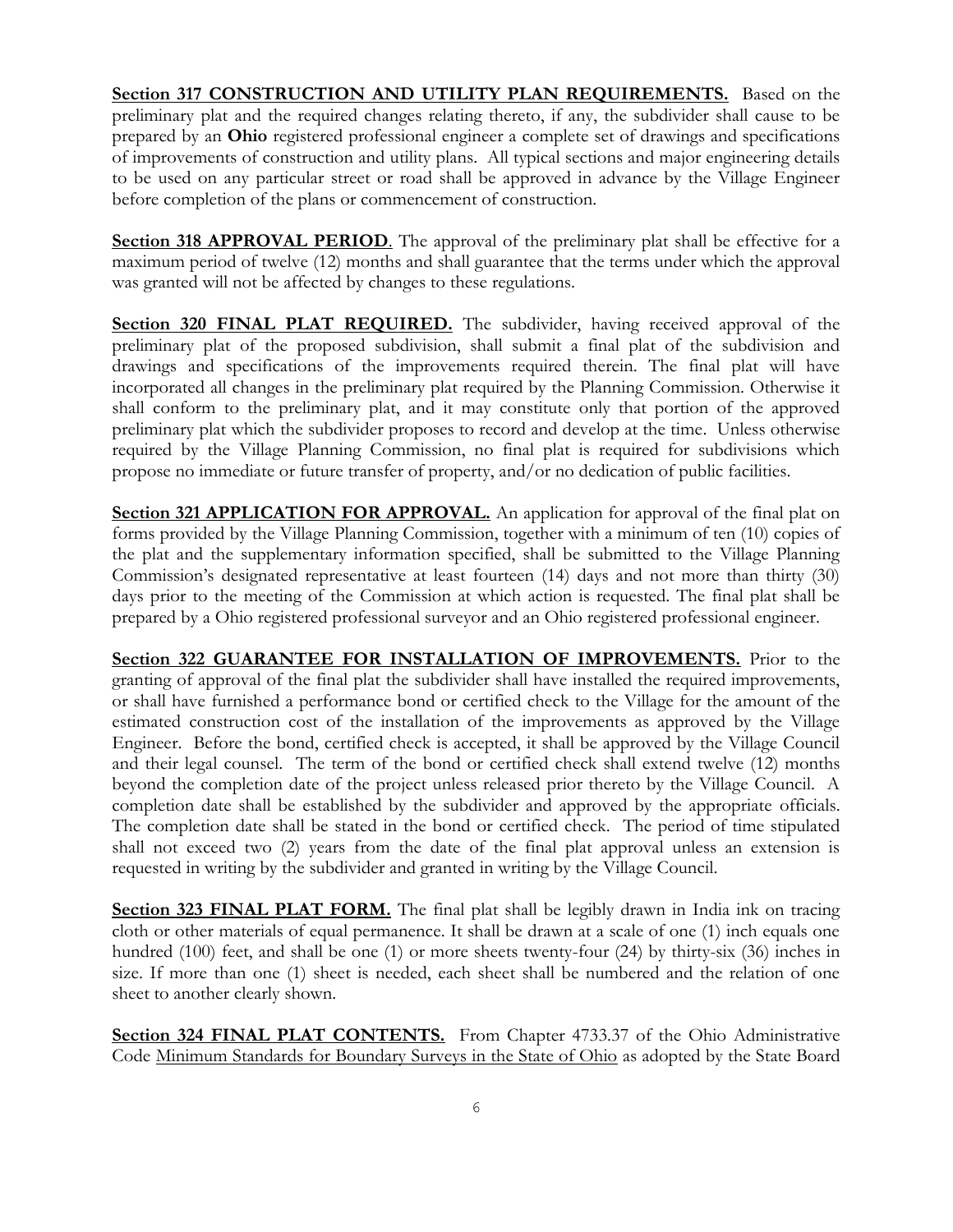of Registration and any other requirements for instruments of conveyance and surveys that may be adopted by the County shall be considered a part of these regulations.

The final plat shall contain the following information:

1. Name of the subdivision, location by section, range and township, date, north point, scale and acreage.

2. Names and addresses of the subdivider, and the professional engineer and/or surveyor who prepared the final plat.

- 3. Plat boundaries, based on accurate traverse, with angular and lineal dimensions. The survey must close.
- 4. Bearings and distances to nearest established street lines or other recognized permanent monuments.
- 5. Exact locations, right-of-way and pavement widths, names of all streets within and adjoining the plat and building setback lines.
- 6. Radii, internal angles, points of curvature, tangent bearings, lengths of acres, and lengths and bearings of chords.
- 7. All easements and right-of-ways provided for public services or utilities. All plats shall contain restriction that no permanent structures, plantings,or landscaping etc. shall be permitted in the easement area.
- 8. All lot numbers and lines with accurate dimensions in feet and hundredths.

9. Accurate location and description of all monuments. **The plat shall clearly indicate which monuments are in place at the time of certification of the Final Plat by the surveyor. The plat shall also clearly indicate which monuments will be placed, if any, after construction of the improvements and before the completion date.**

10. Accurate outlines of areas to be dedicated or reserved for public use, or any area to be reserved for common uses of all property owners.

#### 11. **The limits of all Flood Hazard Areas (show the FEMA map number and date). Base Flood Elevations and minimum first floor elevations shall be shown for all lots located within Flood Hazard Areas.**

12. A list of any restrictions and covenants the subdivider intends to include in the deeds to the lots in the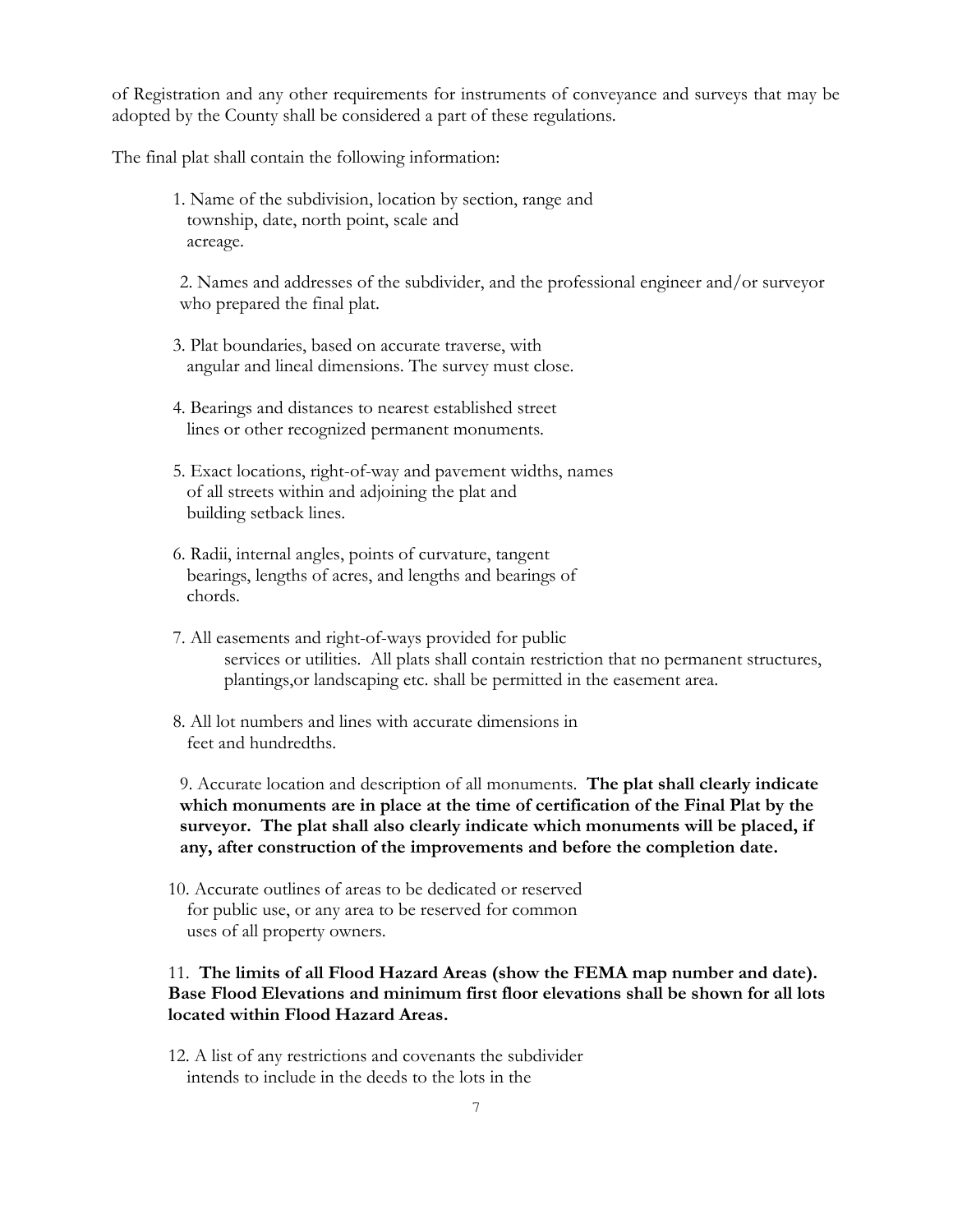subdivision.

13. Certification by a registered surveyor to the effect

that the plat represents a survey made by him or her and that the monuments shown thereon exist as located and that all dimensional details are correct; and that the location of and a description of all momuments and pins as specified, have been set in accordance with Section 502.

14. Notarized certification by the owner or owners of the adoption of the plat and dedication of streets and other public areas.

#### **15. Plat filing fee set up by Village Council.**

**Section 325 SUPPLEMENTARY INFORMATION.** The following information shall be supplied in addition to the requirements in *Section 324:*

1. If a zoning change is involved, certification from the Zoning Officer shall be required indicating that the change has been approved and is in effect.

2. A letter from the Village Engineer shall be required stating that all required improvements have been either installed and approved by the proper officials or agencies, or that a bondor other surety has been furnished assuring installation of the required improvements.

**Section 326 FILING.** The final plat shall be filed with the Planning Commission not later than twelve (12) months after the date of approval of the preliminary plat; otherwise it will be considered void unless an extension is requested by the developer **in writing** and granted in writing by the Planning Commission. A copy of the final plat thus filed shall be transmitted to the Village Engineer. If found to be in full compliance with the formal provisions of these regulations, the Engineer will return said plat to the Planning Commission, together with certification of approval.

**Section 327 APPROVAL.** The Planning Commission shall approve or disapprove the final plat within sixty (60) days after it has been filed. If the plat is disapproved, the grounds for disapproval shall be stated in the records of the Planning Commission, and a copy of said record shall be forwarded to the subdivider. The subdivider shall make the necessary corrections and resubmit the final plat to the Planning Commission for its final approval.

**Section 328 TRANSMITTAL OF ORIGINAL TRACINGS AND COPIES.** When the final plat has been approved by the Village Planning Commission, the original tracings shall be returned to the subdivider for filing with the County Recorder. After filing, the tracings shall become the property of the County Engineer. Another copy will be transmitted to the Village Council for necessary action on any proposed dedication.

**Section 329 MINOR SUBDIVISIONS (LOT SPLITS).** Approval without a plat of a minor subdivision may be granted by the Village Planning Commission if the proposed division of a parcel of land meets all of the following conditions: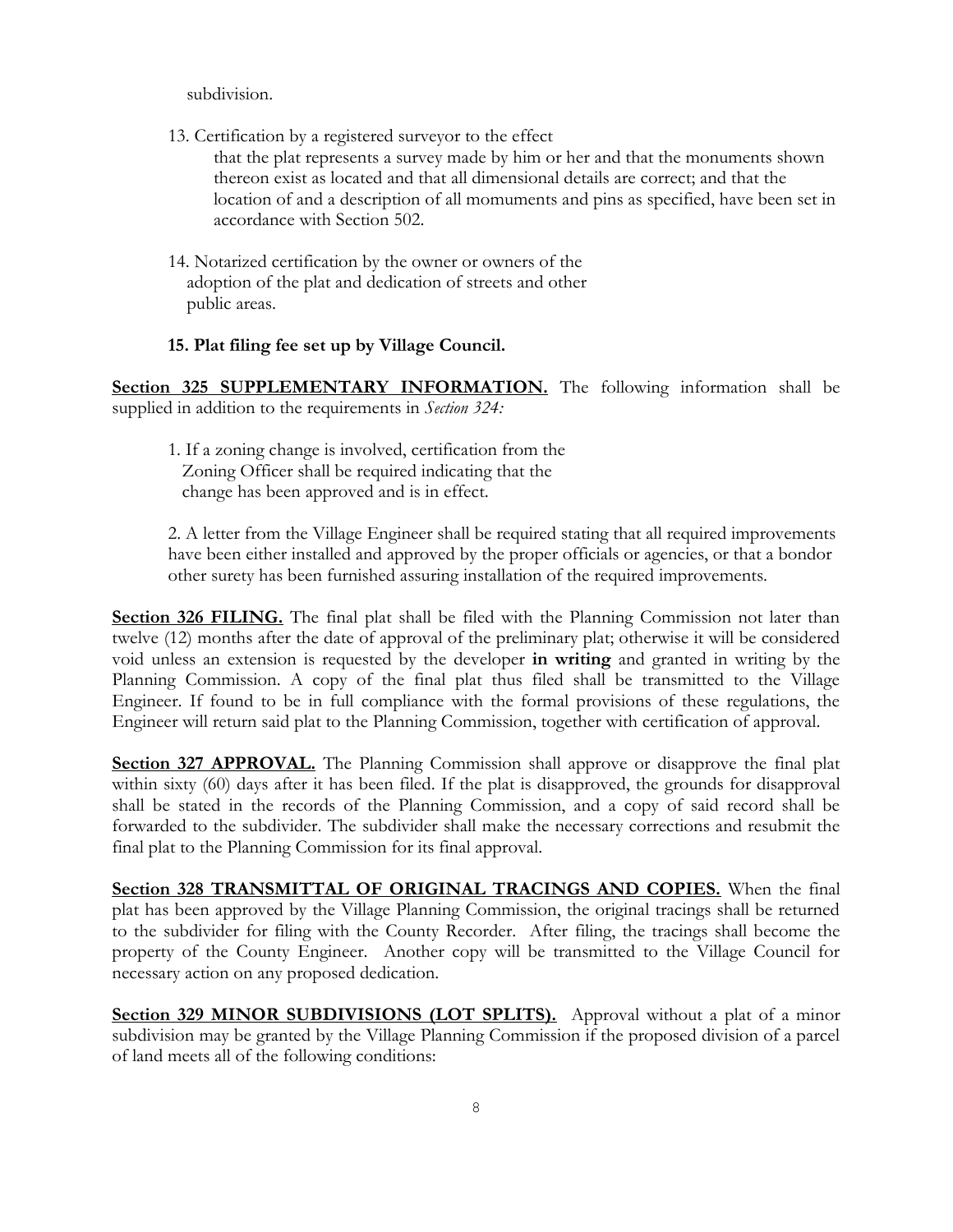- 1. The proposed subdivision is located along an existing public street or road and involves no opening, widening, or extension of any street or road.
- 2. No more than five (5) lots are involved after the original parcel has been completely subdivided.
- 3. The proposed subdivision is not contrary to applicable subdivision or zoning regulations.
- 4. The property has been surveyed and a sketch and legal description along with the conveyance or other legal instrument is submitted.

If approval is given under these provisions, the designated representative of the Village Planning Commission shall, within seven (7) working days after submission, approve such proposed division and, upon presentation of a conveyance for such parcel, shall stamp "Approved by St. Paris Village Planning Commission, no plat required," and the designated representative of the Commission shall sign the conveyance.

## **Section 330 PERFORMANCE AND MAINTENANCE BONDS OR OTHER SURETY.**

Performance bonds or other surety such as certified check shall be required as stated in Section 322, to assure the proper authorities that completion of the required improvements will be made and that the improvements will be in conformance with the standards established in these regulations. The Village Council shall secure approval as to the form, sufficiency, and execution of the surety from their appropriate legal counsel. The surety shall not be released until the Village Engineer has certified satisfactory completion of all the required improvements and the dedication of land and facilities for public use has been submitted to the Village Council as set forth in Section 900. The amount of surety may be reduced on a prorated basis, for completion of portions of the required improvements as approved by the Village Engineer if those required improvements have been dedicated for public use. In no event shall a surety be reduced below twenty (20) percent of the principal amount. If the improvements are not completed on or before the completion date as established in Section 322, then the Village Council may exercise the conditions of the bond or other surety and secure the completion of the improvements through the bonding company.

Maintenance bonds or other surety shall be required by the Village to assure maintenance of all improvements in the subdivision by the subdivider, until dedication of said improvemnts are formally accepted by the Village Council. The amount of the surety shall be determined by the Village Engineer and be submitted and approved in the same manner as performance bonds or other sureties. Prior to formal acceptance of dedication, the subdivider shall provide for the upkeep and maintenance of all improvements, including snow removal. The maintenance surety shall be submitted for a period of at least one (1) year after the completion of the improvements and offer of dedication for public use is made, whichever occurs later, and shall not be required for longer than two (2) years.

**Section 331 SUBDIVIDER'S AGREEMENT.** Prior to the approval by the Village Engineer of the construction and utility plans for the subdivision as required in Section 317, the subdivider shall enter into an agreement with the Village Council providing for the construction and maintenance of the public facilities and improvements necessary for the development of the subdivision. The agreement shall be the standard agreement used by the Village for similar subdivisions as may be amended by the Village.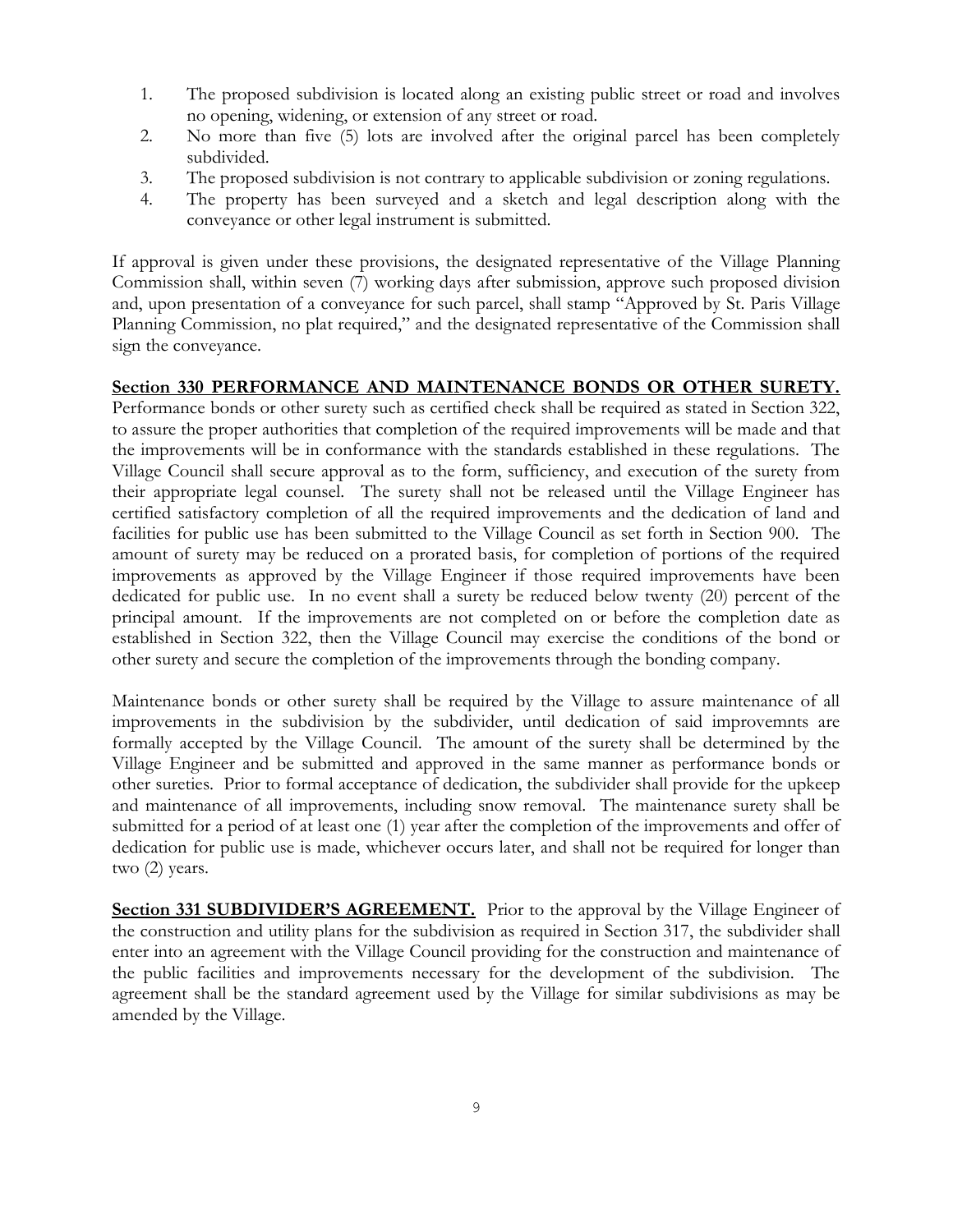#### **ARTICLE IV SUBDIVISION DESIGN STANDARDS**

**Section 400 GENERAL STATEMENT.** The regulations in *Section 401 to 416*, inclusive, shall control the manner in which streets, lots and other elements of a subdivision are arranged on the land. These design controls shall help insure convenient and safe streets, creation of usable lots, provision of space for public utilities and reservation of land for recreational uses or open space. The planning of attractive and functional neighborhoods shall be promoted, minimizing the undesirable features of unplanned, haphazard growth. The Planning Commission has the responsibility for reviewing the design of each future subdivision early in its design development. The Planning Commission shall insure that all of the requirements of *Sections 401 to 416*, inclusive, are met.

**Section 401 CONFORMITY TO DEVELOPMENT PLANS AND ZONING.** The arrangement, character, width and location of all primary and secondary roads shall conform with the Village's Major Thoroughfare or Streets Plan. Streets not contained in the aforementioned plan shall conform to the recommendation of the Planning Commission, based upon the design standards set forth in *Sections 402 to 416*, inclusive. In addition, no final plat of land within the area in which an existing Zoning Ordinance is in effect shall be approved unless it conforms with such Ordinance.

**Section 402 SUITABILITY OF LAND.** If the Planning Commission finds that land proposed to be subdivided is unsuitable for subdivision development due to flooding, bad drainage, steep slopes, inadequate water supply, transportation facilities and other such conditions which may endanger health, life or property; and, if from investigations conducted by the public agencies concerned, it is determined that in the best interests of the public the land should not be developed for the purpose proposed, the Planning Commission shall not approve the land for subdivision unless adequate methods are advanced by the subdivider for meeting the problems that will be created by the development of the land.

**Section 403 STREET DESIGN.** The arrangement, character, extent, width, grade and location of all streets shall conform to the Major Streets Plan of the Village, or subsequent amendments thereof, and shall be considered in their relation to existing and planned streets, topographical conditions, and public convenience and safety; and in their appropriate relation to the proposed uses of the land to be served by such streets. The subdivider shall provide within the boundaries of the subdivision plat, the necessary right-of-way for the widening, continuance or alignment of such streets in conformity with the Major Thoroughfare or Streets Plan.

Section 404 HORIZONTAL ALIGNMENT. The radius of curvature on the centerline of streets shall not be less than the following:

> *Street Classification Minimum Radius of Curvature* Arterial Street 500 feet Collector Street 350 feet<br>
> Local Street 200 feet Local Street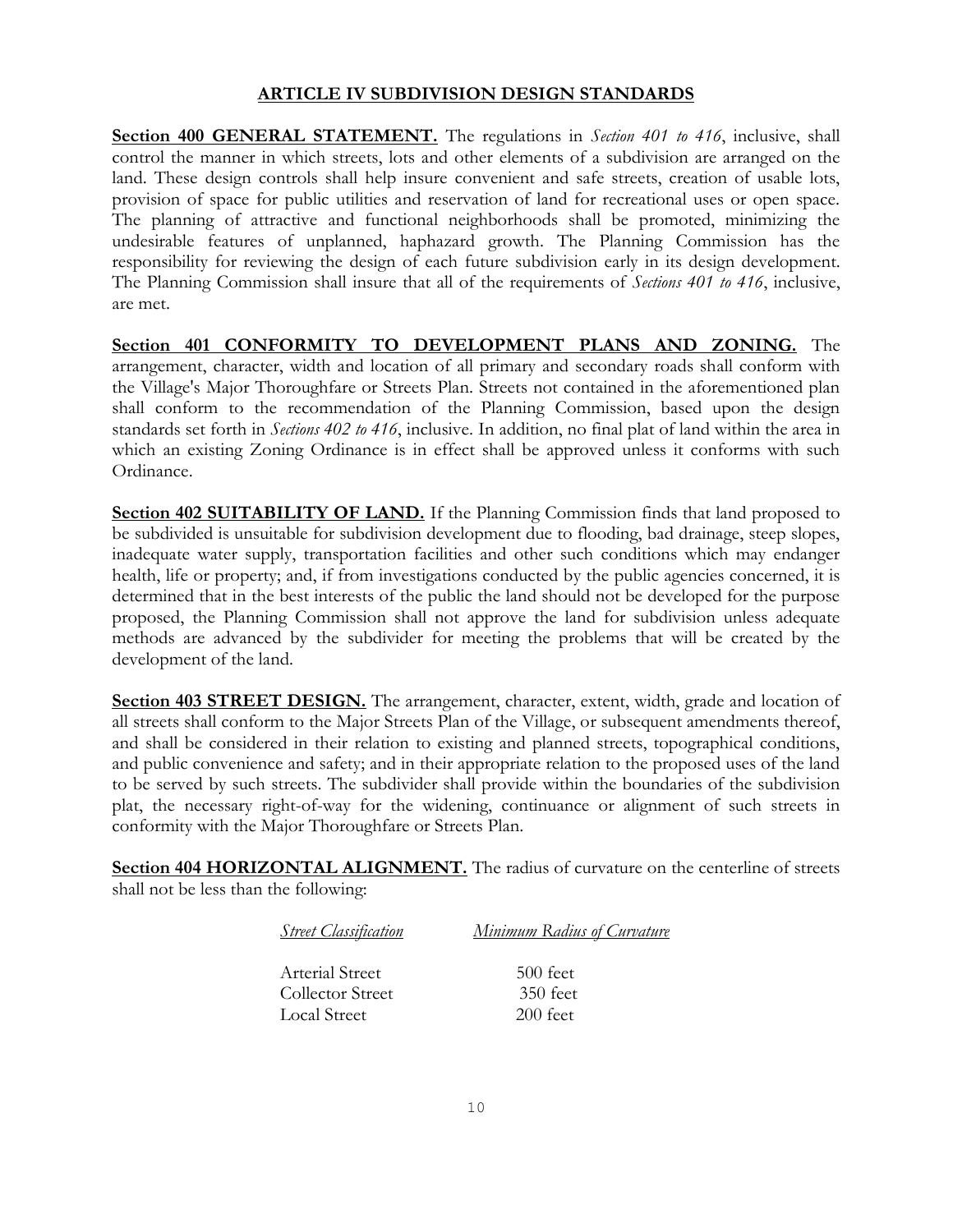When there is an angle of deflection of more than one (1) degree between two (2) centerline tangent sections of a street, a curve of adequate radius shall connect them. Between reverse curves a minimum tangent of one hundred (100) feet shall be introduced.

Intersection sight distance shall be determined based on the Ohio Department of Transportation criteria.

Section 405 VERTICAL ALIGNMENT. All changes in grade and the vertical curve requirements will be determined based on the Ohio Department of Transportation criteria.

**Section 406 RIGHT-OF-WAY AND PAVEMENT WIDTHS.** The street right-of-way widths and travelled pavement widths exclusive of curb and gutter shall not be less than the following:

| <b>Street Classification</b><br>Arterial Street | $Right-of-Way$ <i>Width</i><br>80 feet | Pavement Width<br>40 feet | Curb & Gutter Ditch<br>N/A |
|-------------------------------------------------|----------------------------------------|---------------------------|----------------------------|
| <b>Collector Street</b>                         | 60 feet                                | 36 feet                   | 22 feet                    |
| Local Street                                    | 60 feet                                | 28 feet                   | 20 feet                    |

Where there are unusual topographical or other physical conditions, the Planning Commission may require greater widths or permit lesser widths for right-of-way and pavements for local streets.

**Section 407 STREET GRADES.** Street grades shall not exceed the following:

| <b>Street Classification</b> | Grade |
|------------------------------|-------|
| Arterial Street              | $6\%$ |
| Collector Street             | $7\%$ |
| <b>Local Street</b>          | $8\%$ |

No street grade shall be less than point five (0.5) percent and in no case shall a street grade be more than three (3) percent within one-hundred (100) feet of an intersection.

**Section 408 SPECIAL STREET TYPES.** The following requirements shall apply to special street types:

1. Cul-de-sac streets shall not exceed six-hundred (600) feet in length and have a minimum length of one-hundred sixty (160) feet. The closed end shall be a paved turnaround having a minimum radius of forty (40) feet to the outer pavement edge and a radius of fifty (50) feet to the right-of-way line. Pavement shall cover all area within the outer pavement edge.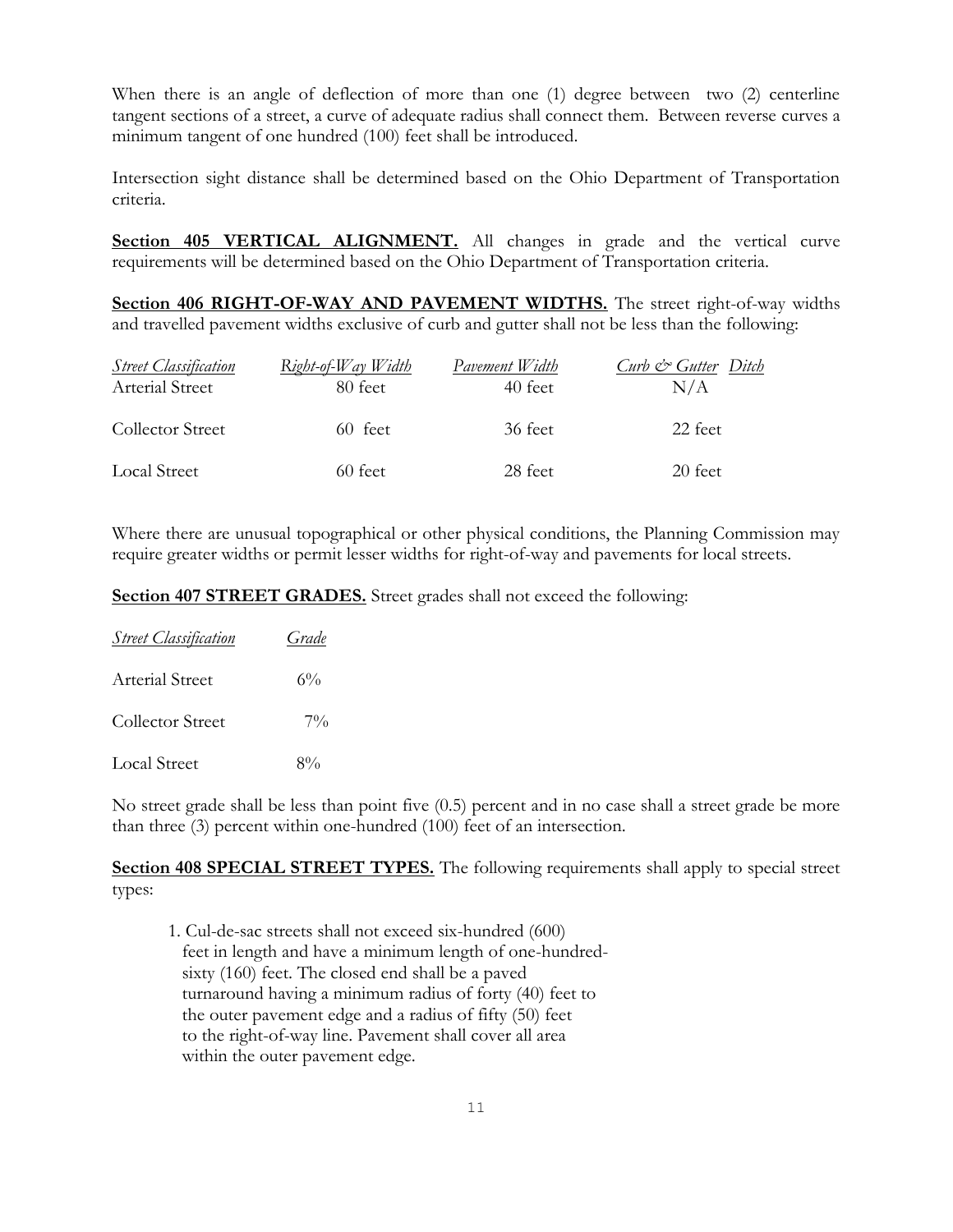- 2. Permanent dead-end streets shall be permitted only as part of a continuing street plan, and only if a temporary turnaround satisfactory to the Planning Commission in design, maintenance and removal is provided. Dead-end streets longer than two-hundred (200) feet shall not be permitted.
- 3. Dedication of new half-streets shall not be permitted. Where a dedicated or platted half-street exists adjacent to the tract being subdivided, the other half shall be platted.
- 4. Where a subdivision adjoins an arterial street, a marginal access street may be required, to control access to the arterial from lots fronting on it. Access is controlled in the interest of public safety and to maintain the design capacity of the street system. Points of access to the arterial shall be spaced at a minimum of one-thousand (1,000) feet. A planting strip having a minimum width of thirty (30) feet shall be provided between the pavement of the arterial street and the pavement of the marginal access street with plantings of at least four (4) feet hight to stop headlights from shining into oncoming traffic. The minimum width of the marginal access right-of-way shall be thirty (30) feet.
- 5. Alleys shall not be approved in residential districts, except where justified by extreme conditions. Alleys may be required in commercial and industrial districts if other provisions cannot be made for adequate service access. when required, alleys shall have a minimum right of-way of twenty (20) feet and a pavement width of twenty (20) feet.

**Section 409 STREET INTERSECTIONS.** The following regulations shall govern the design and layout of street intersections:

- 1. Streets shall be designed to intersect at ninety (90) degrees. Streets shall remain in the right angle of intersection for one-hundred (100) feet beyond the point of intersection.
- 2. Where a proposed subdivision abuts or contains an existing or proposed arterial street, the number of intersections with the arterial shall be kept to a minimum and shall not be located less than one thousand (1,000) feet apart, measured from center line to center line. Intersections of local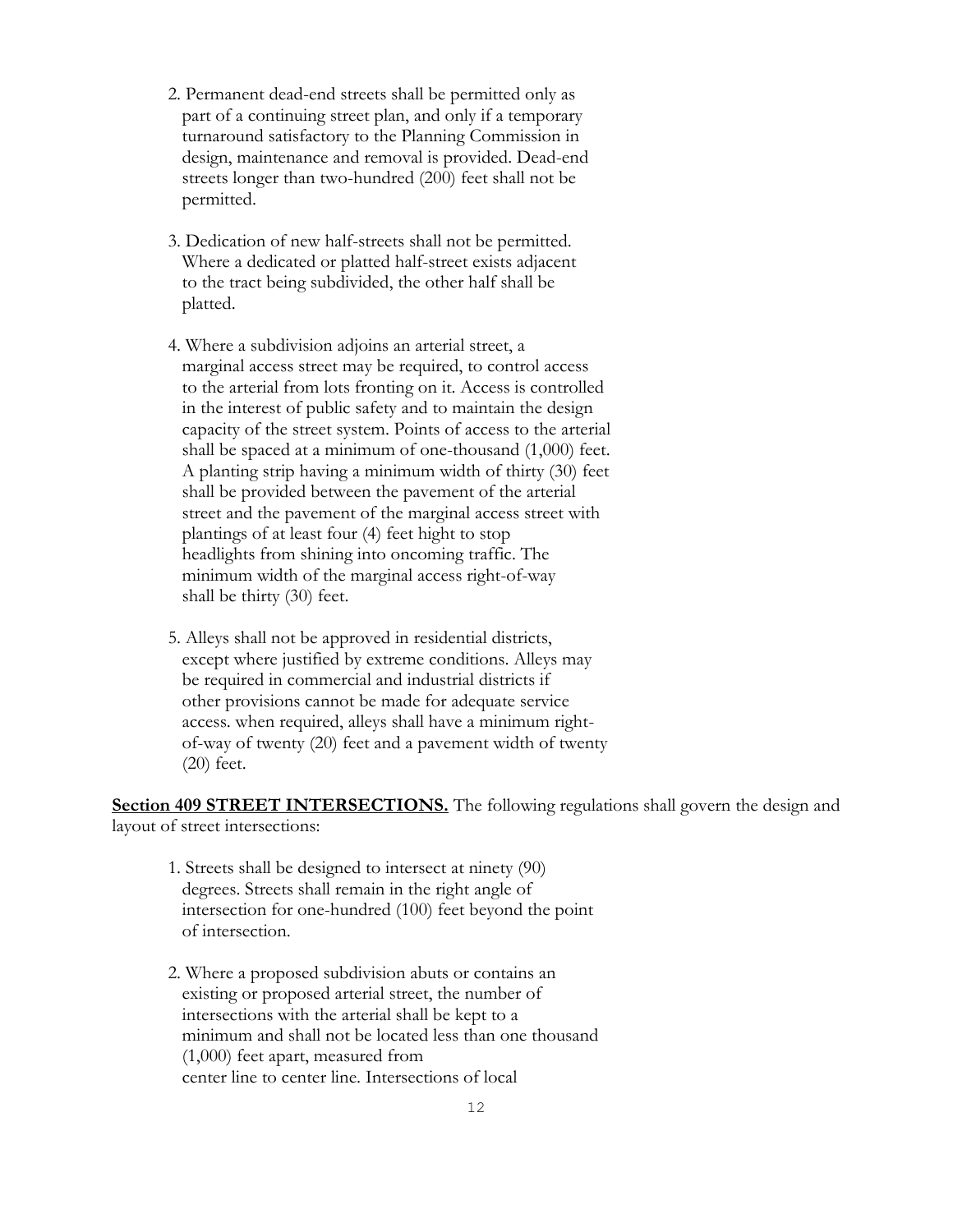streets with local or collector streets shall not be located less than one-hundred-fifty (150) feet apart; intersections of collector streets with collector streets shall not be located less than two-hundred (200) feet apart. Intersections of any street with arterial streets shall be located not less than one thousand (1,000) feet apart.

- 3. Multiple intersections involving junctions of more than two (2) streets shall be avoided.
- 4. Four (4)-way intersections of local streets should be avoided and three (3)-way or T-intersections should be encouraged wherever possible.
- 5. The minimum pavement radius at intersections shall be twenty-five (25) feet; the minimum right-of-way radius shall be twenty-five (25) feet.

**Section 410 STREETS FOR COMMERCIAL SUBDIVISIONS.** Streets servicing business developments and accessory parking areas shall be planned to connect with arterial streets so as not to generate traffic on local streets. The intersections of driveways from parking areas with arterial or collector streets shall be located so as to cause the least possible interference; with traffic movement on the streets, shall be located not less than one hundred fifty(150) feet from the intersection of an arterial or collector street with any other street, and shall be spaced not less than two-hundred (200) feet from each other. The Planning Commission may require marginal access streets to provide maximum safety and convenience.

**Section 411 STREETS FOR INDUSTRIAL SUBDIVISIONS.** Collector streets for industrial subdivisions shall be planned to serve industrial areas exclusively and shall connect with arterial streets so that no industrial traffic will be directed onto any residential streets. The intersections of service streets from parking areas with arterial or collector streets shall not be less than one hundred fifty (150) feet from the intersection of the arterial or collector street with any other street. Streets shall be planned to be extended to the boundaries of any adjoining land planned for industry, except for severe physical conditions or if the Planning Commission finds such extension is not in accord with the approved plan of the area.

**Section 412 BLOCKS.** The following regulations shall govern the design and layout of blocks:

1. The arrangement of blocks shall be such as to conform to the street planning criteria set forth in *Sections 403 to 411*, inclusive, and shall be arranged to accommodate lots and building sites of the size and character required for the district as set forth in these subdivision regulations or the zoning regulations and to provide for the required community facilities.

2. Irregularly shaped blocks, those intended for cul-de-sacs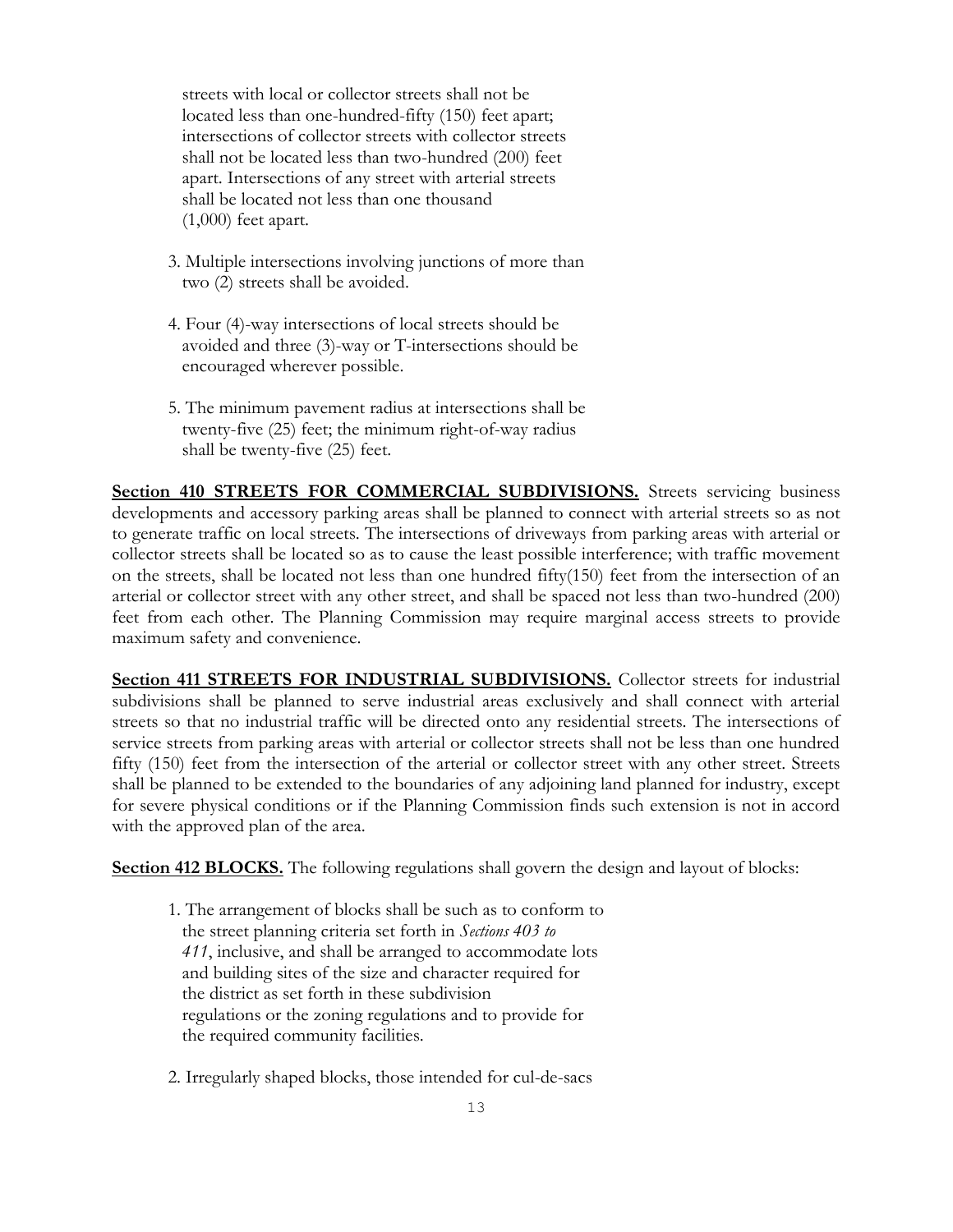or loop streets, and those containing interior parks or playgrounds, shall be approved by the Planning Commission when properly designed and located and when the maintenance of interior public spaces is covered by agreements.

- 3. No block shall be longer than one-thousand-five-hundred (1,500) feet and not less than five-hundred (500) feet.
- 4. Where blocks are over nine-hundred (900) feet in length a crosswalk easement not less than ten (10) feet in width at or near the halfway point may be required, if necessary, to provide proper access to schools, recreational areas, shopping centers and other facilities.

**Section 413 LOTS.** The following regulations shall govern the design and layout of lots:

- 1. The lot arrangement and design shall be such that all lots will provide satisfactory building sites, properly related to topography and the character of surrounding development.
- 2. All lots shall conform to or exceed the requirements of these subdivision regulations or the zoning district in which they are located and the use for which they are intended.
- 3. If no zoning is in effect, the minimum lot sizes, widths and setbacks in the R-1 district shall be required.
- 4. All side lot lines shall be approximately at right angles to street lines and radial to curved street lines, except where the Planning Commission determines that a variation to this rule would provide a better layout.
- 5. Lots with double frontage shall be avoided except where the Planning Commission determines that it is essential to provide separation of residential development from arterial streets.

**Section 414 EASEMENTS.** All utility easements shall be at least twenty (20) feet wideunless said easements are adjacent to public right-of-ways in which case the easement can be reduced to ten (10) feet wide. Drainage easements shall be wide enough to include the ability to maintain the drainage ditch, stream, or other features as required by the Village Engineer.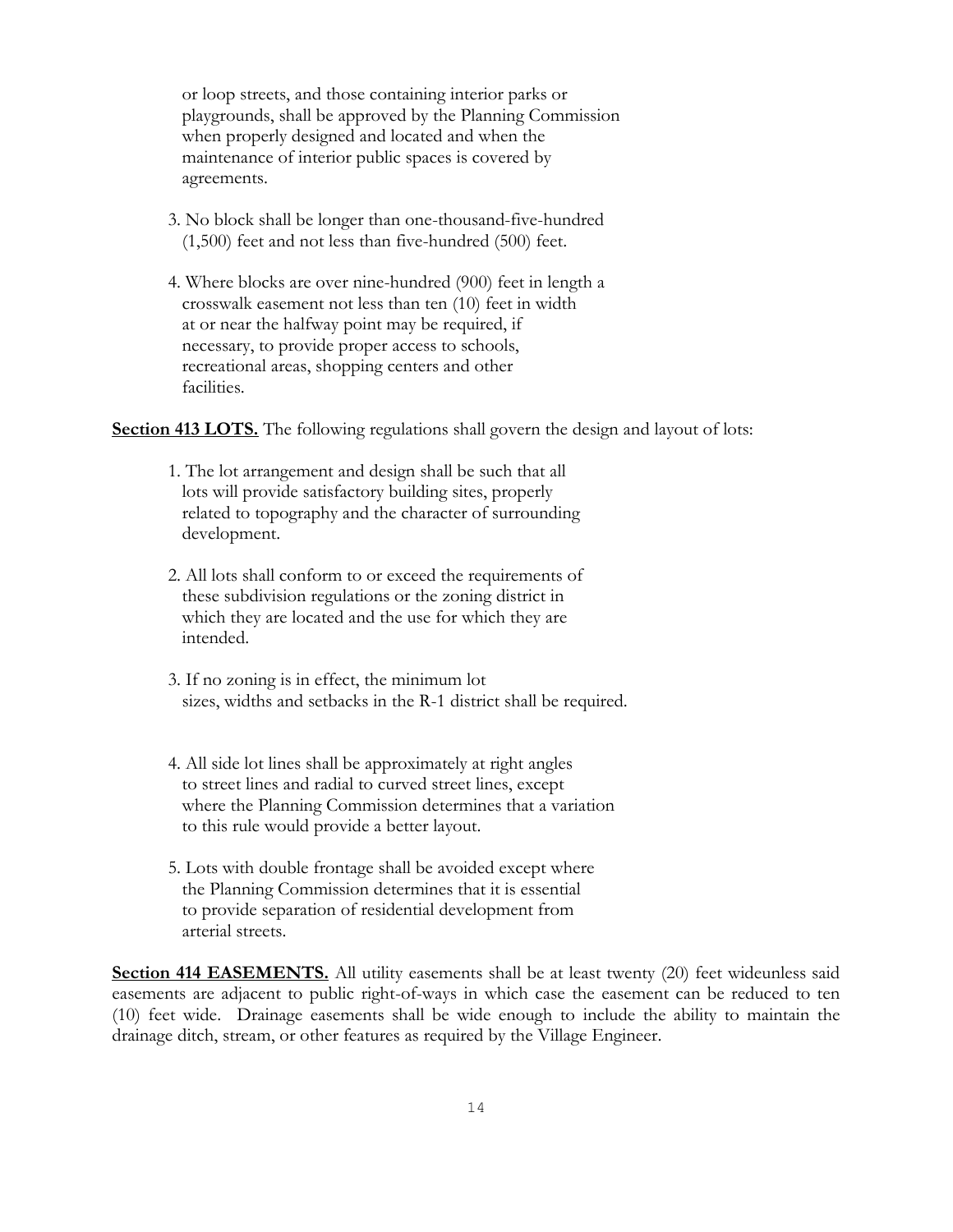**Section 415 PUBLIC SITES, OPEN SPACE, AND NATURAL FEATURES.** Where a park, playground, school or public access to water frontage which is shown on an official map or in a plan for future use or is deemed essential by the Planning Commission is located in whole or in part in the proposed subdivision, the Planning Commission shall request the dedication of such area within the subdivision. The subdivider shall pay for only that portion of the cost of the public site that benefits his or her subdivision as determined by the Planning Commission. Every subdivider of land for subdivision not containing public sites shall be requested to provide land or payment in lieu thereof for that portion of benefits from public sites accruing to his land as determined by the Planning Commission. The Planning Commission shall, whenever possible, establish the preservation of all natural features which add value to residential developments and to the community, such as large trees or groves, water courses, beaches, areas of historical significance, vistas, and similar irreplaceable assets.

**Section 416 FLOOD AREAS.** No building or structure shall be located within the 100-year flood zone as shown on the appropriate FEMA map or as determined for storm water calculations when no 100-year flood zone is shown on a FEMA map. Storm water calculations shall be based on the United States Department of Agriculture, "Urban Hydrology for Small Watershedsk," TR55. The post development runoff from the development site shall be no more than the predeveloped twoyear storm or the capacity of the receiving sewers or channel, which ever is less.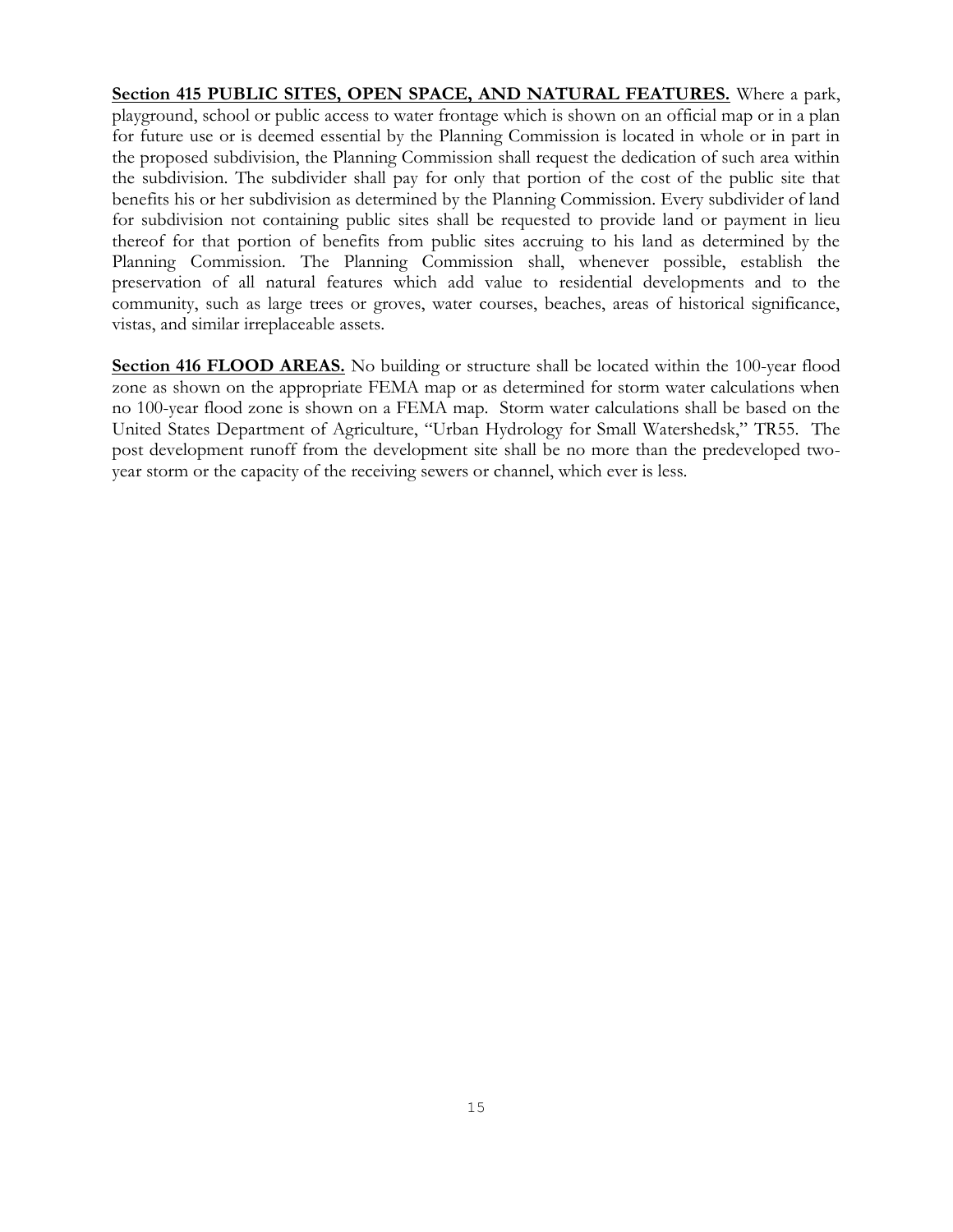## **ARTICLE V REQUIREMENTS FOR CONSTRUCTION OF IMPROVEMENTS**

**Section 500 SUBDIVIDER TO HOLD VILLAGE HARMLESS.** The subdivider shall hold the Village free and harmless from any and all claims for damages of every nature arising or growing out of the construction of such improvements and shall defend, at his own cost and expense, each and every lawsuit brought against said Village by reason thereof until the improvements have been approved by the Village Engineer and accepted by the Village Council.

**Section 501 CONSTRUCTION PROCEDURE AND MATERIALS.** The subdivider shall design and construct improvements not less than the standards outlined in these regulations. The work shall be done under Village supervision and inspection and shall be completed within the time fixed or agreed upon by the Village Engineer. Materials shall meet the requirements and shall be in accordance with the standards of the current volume of "Construction and Material Specifications" of the State of Ohio Department of Transportation.

**Section 502 INSPECTION OF IMPROVEMENTS.** Inspection of all improvements during construction is required. The subdivider shall give the Village Engineer forty eight (48) hours notice prior to beginning construction and shall keep the Village Engineer informed of the construction schedule on a weekly basis. The Vllage Engineer will not approve the final construction unless all inspections are satisfactory. Costs of inspection are the responsibility of the subdivider.

**Section 503 MONUMENTS.** Chapter 4733.37 Minimum Standards for Boundary Surveys in the State of Ohio as adopted by the Ohio State Board of Registration for Professional Engineers and Surveyors and any other requirements for instruments of conveyance and surveys that may be adopted by the County shall apply to the setting of monuments. The subdivider shall have his surveyor certify to the Village Engineer, after construction is complete, that all permanent markers have been set and are on the date of his certification physically in place.

**Section 504 CONSTRUCTION LAYOUT.** Surveying layout work for all the required improvements shall be performed under the direction of a State of Ohio Professional Surveyor. Costs of the layout work are the responsibility of the subdivider.

**Section 505 STREET IMPROVEMENTS.** All streets shall be graded to their full width, including side slopes, and improved in conformance with the standards given or referred to in these regulations.

**Section 506 PAVEMENT WIDTH.** Minimum street pavement widths shall conform to the standards given in *Section 406*.

**Section 507 STREET SUBGRADE. The sub-grade shall be prepared in accordance with the current Ohio Department of Tranportation Construction Materails and Specifications Manual Section 204.**

## **Section 508 PAVEMENT DESIGN ALTERNATIVES.**

Pavement design shall be based on the current ODOT Construction Materials and Specifications Manual.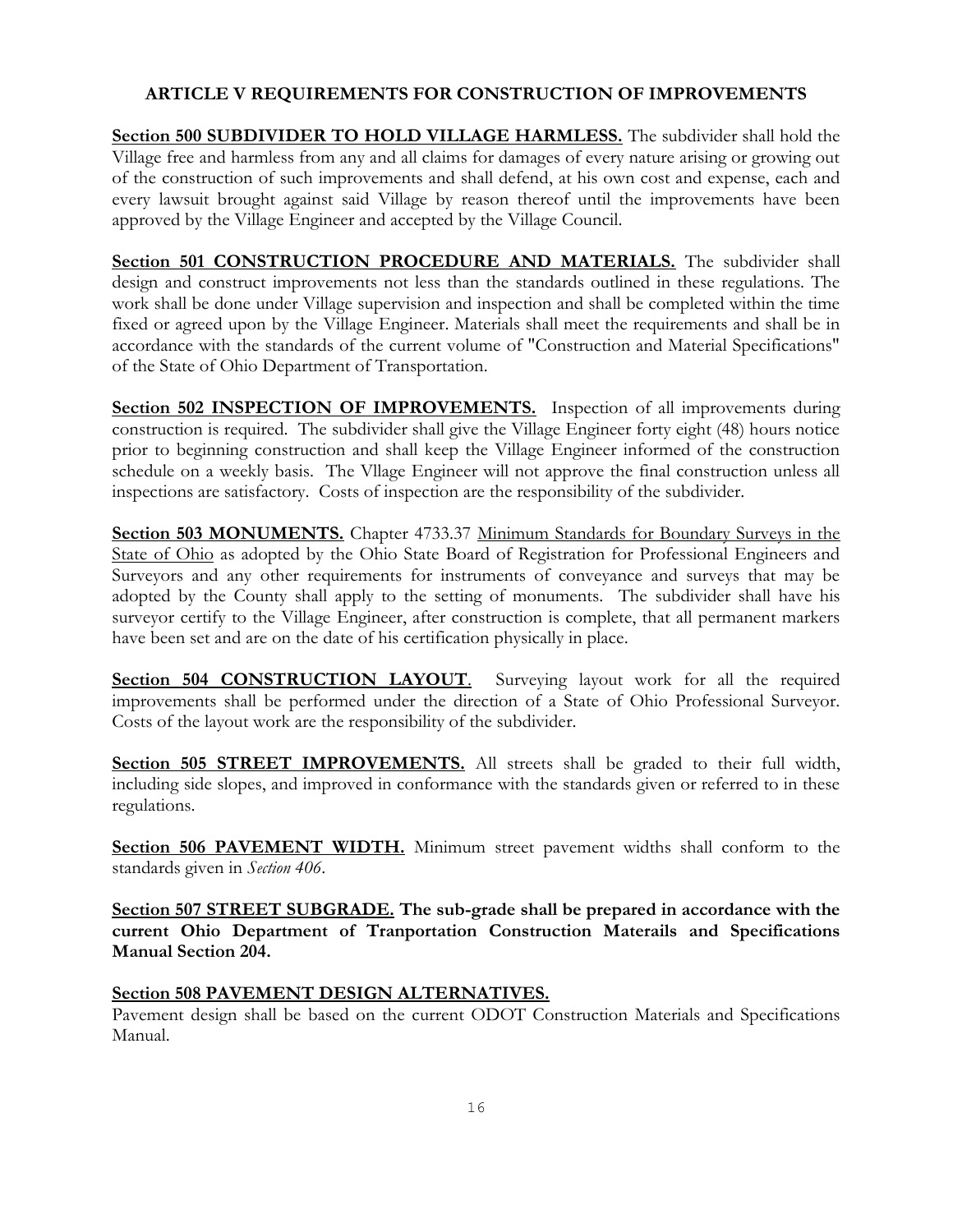**Section 510 STREET CURBS AND GUTTERS.** Curbs and gutters shall be required on all residential, commercial, and industrial streets within the Village. Curbs, combined curbs, and gutters shall be constructed in conformance with the current "Construction and Material Specifications" of the State of Ohio, Department of Transportation.

**Section 520 WATER SUPPLY IMPROVEMENTS.** The following requirements shall govern water supply provisions:

1. Where a public water supply, in the determination of the Village Planning Commission, is reasonably accessible or required because of pollution problems, the subdivision shall be provided with a complete water distribution system, including a connection for each lot and appropriately spaced fire hydrants. All such installations shall meet the Village Water Department specifications, and public wells system shall meet the requirements of the Ohio Department of Health as cited in Sections 3701.18 to 3701.21, inclusive, of the Ohio Revised Code.

**Section 530 SANITARY SEWER IMPROVEMENTS.** The following requirements shall govern sanitary sewage disposal:

- 1. All laws, regulations, and guidelines set forth by the County General Health District or the Ohio EPA at the time of this enactment shall be followed, and any future laws, regulations and guidelines deemed necessary for the protection of public health, shall be followed as they become effective.
- 2. Sanitary sewers, including lateral connections to the public system, shall be installed by the subdivider to serve all lots. Said sewers and installation shall meet the requirements of the Ohio EPA and Village standards.

**Section 540 DRAINAGE IMPROVEMENTS.** The on-site storm water drainage system shall be designed in accordance with the Mid Ohio Regional Planning Commission's (MORPC) "Storm Water Design Manual" using the release rate off of the site stated in Section 416.

**Section 542 CULVERTS AND BRIDGES**. Where natural drainage channels intersect any street right-of-way, it shall be the responsibility of the subdivider to have satisfactory bridges and culverts constructed. The subdivider shall submit detailed plans, prepared by a State of Ohio Professional Engineer to the Village Engineer for approval before construction. The Village Engineer will provide the subdivider's Professional Engineer with the required design standards.

**Section 543 SURFACE WATER, EROSION, AND SEDIMENT CONTROL.** Where it is necessary to make changes in the contour of any land proposed to be subdivided, developed or changed in use by grading, excavating or the removal or destruction of the natural topsoil, trees or other vegetative covering thereon, the same shall only be accomplished after the owner or his agent has submitted to the Village Planning Commission for approval a plan for the surface water, erosion and sedimentation control and said plan has been approved. Said plans shall incorporate the following controls:

1. All surface water shall be provided drainage ditch outlets, of a temporary nature during construction and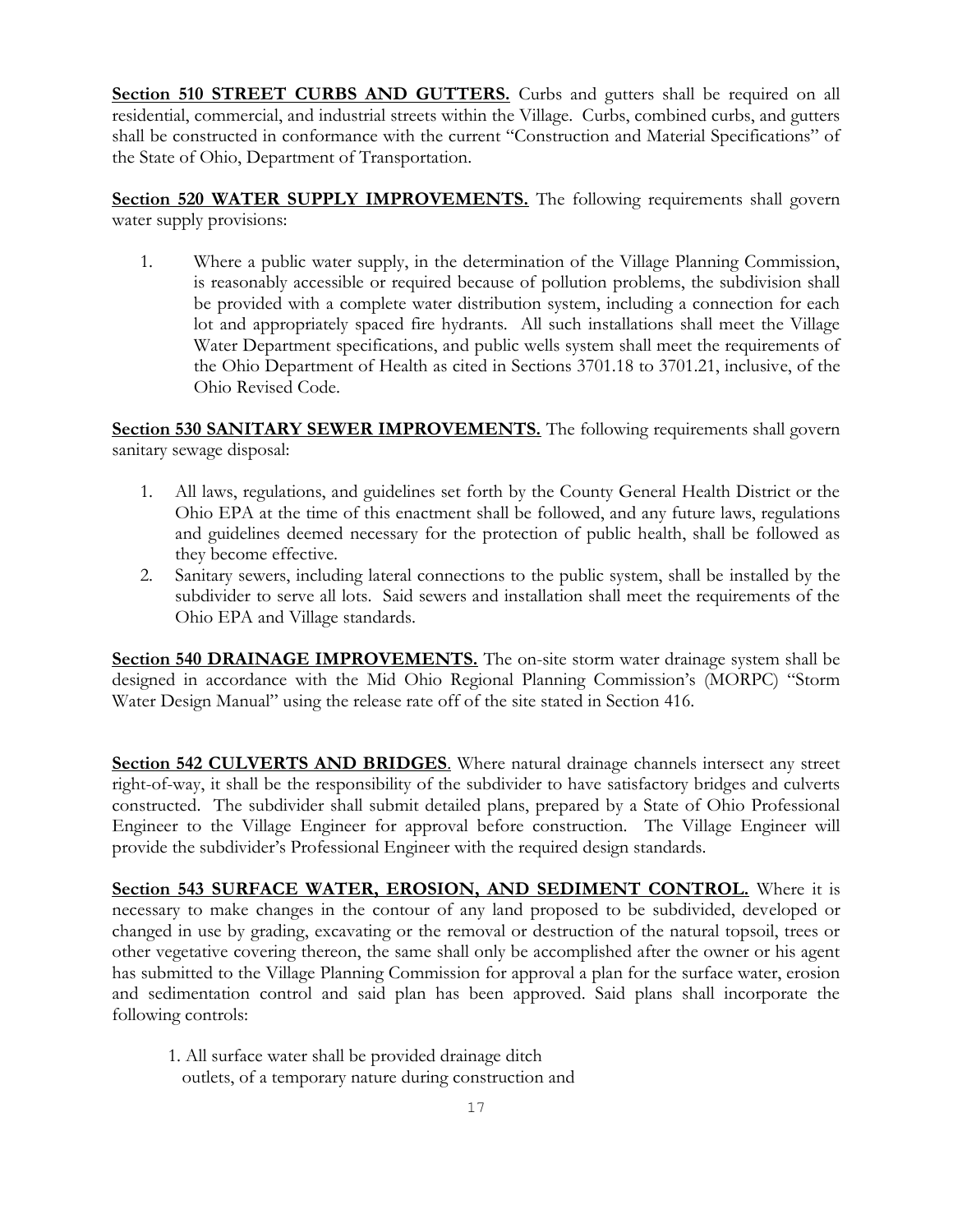shall be approved by the Village Engineer. No exposed area that will pond water overnight will be permitted.

- 2. No more than thirty (30) percent of the total area shall be exposed at any one time during construction unless proper measures are taken to prevent erosion, siltation and sedimentation.
- 3. No area shall be exposed any longer than necessary to recontour. Temporary vegetation and/or mulching shall be then applied for protection during the development.
- 4. No area shall be allowed to go into the winter season without vegetative cover on critical areas as determined by the Village Engineer. Said areas shall be seeded by October 1.
- 5. Sediment basins (debris basins, desilting basins or silt traps) shall be installed and maintained to remove sediment from run-off waters for land undergoing development.
- 6. Permanent final vegetation and drainage structures shall be installed as soon as grading is completed.
- 7. The development shall be fitted to the topography and soils so as to create the least erosion potential.
- 8. Whenever feasible, natural vegetation shall be retained and protected.

9. The developer shall submit a Storm Water Pollution Prevention Plan that complies with the requirements of the Ohio Environmental Protection Agency (Ohio EPA).

**Section 550 ELECTRIC, GAS, AND TELEPHONE IMPROVEMENTS.** Where needed to serve proposed new development, the planning and construction of such utilities shall be underground with all other improvements. Such private utility improvements shall be subject to review by the Village Engineer, as a matter of coordination with all other improvements.

**Section 560 SIDEWALKS.** Concrete sidewalks having a minimum width of four (4) feet and a minimum thickness of four (4) inches shall be installed on both sides of all new streets in subdivisions where the density exceeds three (3) dwelling units per net acre, and in all commercial developments. The Village Planning Commission may require, for safety purposes, a sidewalk along only one (1) side of any new street where the net residential density is less than three (3) dwelling units per net acre. All sidewalks shall be extended to connect with existing walks or to the boundaries of the subdivision if walks are not accessible.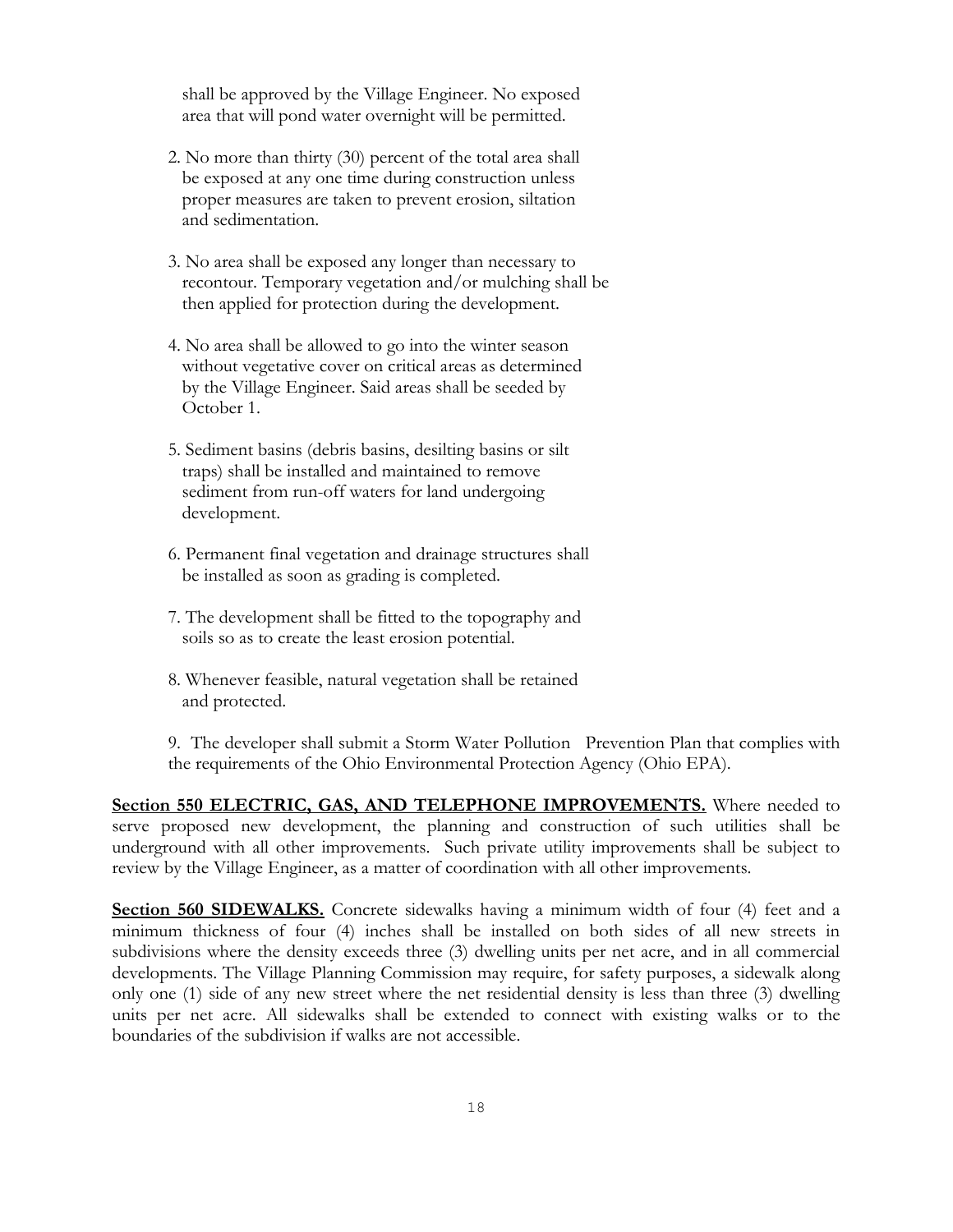**Section 561 DRIVEWAYS.** Driveways shall have a maximum grade of ten (10) percent and a minimum width of eighteen (18) feet for a double drive and a minimum width of ten (10) feet for a single drive. Curb cuts for straight curbs and the flare for rolled curbs shall be three (3) feet wider than the driveway pavement on each side.

**Section 562 TRAFFIC CONTROL SIGNS AND STREET NAME SIGNS.** Traffic control signs and street names signs, of a type in use throughout the Village shall be installed by the Village. Costs of materials and installation are the responsibility of the subdivider.

**Section 563 STREET LIGHTING.** The subdivider may be required to install adequate lighting along public streets within the proposed subdivision, in accordance with standards and specifications of the Village Engineer.

**Section 570 EXTRA-SIZE AND OFF-SITE EXTENSIONS.** The utilities, pavements and other land improvements as required shall be designed of extra-size provided as may be necessary to serve nearby land which is an integral part of the neighborhood service or drainage area in addition to the improvements required for the development of the proposed subdivision. If streets or utilities are not available at the boundary of a proposed subdivision, and if the Village Planning Commission finds the extensions across undeveloped areas would not be warranted as a special assessment to the intervening properties or as a municipal expense until some future time, the subdivider may be required, prior to approval of the final plat, to obtain necessary easements or right-of-way and construct and pay for such extensions. Such improvements shall be available for connections by subdividers of adjoining land.

**Section 573 EXTENSIONS TO BOUNDARIES.** The subdivider shall be required to extend the necessary improvements to the boundary of the proposed subdivision to serve adjoining unsubdivided land, as determined by the Village Planning Commission.

**Section 574 AS-CONSTRUCTED DRAWINGS.** Upon completion of the required improvements, the subdivider shall furnish the Vilalge with a complete set of reproducible drawings revised as constructed, prepared under the directions of a registered State of Ohio Professional Surveyor. If the as-constructed drawings identify inconsistencies, the subdivider shall file an amended final plat in accordance with Article III.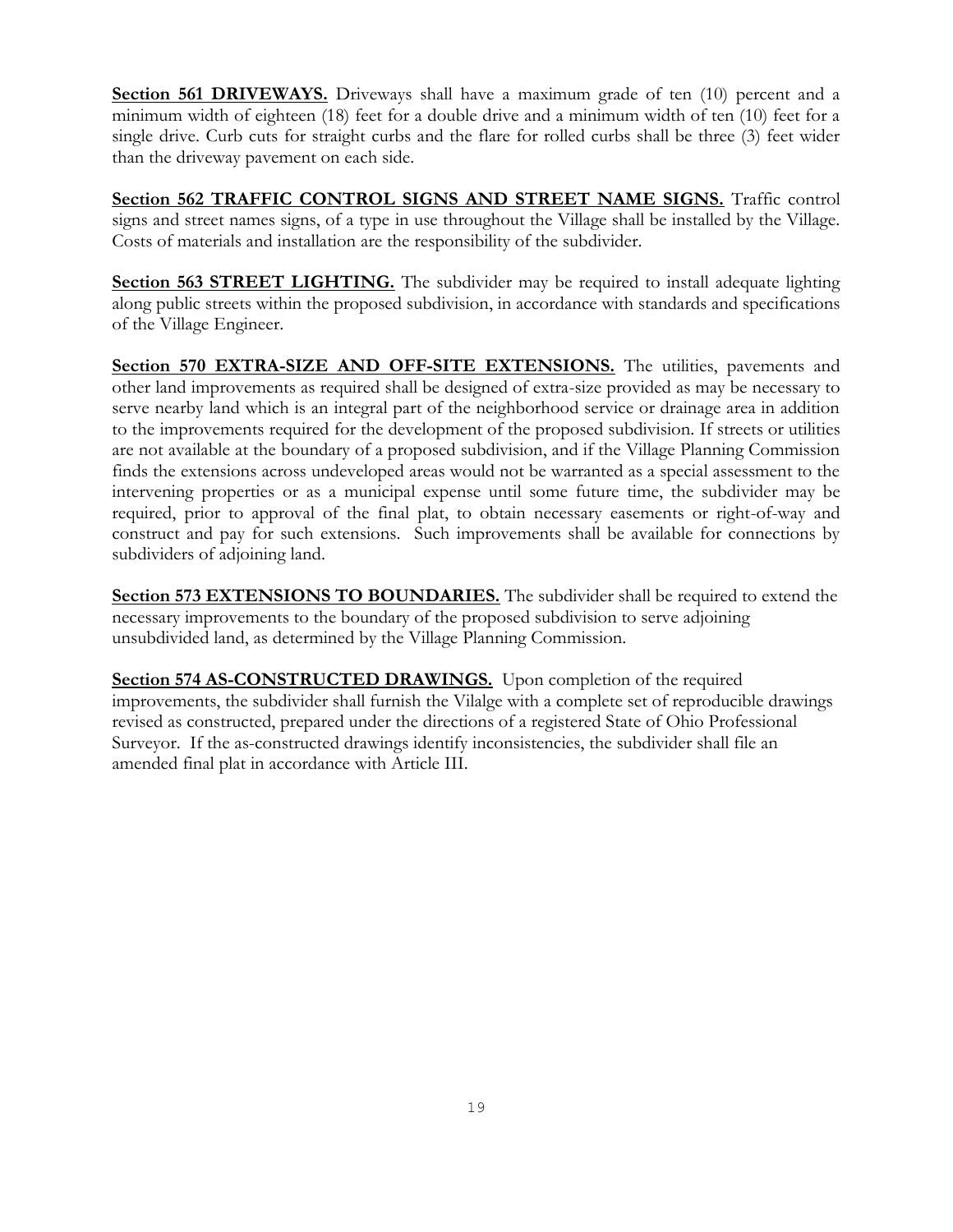#### **ARTICLE VI PLANNED UNIT DEVELOPMENT**

**Section 600 PURPOSE OF PLANNED UNIT DEVELOPMENT.** Planned unit development of land may be permitted to provide a means for effectuating a more desirable physical development pattern than would be possible through the strict application of the requirements of these subdivision regulations or zoning regulations. Certain flexibility in the design of a project should be permitted by the Village to encourage the subdivider to adjust streets to irregular topography; to economize in the construction of utilities; and, among other things, to create architectural variation in the development as well as attractive and usable buildings and building sites. Such development shall be designed so as to enhance the community in general by providing amenities which are unique to the area.

**Section 610 USES PERMITTED.** Compatible residential, commercial, industrial, public and quasi-public uses may be combined, provided that the proposed location of the commercial or industrial uses will not adversely affect or disregard adjacent property, public health, safety, morals and general welfare, and provided further that in a residential-commercial-industrial, residentialcommercial or commercial-industrial development the amount of land devoted to commercial and/or industrial usage shall not exceed fifty (50) percent of the total land area of the development. A variety of housing and building types is encouraged by permitting an increased number of families per acre and by allowing reductions in lot dimensions, yards, building setbacks and area requirements.

**Section 620 GENERAL REQUIREMENTS.** The gross area of the tract to be developed under the planned unit development approach shall not be less than ten (10) acres. The minimum lot size shall not be less than seventy (70) percent of the lot area per family or use which would be otherwise required. A minimum of ten (10) percent of the land developed in a planned unit development project shall be reserved for open space and similar uses. Lot widths and required yards may be reduced to eighty (80) percent of the requirement of these subdivision regulations, or zoning regulations. The minimum tract size to be developed under the planned unit development may be reduced fifty (50) percent where the proposed development is to contain only residential, commercial or industrial development, not a mixture of uses.

Section 630 **DISPOSITION OF OPEN SPACE**. The amount of open space reserved under a planned unit development shall either be held in corporate ownership by the owners of the project area building sites for the use of each owner who buys property within the development or be dedicated to the Village and retained as open space for parks, recreation and related uses. All land dedicated to the Village must meet the Planning Commission's requirements as to shape, size and location. Public utility and similar channels are not acceptable for open space dedication to the Village unless such land or right-of-way is usable as a trail or similar way and approved by the Planning Commission.

**Section 640 RESIDENTIAL DEVELOPMENT PROJECTS.** The following regulations apply to planned residential developments:

- 1. The lot area per family may be reduced, but such reduction shall not exceed thirty (30) percent.
- 2. Not less than ten (10) percent of the total project area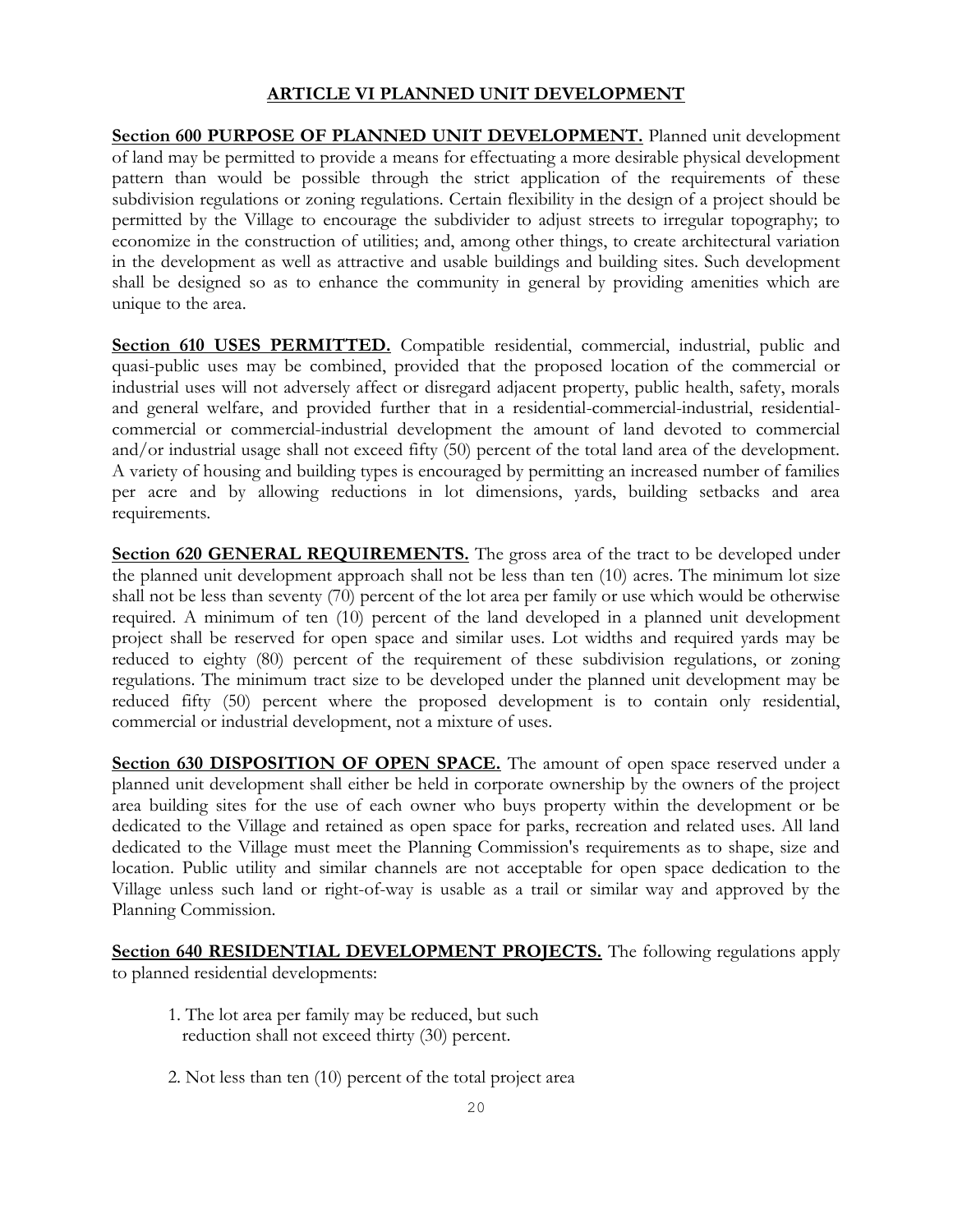shall be devoted to open space and recreational facilities for the residents of the area being developed. The open space shall be disposed of as required in  *Section 630*. Every property subdivided under the planned unit development shall be designed to abut upon open space or similar areas. A clustering of dwellings is encouraged. In areas where townhouses are used there shall be no more than five (5) townhouse units in any contiguous group. A variety of building setbacks, color and building materials for contiguous townhouse units is encouraged.

3. The lot widths may be reduced not to exceed a twenty (20) percent reduction of the requirements of these subdivision regulations or zoning regulations. The lot widths may be varied due to the variety of structural designs, and it is recommended that setbacks be varied. If lot widths for residential lots are varied by the subdivider, they shall enter into an agreement with the Village that the property owners within a planned unit development of this nature shall be assessed equally for any improvements which may be by assessment, rather than by a front footage basis.

**Section 650 COMMERCIAL DEVELOPMENT PROJECTS.** The following regulations apply to planned commercial developments:

- 1. Planned unit development of related commercial establishments is encouraged by varying the setback and area requirements. Open space gained through the varying of setback and area requirements is to be used for the development of open plazas, pedestrian malls, lots and other public spaces and uses with adequate arrangement, design and planting.
- 2. Commercial buildings and establishments shall be planned as groups having common parking areas and common ingress and egress points in order to reduce the number of potential accident locations at intersections with thoroughfares. In planning these groups of buildings or establishments, no yard space shall be required between uses within the groups; however, appropriate yard must be provided at the edge of the complete development. Side yards of thirty (30) feet and a rear yard of forty (40) feet shall be required if the project is to be located adjacent to any residential district or planned residential unit development. Planting screens or fences shall be provided on the sides of the development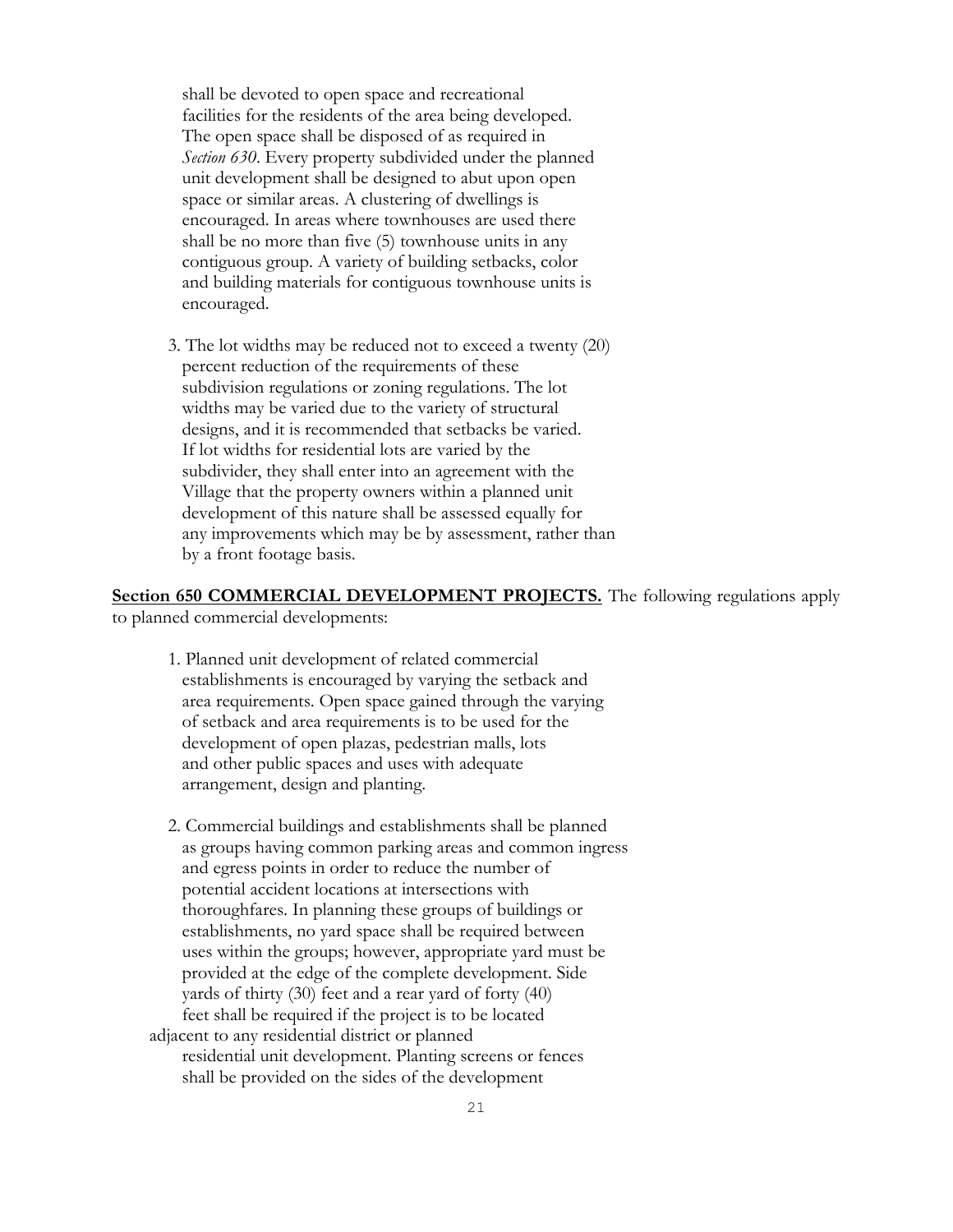abutting areas occupied or likely to be occupied by residences.

- 3. Off-Street parking and loading space shall be provided. Group parking facilities shall provide spaces equal to the number of spaces required for each use to be developed.
- 4. The plan of the project shall provide for the integrated and harmonious design of buildings, and for adequate and properly arranged facilities for internal traffic circulation, landscaping and such other features and facilities as may be necessary to make the project attractive and efficient from the standpoint of the adjoining and surrounding existing or potential developments.

**Section 660 INDUSTRIAL DEVELOPMENT PROJECTS.** The following regulations apply to planned industrial developments:

- 1. Planned unit development of industrial establishments is encouraged by varying the setback and other requirements, if it can be shown that the development results in a more efficient and desirable use of space.
- 2. Industrial uses and parcels shall be developed in park like surroundings utilizing landscaping and existing woodlands as buffers to screen lighting, parking areas, loading areas or docks and/or outdoor storage of raw materials or products. A planned industrial area shall provide for the harmony of buildings and a compact grouping or groupings in order to economize in the provision of such utility services as are required. Thoroughfares shall be kept to a minimum throughout a planned industrial area in order to reduce through traffic.
- 3. Off-street parking and loading areas shall be provided with sufficient spaces to meet all anticipated needs. Loading and open storage areas shall be screened by walls, fences or plantings wherever visible from residential areas or public streets and highways.
- 4. Project side yards of forty (40) feet and a rear yard of fifty (50) feet shall be required if the project is located adjacent to any residential district or planned residential unit development. All intervening spaces between the right-of-way line and project building line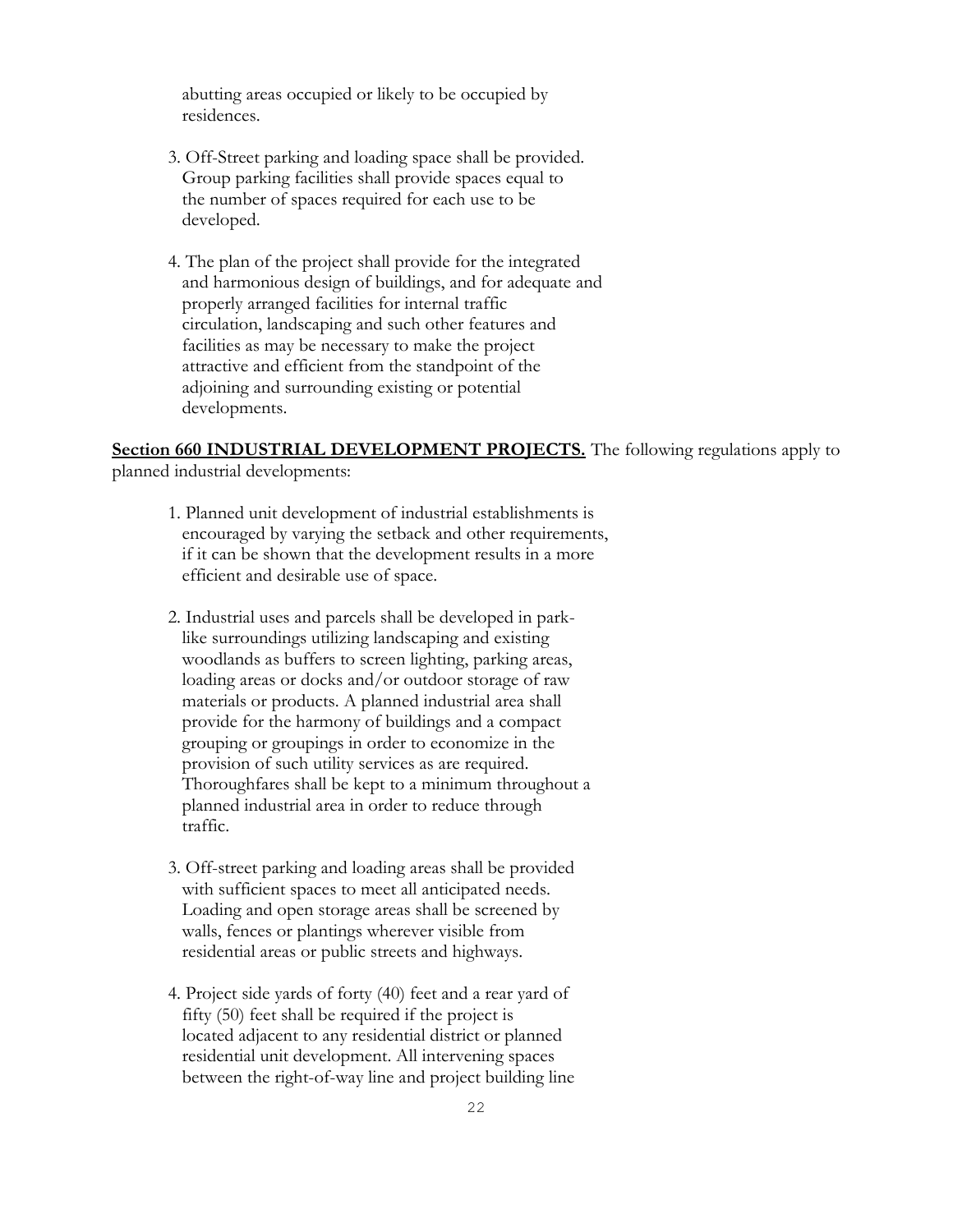and intervening spaces between buildings, drives, parking areas and improved areas shall be landscaped with trees and plantings and properly maintained at all times.

5. Certain types of commercial uses, such as a restaurant, central secretarial or stenographic pool, or other business service type uses, repair services or clinics as may form a small commercial center to serve the needs of the industries or their personnel, may be permitted in a planned industrial area.

#### **Section 670 PROCEDURE FOR APPROVAL OF PLANNED UNIT DEVELOPMENT.**

The Planning Commission shall follow the approval procedure specified by these regulations for plat approval.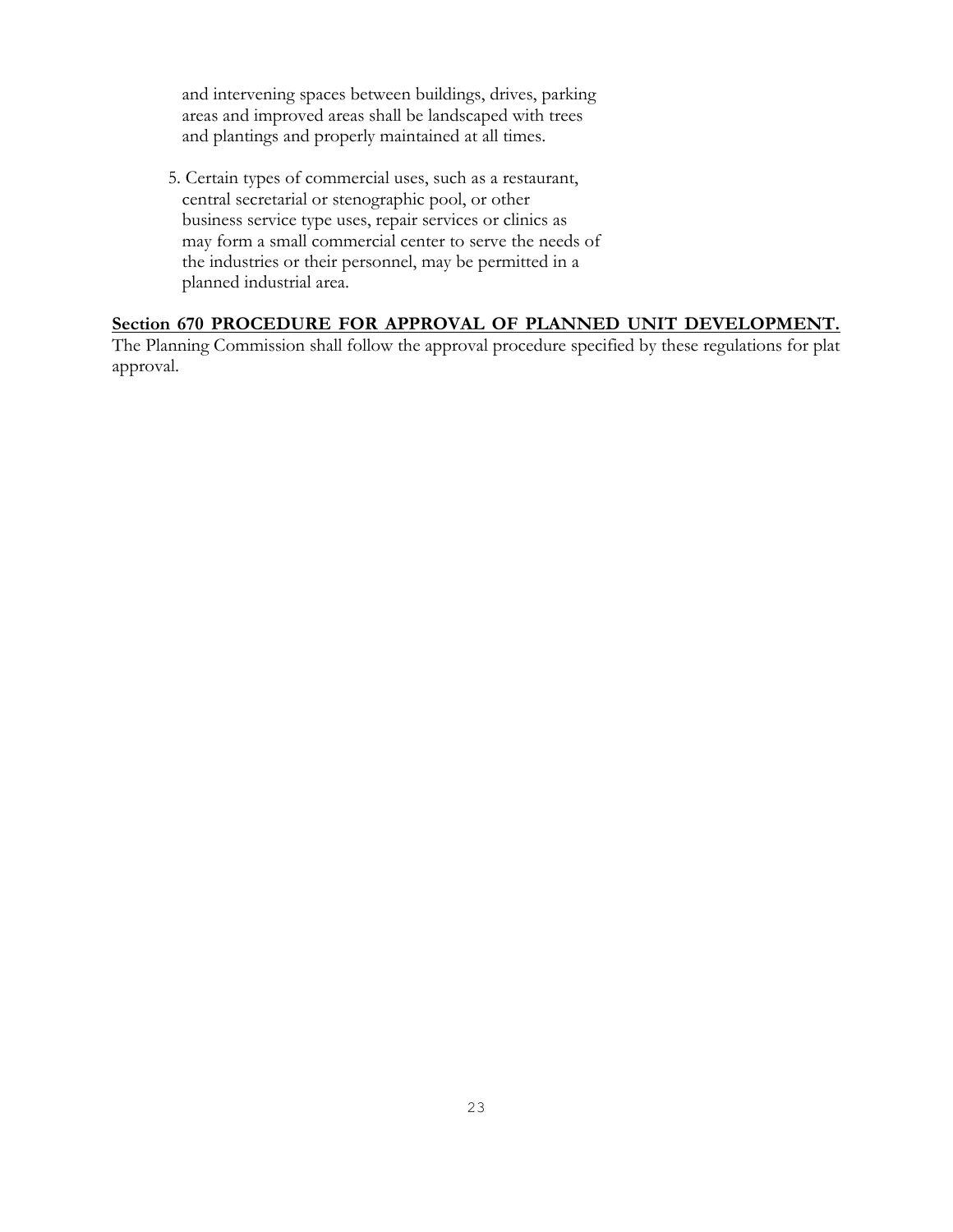#### **ARTICLE VII MANUFACTURED DWELLING (HOUSING) - MOBILE HOME SUBDIVISIONS**

**Section 700 DESIGN STANDARDS**. The following design standards shall apply to manufactured dwelling and mobile home subdivisions:

1. The subdivision shall contain a minimum of five (5) acres.

2. Each manufactured dwelling or mobile home site shall have a clearly defined minimum area of four-thousand (4,000) square feet, with a minimum lot width of forty (40) feet, and a minimum depth of one hundred (100) feet. The minimum width of corner lots, however, shall be fifty (50) feet.

3. The subdivision shall have a minimum frontage of two hundred fifty (250) feet. The ratio of width to depth shall not exceed one to five (1:5).

4. A side yard on each side of the subdivision and a rear yard of thirty (30) feet or more shall be provided around the edge of the manufactured dwelling (mobile home) subdivision. Such yards shall not be occupied by or counted as part of an individual manufactured dwelling (mobile home) site.

5. There shall be a minimum clearance of twenty (20) feet between the individual manufactured dwellings (mobile homes).

6. A maximum density shall not exceed six (6) manufactured dwellings (mobile homes) per gross acre.

**Section 710 STREETS.** All manufactured dwelling (mobile home) parks shall meet the street requirements and specifications of these regulations, *Section 403 to 411*, inclusive.

**Section 715 WALKWAYS.** Walkways not less than four (4) feet wide which may abut street pavement shall be provided from the manufactured dwelling (mobile home) sites to the service buildings. Such walkways shall be constructed of acceptable impervious material having a minimum thickness of four (4) inches and lighted at night with lamp fixtures acceptable to the Village Engineer.

**Section 716 WATER AND SEWER.** Each manufactured dwelling (mobile home) site shall be provided with a water outlet connected to the Village water supply or an approved water supply and a connection to the Village sanitary sewer system.

**Section 717 ELECTRICITY.** Electricity, electrical outlets and wiring shall be according to the current provisions of the National Electric Code published by the National Fire Protection Association.

**Section 718 DRAINAGE.** The subdivision shall be located on a well-drained site, properly graded to insure rapid drainage and freedom from stagnant pools of water.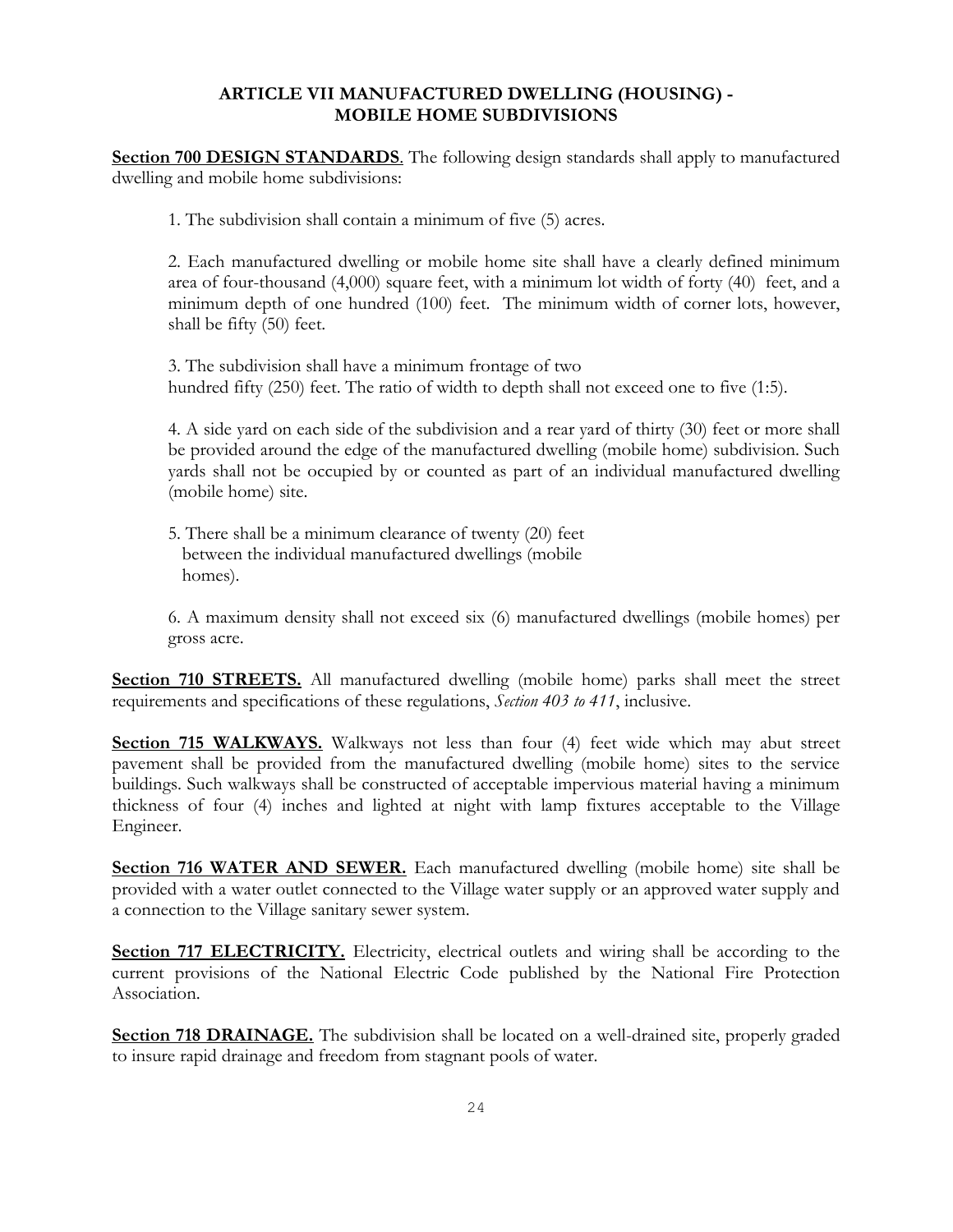**Section 719 HEALTH REQUIREMENTS.** The subdivision shall conform to all County and State Health Department requirements.

**Section 720 UNDERGROUND UTILITIES.** All telephone, electrical and other distribution lines shall be installed in underground conduits. No overhead lines shall be permitted. All underground utilities, sanitary sewers and drainage structures installed in streets shall be constructed prior to the surfacing of such streets.

**Section 721 RECREATION.** A safe, usable recreation area shall be conveniently located in each manufactured dwelling (mobile home) subdivision the size of which shall be determined at onethousand (1,000) square feet per household or manufactured dwelling (mobile home).

**Section 722 LANDSCAPING.** The subdivision shall be landscaped with lawns and plantings, including appropriate trees.

**Section 723 SCREENING.** Manufactured dwelling (mobile home) subdivisions shall be effectively screened on all sides by means of walls, fences or plantings except where the area is sufficiently removed from other urban uses as determined by the Planning Commission. Walls or fences shall be a minimum of four (4) feet in height without advertising thereon. In lieu of such wall or fence, a strip of land not less than ten (10) feet in width and planted and maintained with an evergreen hedge or dense planting of evergreen shrubs not less than four (4) feet in height may be substituted.

**Section 724 MOBILE HOME STAND.** Each mobile home site shall be developed with a mobile home stand which is in accordance with the requirements of the County Auditor's Office.

**Section 725 MOBILE HOME SKIRTING.** Each mobile home placed in the mobile home subdivision shall be skirted entirely enclosing the bottom section, within ninety (90) days after its placement. Skirting shall be constructed of vinyl, aluminum, or other material that is specifically designed for skirting.

**Section 726 GARBAGE AND REFUSE.** The storage and collection of garbage and refuse within the subdivision shall be conducted so as to create no health hazards. All garbage shall be stored in flytight, rodent-proof containers and shall be collected at least once weekly.

**Section 627 STORM SHELTERS.** Mobile home subdivisions shall be required to provide a storm shelter for the protection of all residents. Storm shelters shall provide four (4) square feet of floor area per resident, have sufficient ventilation, and have a generator of sufficient size to provide power for heat and light. Windows are permissible if provisions are made for the protection by shutters or other similar devices that are designed for immediate installation in the event of sudden emergency. The storm shelter may be used for recreational purposes, laundry facilities, or other purposes.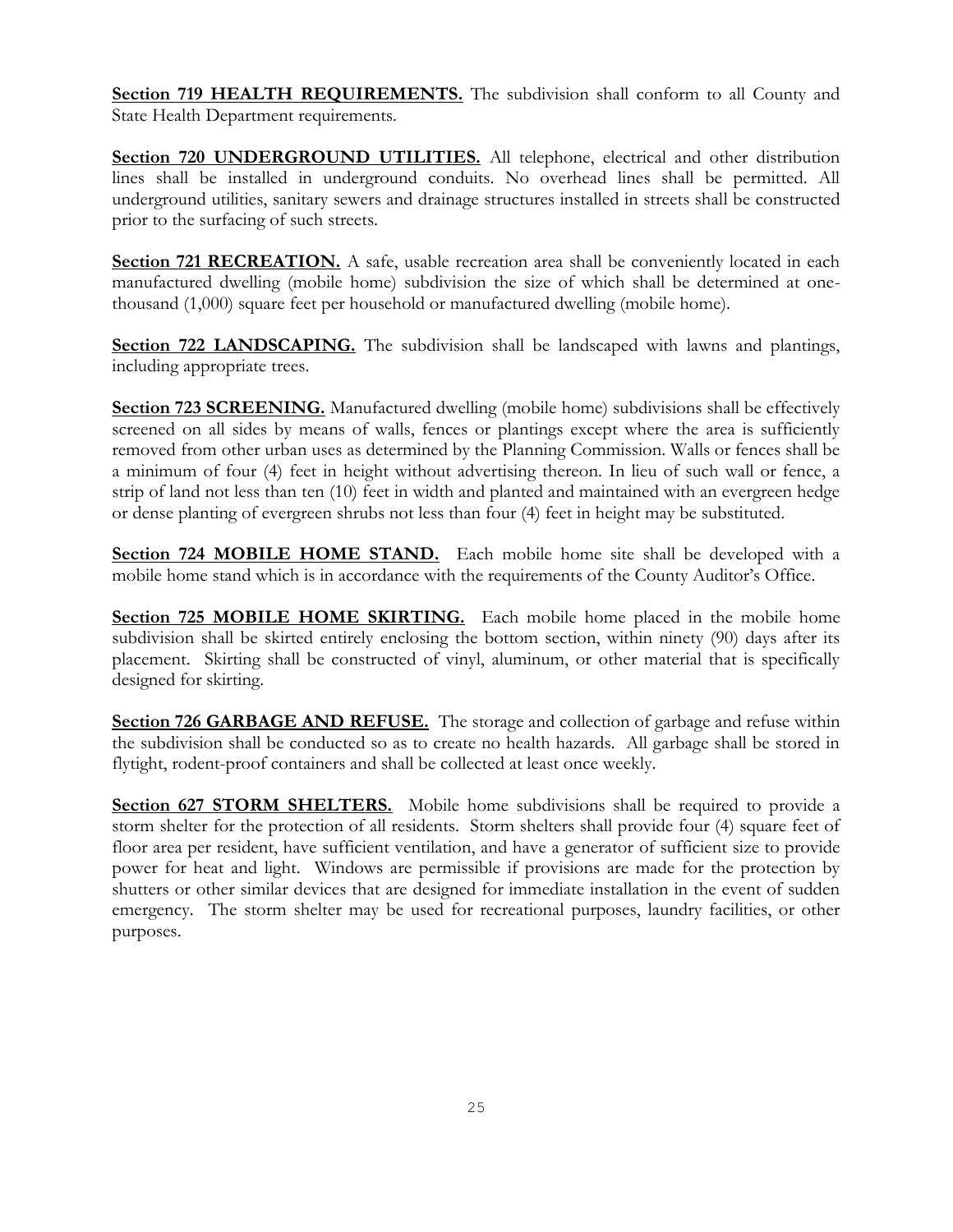#### **ARTICLE VIII ENFORCEMENT**

**Section 800 RECORDING OF PLAT.** No plat of any subdivision shall be recorded by the County Recorder of Champaign County or have any validity until said plat has received final approval in the manner prescribed in these regulations.

**Section 801 REVISION OF PLAT AFTER APPROVAL.** No changes, erasures, modifications or revisions shall be made in any plat of a subdivision after approval has been given by the Planning Commission, and endorsed in writing on the plat, unless the said plat is first resubmitted to the Planning Commission.

**Section 802 SALE OF LAND WITHIN SUBDIVISIONS.** No owner or agent of the owner of any land located within a subdivision shall transfer or sell any land by reference to, exhibition of, or by the use of a plat of the subdivision before such plat has been approved and recorded in the manner prescribed in these regulations. The description of such lot or parcel by metes and bounds in the instrument of transfer or other documents used in the process of selling or transferring shall not exempt the transaction from the provisions of these regulations.

**Section 803 SCHEDULE OF FEES, CHARGES AND EXPENSES.** The Village Council shall establish a schedule of fees, charges, and expenses and a collection procedure for same, and other matters pertaining to these regulations. The schedule of fees shall be posted in the Village Municipal Building, and may be altered or amended only by the Village Council. Until all applicable fees, charges and expenses have been paid in full, no action shall be taken on any application or appeal.

**Section 804 PENALTIES.** The following penalties shall apply to the violations of these regulations:

- 1. Whoever violates any rule or regulation adopted by the Village Council for the purpose of setting standards and requiring and securing the construction of improvements with a subdivision or fails to comply with any order pursuant thereto shall forfeit and pay not less than one hundred (100) dollars nor more than one-thousand (1,000) dollars. Such sum may be recovered with costs in a civil action brought in the Court of Common Pleas of Champaign County by the legal representative of the Village in the name of the Village and for the use thereof.
- 2. A County Recorder who records a plat contrary to the provisions of these regulations shall forfeit and pay not less than one-hundred (100) dollars nor more than five hundred (500) dollars, to be recovered with the costs in a civil action by the Village Solicitor in the name and for the use of the Village.
- 3. Whoever, being the owner or agent of the owner of any land within or without a municipal corporation, transfers any lot, parcel or tract of such land from or in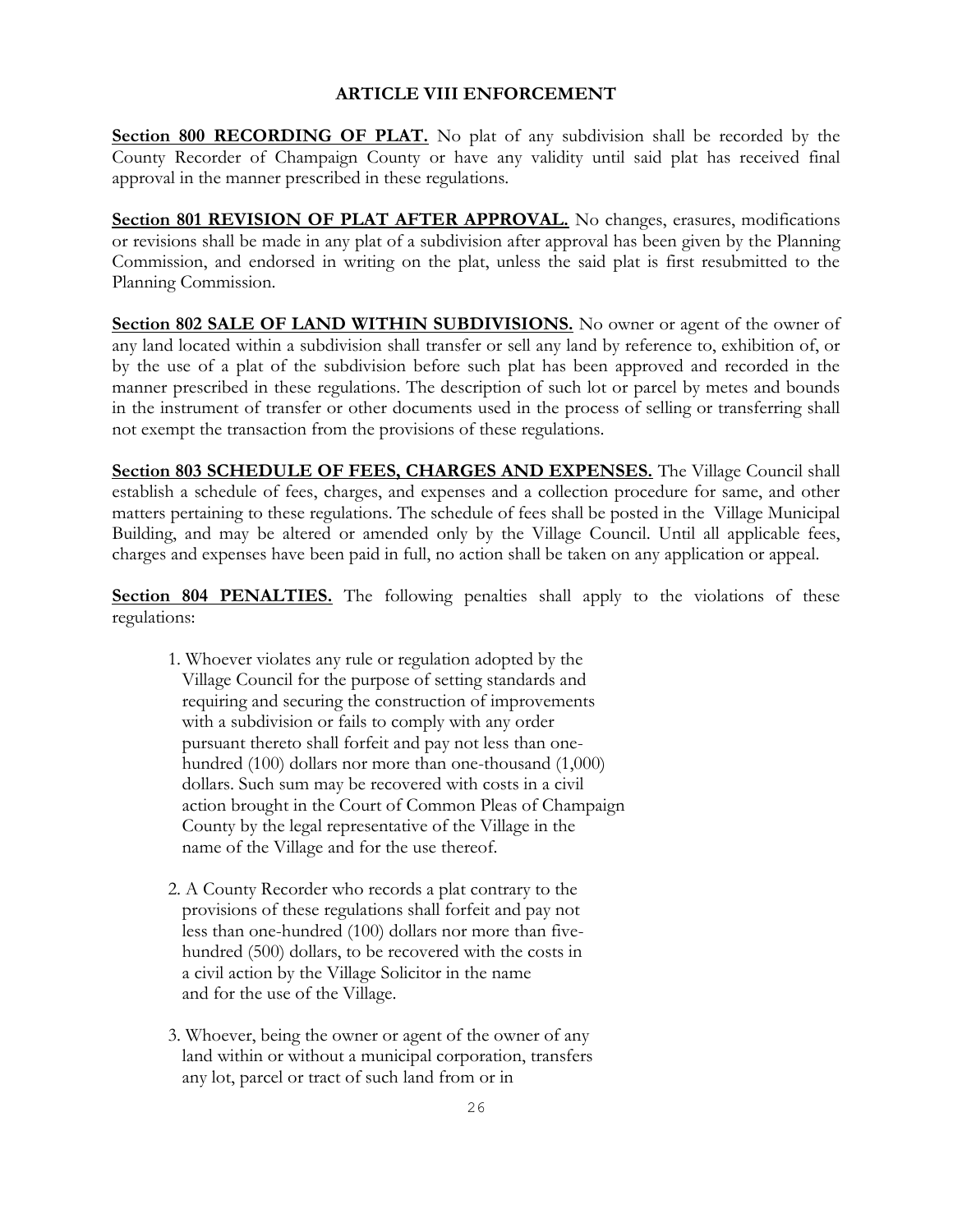accordance with a plat of a subdivision before such plat has been recorded in the office of the County Recorder, shall forfeit and pay the sum of not less than one hundred (100) dollars nor more than five-hundred (500) dollars for each lot, parcel or tract of land so sold. The description of such lot, parcel or tract by metes and bounds in the deed or transfer shall not serve to exempt the seller from the forfeiture provided in this section.

3. Any person who disposes of, offers for sale or lease for a time exceeding five (5) years any lot or any part of a lot in a subdivision before provisions of these regulations are complied with shall forfeit and pay the sum of not less than one-hundred (100) dollars nor more than five-hundred (500) dollars for each lot or part of a lot so sold, offered for sale or leased, to be recovered with costs in a civil action, in the name of the Village Clerk/Treasurer for the use of the Village.

**Section 805 VARIANCES.** The following regulations shall govern the granting of variances:

- 1. Where the Planning Commission finds that extraordinary and unnecessary hardship may result from strict compliance with these regulations, due to exceptional topographic or other physical conditions, it may vary the regulations so as to relieve such hardship, provided such relief may be granted without detriment to the public interest and without impairing the intent and purpose of these regulations or the desirable development of the neighborhood and community. Such variations shall not have the effect of nullifying the intent and purpose of these regulations, the comprehensive or concept plan the Zoning Ordinance.
- 2. In granting variances or modifications, the Planning Commission may require such conditions as will, in its judgment, secure substantially the objective of the standards or requirements so varied or modified.

**Section 806 APPEAL.** Any person who believes they have been aggrieved by these regulations or the action of the Planning Commission, has all the rights of appeal as set forth in Chapter 711 of the Ohio Revised Code or any other applicable section of the Ohio Revised Code.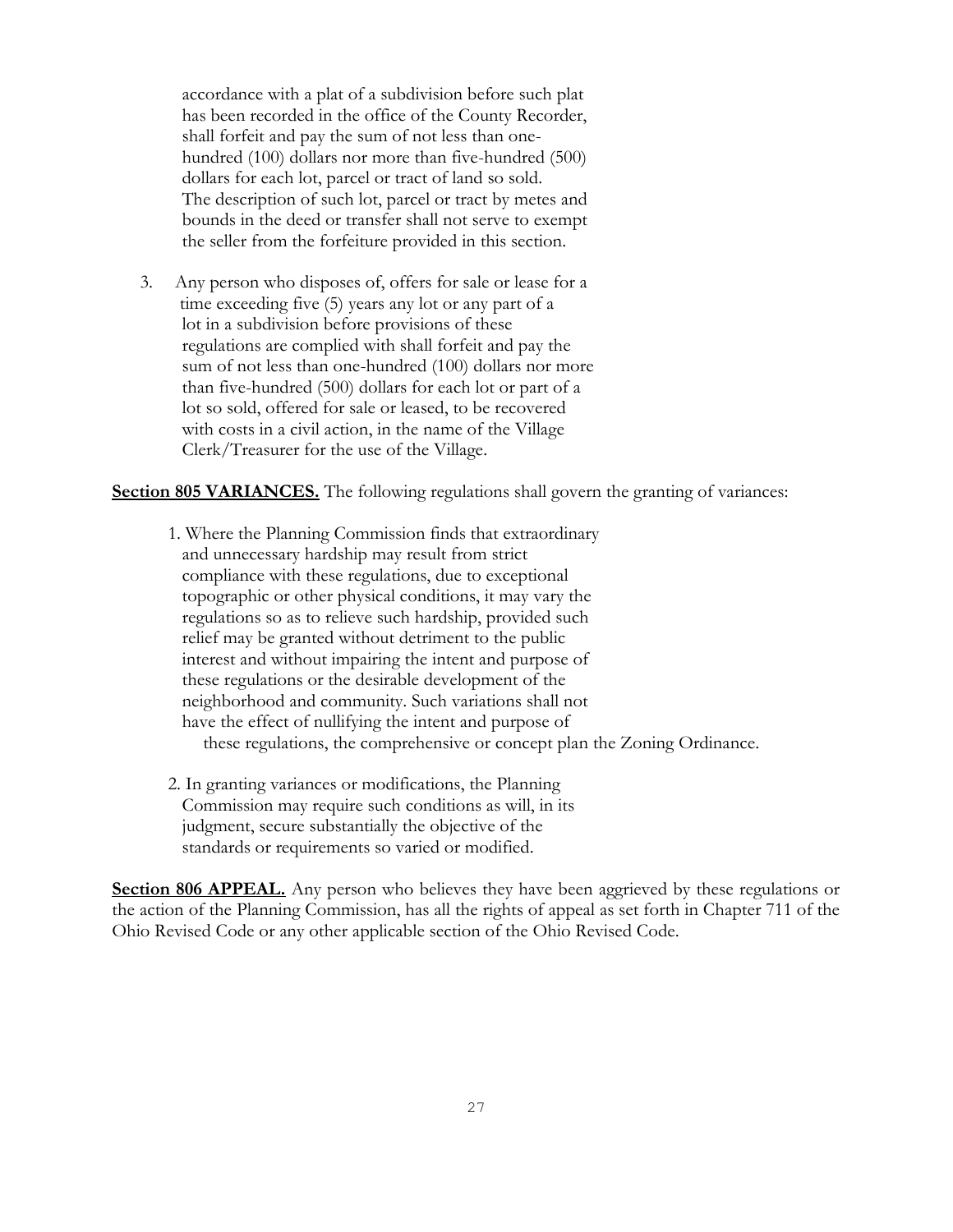#### **ARTICLE IX REQUIRED STATEMENTS AND SIGNATURES TO BE AFFIXED ON THE PLAT**

**Section 900 REQUIRED STATEMENTS.** the following statements shall be affixed on the subdivision plat:

Situated in Section \_\_\_\_\_\_, \_\_\_\_\_\_\_\_\_\_\_\_\_\_\_\_\_\_\_ Township, Village of St. Paris, Champaign County, OH, containing \_\_\_\_\_\_\_\_\_\_ acres and being the same tract as conveyed to \_\_\_\_\_\_\_\_\_\_\_\_\_\_\_\_\_\_\_\_\_\_\_\_\_\_\_\_\_\_\_\_\_\_\_\_\_\_\_\_ and described in deed recorded in Deed Book Page Recorder's Office, Champaign County, OH.

The undersigned \_\_\_\_\_\_\_\_\_\_\_\_\_\_\_\_\_\_\_\_\_\_\_\_\_\_\_\_\_\_\_\_\_\_\_\_\_ hereby certify that the attached plat correctly represents their \_\_\_\_\_\_\_\_\_\_\_\_\_\_\_\_\_\_\_\_\_\_\_, a subdivision of lots

to \_\_\_\_\_\_\_\_\_\_\_\_\_\_\_\_, inclusive, do hereby accept this plat of same and dedicate to public use as such all or parts of the roads, boulevards, cul-de-sacs, parks, planting strips, etc., shown herein and not heretofore dedicated.

The undersigned further agrees that any use of improvements made on this land shall be in conformity with all existing valid zoning, platting, health or other lawful rules and regulations including the applicable off-street parking and loading requirements of St. Paris, OH, for the benefit of themselves and all other subsequent owners or assigns taking title from, under or through the undersigned.

In Witness thereof \_\_\_\_\_\_\_\_\_\_\_\_\_\_\_\_\_\_\_\_\_\_\_\_\_\_\_\_\_\_\_\_\_\_ have hereunto set their hands this  $\_\_\_\_\$  day of  $\_\_\_\_\_\$ 

Witness \_\_\_\_\_\_\_\_\_\_\_\_\_\_\_\_\_\_\_\_\_\_\_ Signed \_\_\_\_\_\_\_\_\_\_\_\_\_\_\_\_\_\_\_\_\_\_\_\_\_

We do hereby certify that we have surveyed the premises and prepared the attached plat and that said plat is correct.

By By Registered Surveyor

 $\overline{\phantom{a}}$  ,  $\overline{\phantom{a}}$  ,  $\overline{\phantom{a}}$  ,  $\overline{\phantom{a}}$  ,  $\overline{\phantom{a}}$  ,  $\overline{\phantom{a}}$  ,  $\overline{\phantom{a}}$  ,  $\overline{\phantom{a}}$  ,  $\overline{\phantom{a}}$  ,  $\overline{\phantom{a}}$  ,  $\overline{\phantom{a}}$  ,  $\overline{\phantom{a}}$  ,  $\overline{\phantom{a}}$  ,  $\overline{\phantom{a}}$  ,  $\overline{\phantom{a}}$  ,  $\overline{\phantom{a}}$ 

STATE OF OHIO COUNTY OF \_\_\_\_\_\_\_\_\_\_\_\_\_\_\_\_\_\_\_\_\_\_\_\_\_\_\_\_\_\_\_\_\_\_\_

 $\frac{1}{2}$  ,  $\frac{1}{2}$  ,  $\frac{1}{2}$  ,  $\frac{1}{2}$  ,  $\frac{1}{2}$  ,  $\frac{1}{2}$  ,  $\frac{1}{2}$ 

Before me a Notary Public in and for Champaign County personally came who acknowledged the signing of the foregoing instrument to be their voluntary act and deed for the uses and purposes therein expressed.

In Witness whereof I have hereunto set my hand and affixed my official seal this \_\_\_\_\_\_\_\_\_ day of \_\_\_\_\_\_\_\_\_\_\_\_\_\_\_\_\_\_\_\_\_\_, 20 \_\_\_\_\_\_.

By \_\_\_\_\_\_\_\_\_\_\_\_\_\_\_\_\_\_\_\_\_\_\_\_\_\_\_\_\_\_\_\_\_\_\_, Notary Public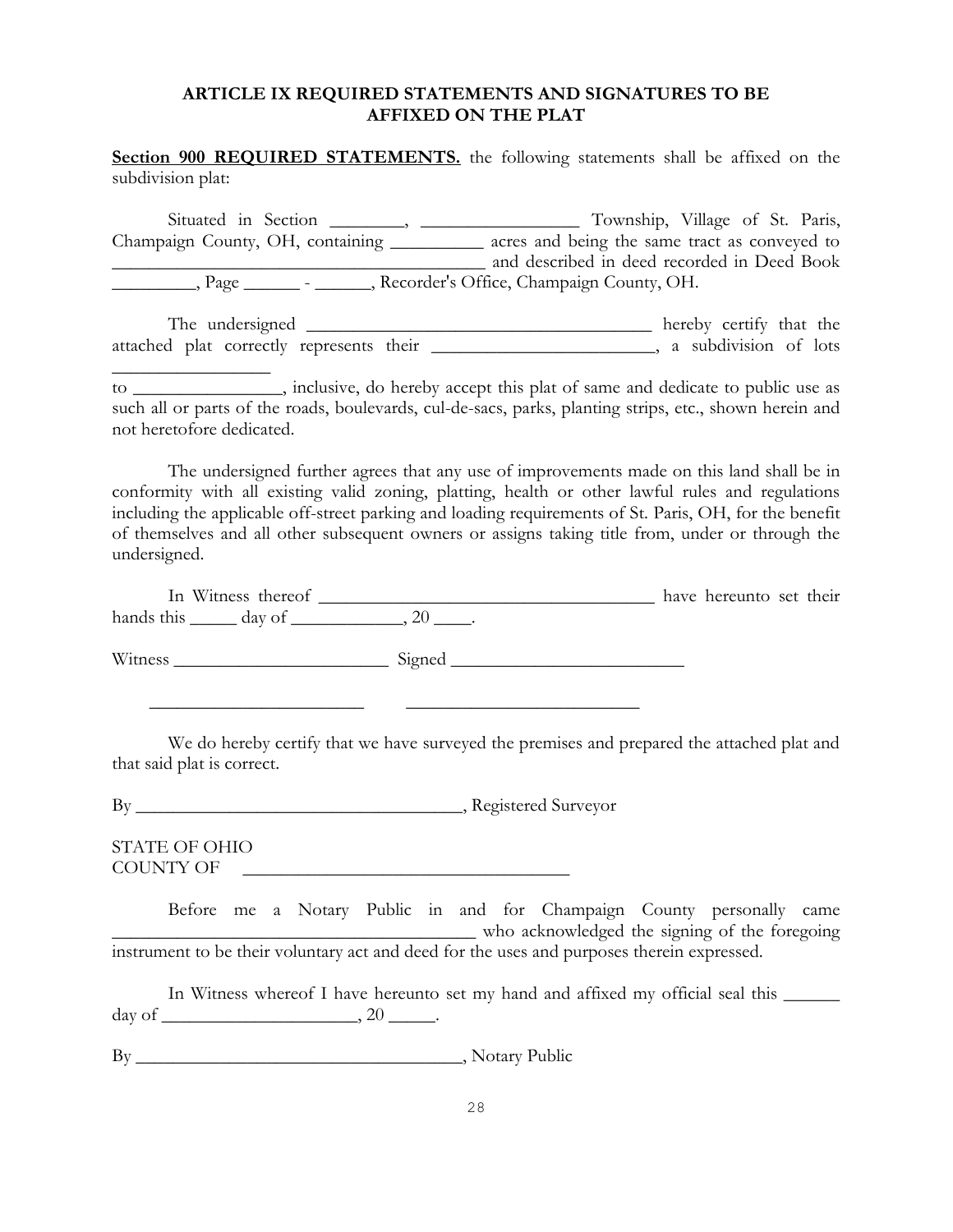# **Section 901 WITHIN THE CORPORATE LIMITS OF ST. PARIS.**

|                                                      | Village Engineer                                                                                                                                                                                                  |
|------------------------------------------------------|-------------------------------------------------------------------------------------------------------------------------------------------------------------------------------------------------------------------|
|                                                      | Approved this $\_\_$ day of $\_\_$ , 20 $\_\_$ .<br>Co. Board of Health                                                                                                                                           |
|                                                      |                                                                                                                                                                                                                   |
|                                                      | Approved this $\_\_$ day of $\_\_$ , 20 $\_\_$ .                                                                                                                                                                  |
|                                                      | Chairperson, St. Paris                                                                                                                                                                                            |
|                                                      | Planning Commission                                                                                                                                                                                               |
|                                                      | Approved this <u>quality day of a series of a series of a series of a</u>                                                                                                                                         |
|                                                      | Champaign Soil and Water                                                                                                                                                                                          |
|                                                      | <b>Conservation District</b>                                                                                                                                                                                      |
|                                                      |                                                                                                                                                                                                                   |
| 711.04 and 711.041, Ohio Revised Code.)              | Approved this <u>__</u> day of ________, 20___. (Approval of this plat for recording does not constitute<br>an acceptance of the dedication of any public street, road or highway dedicated on such plat, Section |
| Transferred this <u>___</u> day of ________, 20____. |                                                                                                                                                                                                                   |
|                                                      |                                                                                                                                                                                                                   |
|                                                      | Filed for Record this <u>day</u> of <u>equal</u> , 20 at m.<br>Recorded this <u>___</u> day of _______, 20___ in Plat Book ________, page ______- _____.                                                          |
|                                                      |                                                                                                                                                                                                                   |
|                                                      |                                                                                                                                                                                                                   |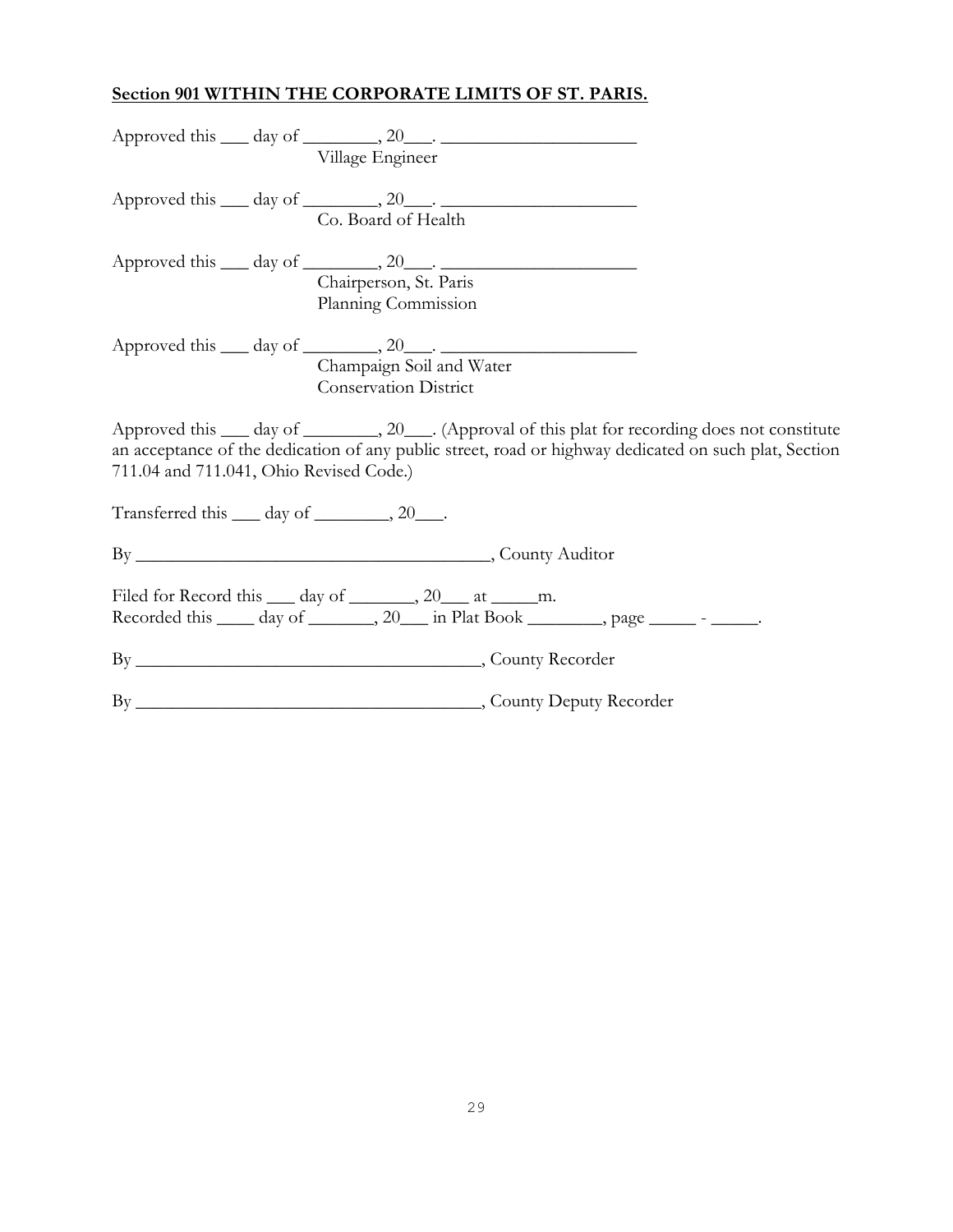## **ARTICLE X DEFINITIONS**

**Section 1000 INTERPRETATION OF TERMS OR WORDS.** Words in these regulations are used in their ordinary English usage. Certain terms or works used herein shall be interpreted and defined as follows and wherever used in these regulations shall have the meaning indicated in this section. The word "shall" is to be interpreted as mandatory and shall be complied with unless waived; "may" is to be interpreted as having permission or being allowed to carry out a provision; "should" is to be interpreted as expressing that the application of said criteria or standard is desired and essential unless commensurate criteria or standards are achieved. All words used in the singular shall include the plural, and all words used in the present tense shall include the future tense, unless the context clearly indicates the contrary.

**BLOCK.** A piece or parcel of land entirely surrounded by public streets or highways, railroad rightof-ways, parks, streams and other bodies of water, or a combination thereof.

**COMMUNITY FACILITIES**. Existing, planned and proposed parks, playgrounds schools and other public lands and buildings of the municipality or county for which the regulations are in effect.

**COMPREHENSIVE PLAN.** The plan, or any portion thereof, adopted by the Planning Commission of the Village of St. Paris which shows the general location and extent of physical facilities including major streets and main thoroughfares, parks, schools and other public open spaces and public building sites.

**DEVELOPER.** Any person, subdivider, partnership or corporation or duly authorized agent who constructs or contracts to construct improvements on subdivided land.

**DWELLING UNIT.** Space within a building, comprising living, dining, sleeping room or rooms, storage closets, as well as space and equipment for cooking, bathing, and toilet facilities, all used by only one (1) family and its household employees.

**EASEMENT.** Authorization by a property owner for the use by another, and for a specified purpose, of any designated part of his property.

**ENGINEER.** Any person licensed to practice engineering in the State of Ohio, specifically a civil engineer as referred to in these regulations.

**FLOOD PLAIN.** The portion of a river or creek valley adjacent to the drainage channel which is periodically covered with water when the river or creek overflows its banks during flood stage.

**IMPROVEMENTS.** Any additions to the natural state of the land which increases it value or utility, including pavements, curbs, gutters, sidewalks, crosswalks, water mains, sanitary and storm sewers, landscaping and other appropriate facilities or plantings.

**LOT.** A portion of a subdivision or other parcel of land intended as a unit for transfer of ownership and/or for building purposes or development. Such lot shall have frontage on a dedicated public street.

**LOT, INTERIOR.** Any lot other than a corner lot.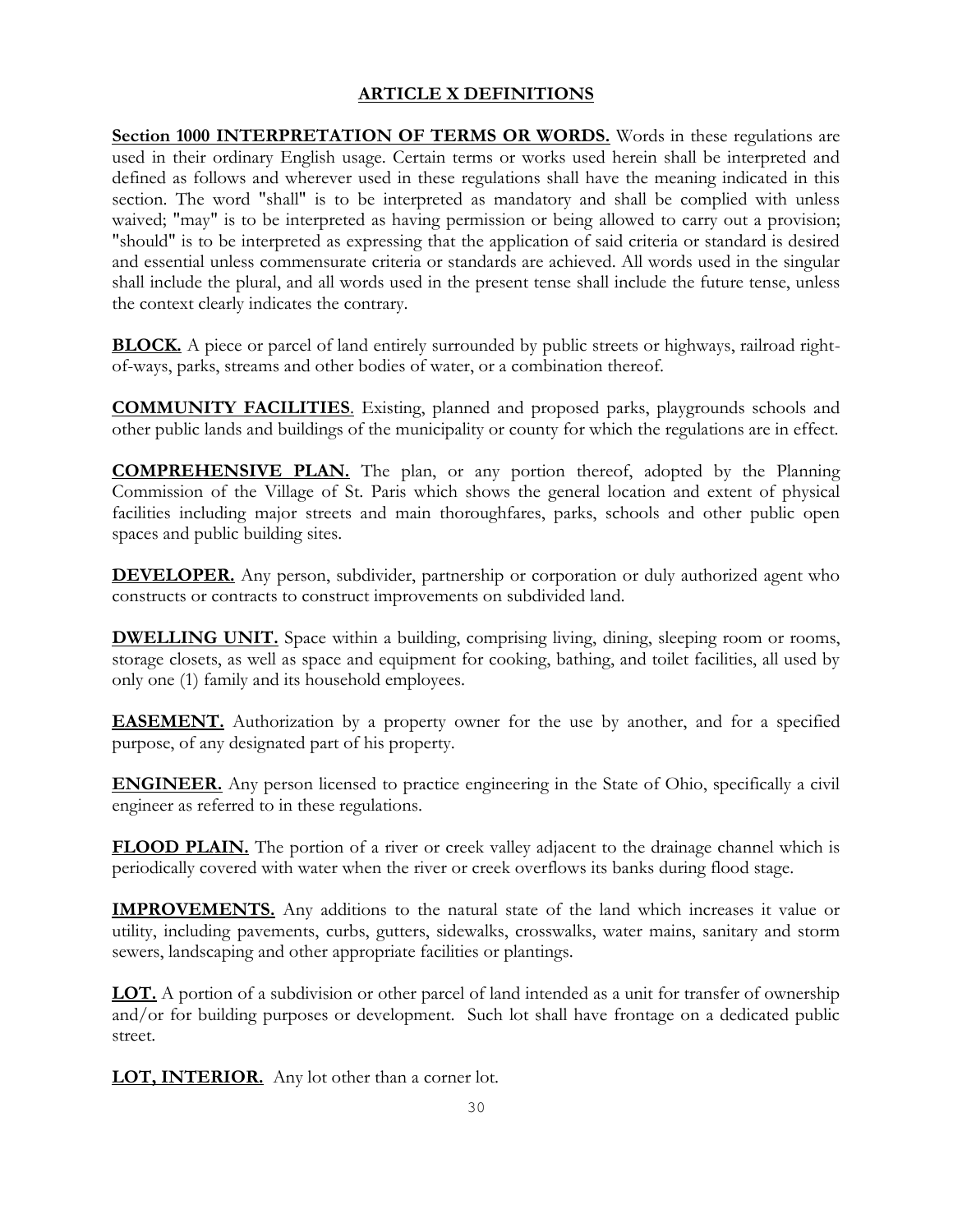**LOT, THROUGH.** Any interior lot having frontage on two, more or less, parallel streets as distinguished from a corner lot. All yards of such lots adjacent to streets shall be considered frontal, and front yard set backs shall be provided as required.

**LOT DEPTH.** The horizontal distance between the front and rear lot lines, measured along the median between the side lot lines.

**LOT FRONTAGE**. The portion of a lot at the street or road right-of-way line. For the purpose of determining yard requirements on corner lots and through lots, all sides of a lot adjacent to street or road right-of-way lines shall be considered frontage.

**LOT WIDTH.** The distance between straight lines connecting front and rear lot lines at each side of the lot, measured at the street or road right-of-way line, except on cul-de-sac streets where it is measured at the setback line.

**MAJOR THOROUGHFARE (STREETS) PLAN.** The plan adopted by the Planning Commission indicating the existing or recommended location for arterials, collectors, and local streets within the corporate limits of the Village.

**MAINTENANCE BOND.** An agreement in the form of a bond or other surety by a subdivider with the Village for the amount so determined by the Village Engineer to assure that public streets and facilities are maintained between time of completion by the subdivider and formal acceptance of dedication by the Village Council.

**MANUFACTURED HOME.** A building unit or assembly of closed construction that is fabricated in an off-site facility and constructed in conformance with the Federal Construction and Safety Standards established by the Secretary of Housing and Urban Development pursuant to the "Manufactured Housing Construction and Safety Standards Act of 1974, 88 Stat. 700, 42 U.S.C.A. 5401, 5403, and that has a permanent label or tag affixed to it, as specified in 42 U.S.C.A. 5415, certifying compliance with all applicable Federal construction and safety standards. This category does not include the sub-assembly methods of construction known as pre-fab or pre-cuit, in which cases some portion of the preparation or sub-assembly may be done at the factor but not erected at the foundation site.

Modular Unit. A factory-fabricated transportable building designed to be used by itself or to be incorporated with similar units at a building site into a modular structure. The term is intended to apply to major assemblies and does not include prefabricated panels, trusses, plumbing trees, and other prefabricated sub-elements which are to be incorporated into a structure at the site.

Sectional Unit. A dwelling made of two (2) or more modular units transported to the homesite, put on a foundation, and joined to make a single dwelling.

**MOBILE HOME.** A building unit or assembly of closed construction that is fabricated in an offsite facility, that is more than thirty-five (35) body feet in length or, when erected on site, is three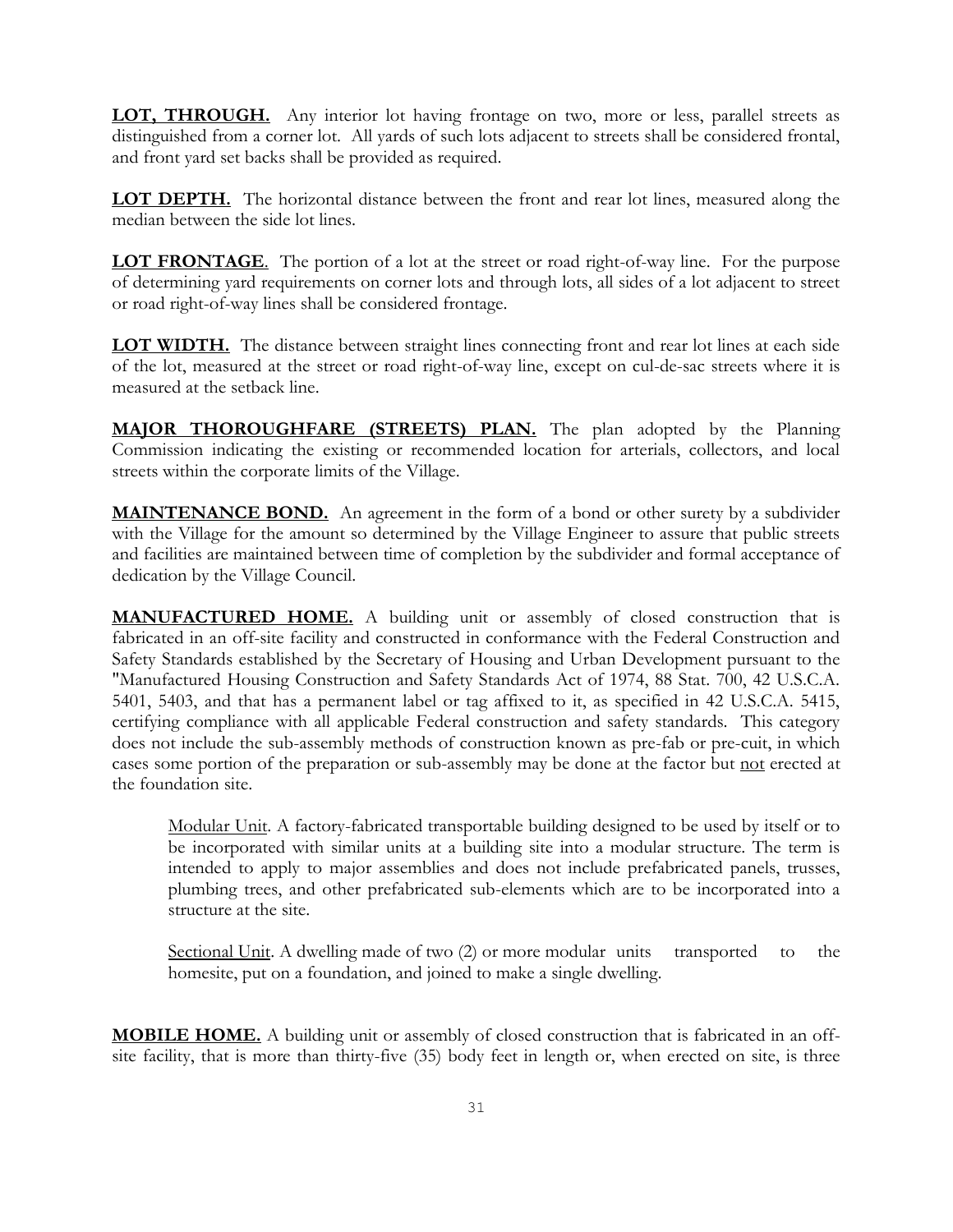hundred twenty (320) or more square feet, that is built on a permanent chassis and transportable in ore or more sections, and that does not qualify as a manufactured home or as an industrialized unit.

Mobile Home*, Double-wide or Triple-wide*: A mobile home consisting respectively of two (2) or three (3) sections combined horizontally at the site to form a single dwelling, while still retaining their individual chassis for possible future movement.

Mobile Home*, Expandable*: A mobile home with one (1) or more room sections that fold, collapse, or telescope into the principal unit when being transported and which can be expanded at the site to provide additional living area.

This category does not include the sub-assembly methods of construction known as pre-fab or precut, in which cases some portion of the preparation or sub-assembly may be done at the factory but not erected until at the foundation site.

**MOBILE OR MANUFACTURED HOME SUBDIVISION.** A tract of land which is subdivided for sale of the individual lots.

**MONUMENTS.** Permanent concrete or iron markers used to establish definitely all lines of the plat of a subdivision, including all lot corners, boundary line corners, and points of change in street alignment.

**NET ACRE.** Land area which excludes all street, utility and railroad right-of-ways, and waterways.

**OWNER.** Any individual, firm, association, syndicate, co-partnership, corporation, trust or other legal entity having sufficient proprietary interest in the land sought to be subdivided to commence and maintain proceedings to subdivide the same under these regulations.

**PAD**. A building site prepared by artificial means, including grading, excavation or filling, or any combination thereof.

**PERFORMANCE BOND OR OTHER SURETY.** An agreement by a subdivider or developer in the form of a bond, certified check with the Village for the amount of the estimated construction cost guaranteeing the completion of physical improvements according to plans and specifications within the time prescribed in the subdivider's or developer's agreement.

**PLANNED UNIT DEVELOPMENT.** A development in which a variety of housing types and/or related commercial and industrial facilities are accommodated in a pre-planned environment under more flexible standard restrictions such as lot sizes and setbacks. The procedure for approval of such development contains requirements in addition to those of the standard subdivision, such as building design principles and landscaping plans.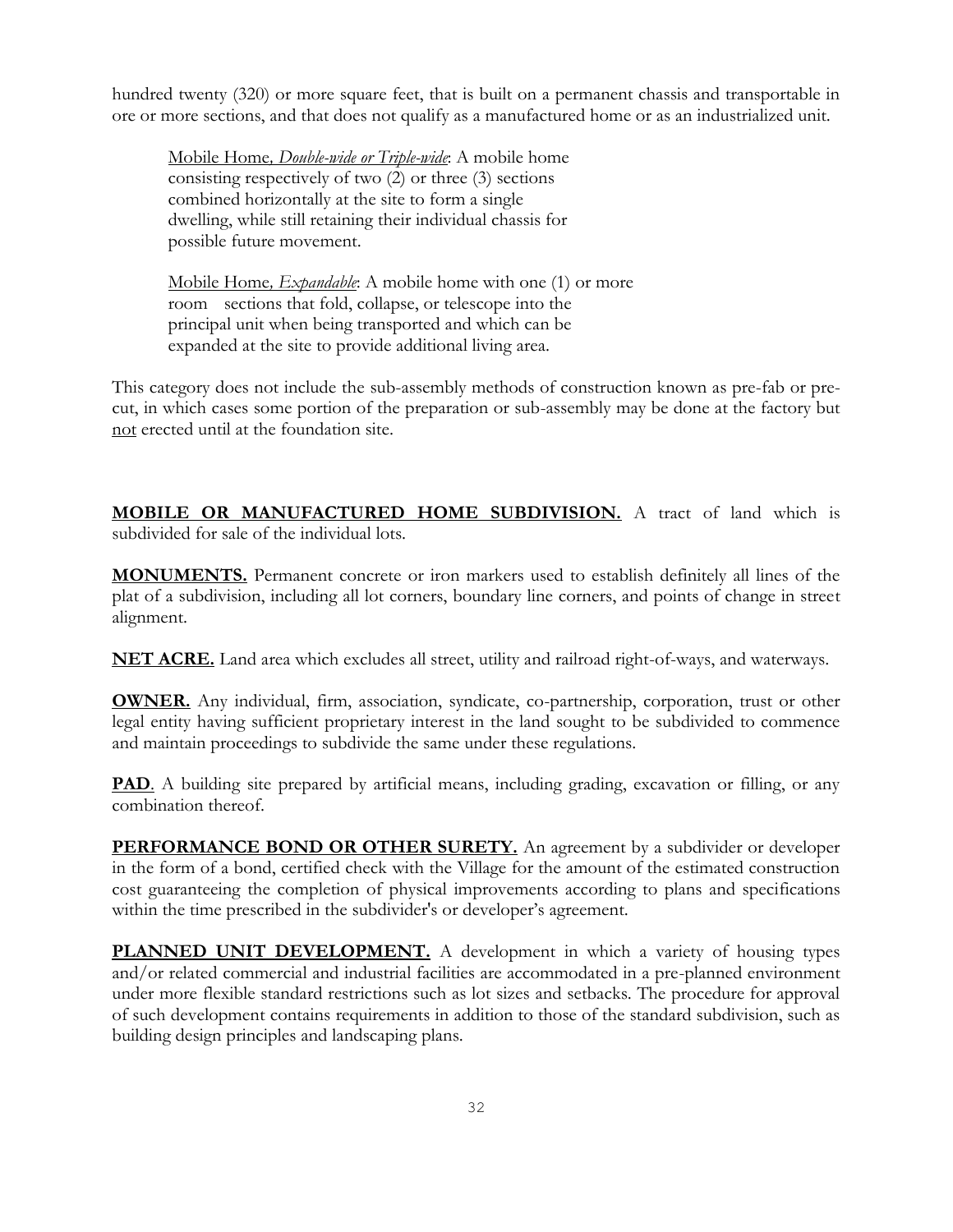**PLAT.** The map, drawing, or chart on which the developer's plan of subdivision is presented to the Village Planning Commission for approval and, after such approval, to the County Recorder for recording.

**PLAT, FINAL.** The final map, drawing or chart and supplementary information, based upon the approved preliminary plat, in which the subdivider's plan is presented to the Village Planning Commission for approval and which, if approved, will be certified and submitted to the County Recorder.

**PLAT, PRELIMINARY.** The preliminary map, drawing, or chart, and supplementary information, on which the layout and design of a proposed subdivision is submitted to the Village Planning Commission for consideration and tentative approval.

**RIGHT-OF-WAY.** A strip of land taken or dedicated for use as a public way. In addition to the roadway or pavement, it normally incorporates the curbs, lawn strips, sidewalks, lighting, and drainage facilities.

**SETBACK.** A line established by the Subdivision Regulations and/or Zoning Ordinance (Resolution), generally parallel with and measured from the front lot line, defining the limits of a front yard in which no building or structure may be located above ground, except as may be provided in said Codes.

**STREET OR ROAD.** The paved portion within a right-of-way which is used for vehicular traffic and designated as follows:

- 1. *Arterial Street*. A general term denoting a highway primarily for through traffic, usually on a continuous route.
- 2. *Collector Street*. A thoroughfare, whether within a residential, industrial, commercial, or other type of development, which primarily carries traffic from local streets to arterial highways or major streets, including the principal entrance streets of residential developments and primary circulation routes within such development.
- 3. *Local Street*. A street primarily for providing access to residential, commercial or other abutting property.
- 4. *Cul-de-Sac*. A local street of relatively short length with one (1) end open to traffic and the other end terminating in a vehicular turnaround.
- 5. *Alley*. Minor ways used primarily for vehicular service access to the back or side of properties abutting on other streets.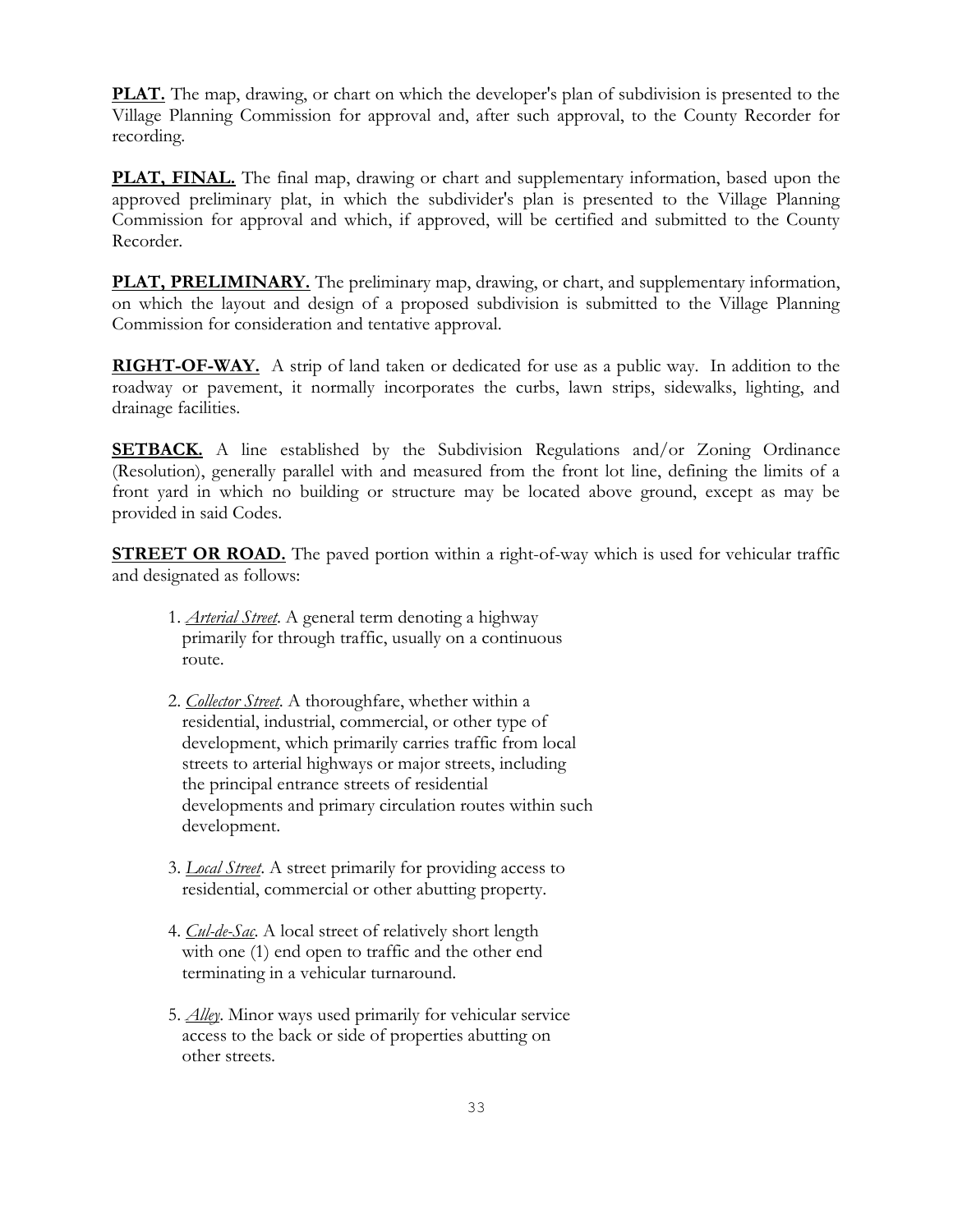6. *Marginal Access Street*. A local street parallel and adjacent to a major street or arterial highway, providing access to abutting properties and protection from the major street or arterial highway.

**SUBDIVIDER.** Any individual, developer, firm, association, syndicate, co-partnership, corporation, trust or any other legal entity commencing proceedings under these regulations to effect a subdivision of land hereunder for him/herself or for another.

**SUBDIVISION.** The division of any parcel of land shown as a unit or as contiguous units on the last preceding tax roll, into two (2) or more parcels, sites or lots, any one of which is less than five (5) acres for the purposes, whether immediate or future, of transfer of ownership, provided, however, that the division or partition of land into parcels or more than five (5) acres not involving any new streets or easements of access, and the sale or exchange of parcels between adjoining lot owners, which such sale does not create additional building sites, shall be exempted; or the improvement of one (1) or more parcels of land for residential, commercial or industrial structures or groups of structures involving the division or allocation of land for the opening, widening or extension of any street or streets, except private street serving industrial structures; the division or allocation of land as open spaces for common use by owners, occupants or lease holders, or as easements for the extension and maintenance for public sewer, water, storm drainage or other public facilities.

**SUBDIVISION, MINOR.** A subdivision approved by the Village Planning Commission which does not require a plat and which is in conformance with the provisions of Section 329.

**SURVEYOR.** Any person registered to practice surveying as defined by the Surveyor's Registration Act of the State of Ohio.

**ZONING REGULATIONS.** The Zoning Ordinance of the Village of St. Paris.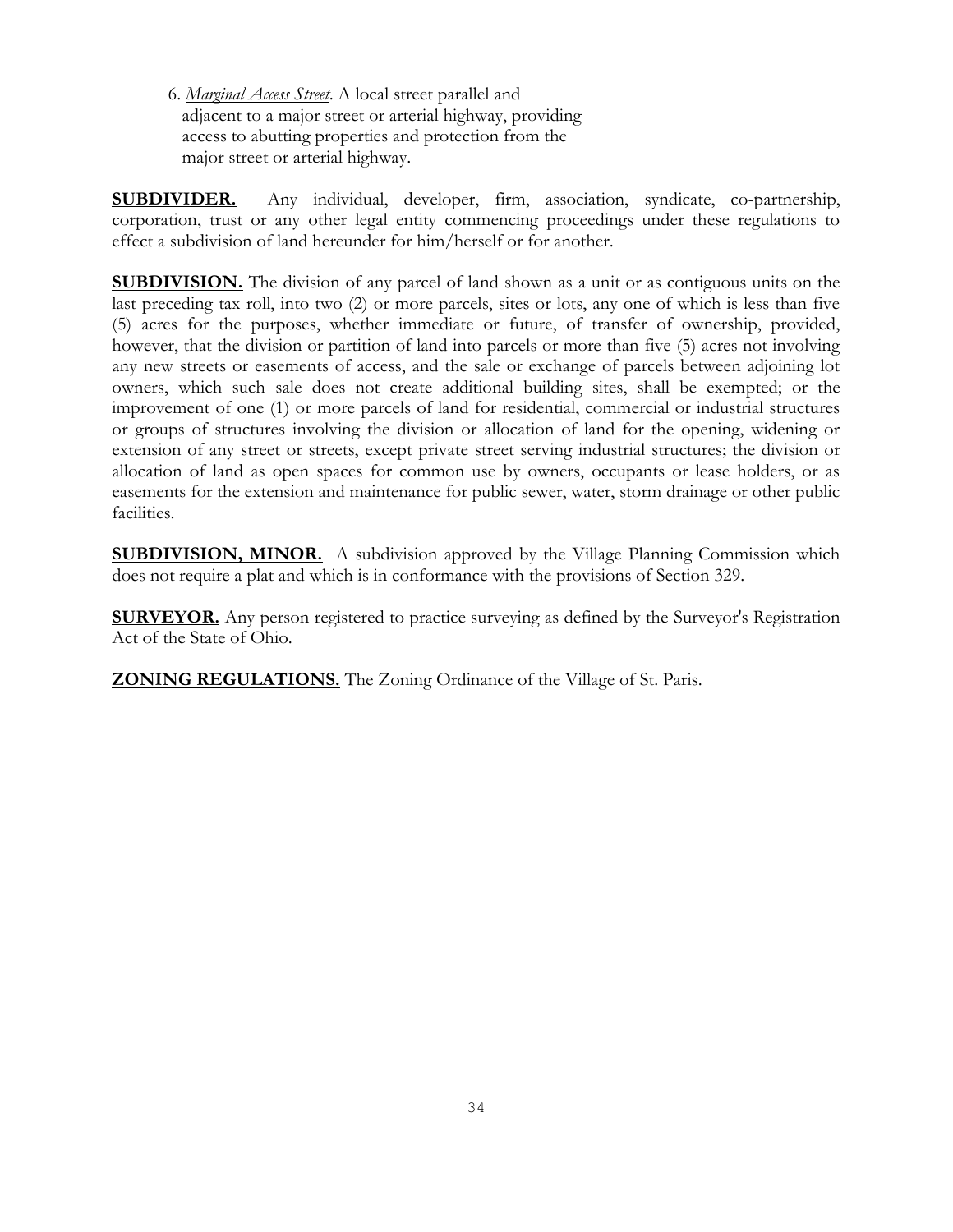#### **ARTICLE XI ENACTMENT**

**Section 1100 EFFECTIVE DATE.** These regulations shall become effective from and after the date of its approval and adoption by the Planning Commission and Village Council, after public hearing and certification to the County Recorder. Henceforth, any other regulations previously adopted by the Village Council or the Planning Commission shall be deemed to be repealed. These regulations shall in no way affect any subdivision having received preliminary approval prior to the effective date provided, however, that no changes to the preliminary plan, as approved, are introduced by the subdivider.

| PASSED:       | (Date) |                                                       |
|---------------|--------|-------------------------------------------------------|
|               |        | President of Council                                  |
|               |        |                                                       |
|               |        |                                                       |
| ADOPTED:      | (Date) | <u> 1989 - Johann Stoff, fransk politik (d. 1989)</u> |
|               |        | Mayor                                                 |
|               |        |                                                       |
|               |        |                                                       |
| ATTEST:       |        |                                                       |
| Village Clerk |        | Village Solicitor                                     |
|               |        |                                                       |

ORDINANCE NUMBER \_\_\_\_\_\_\_\_\_\_\_\_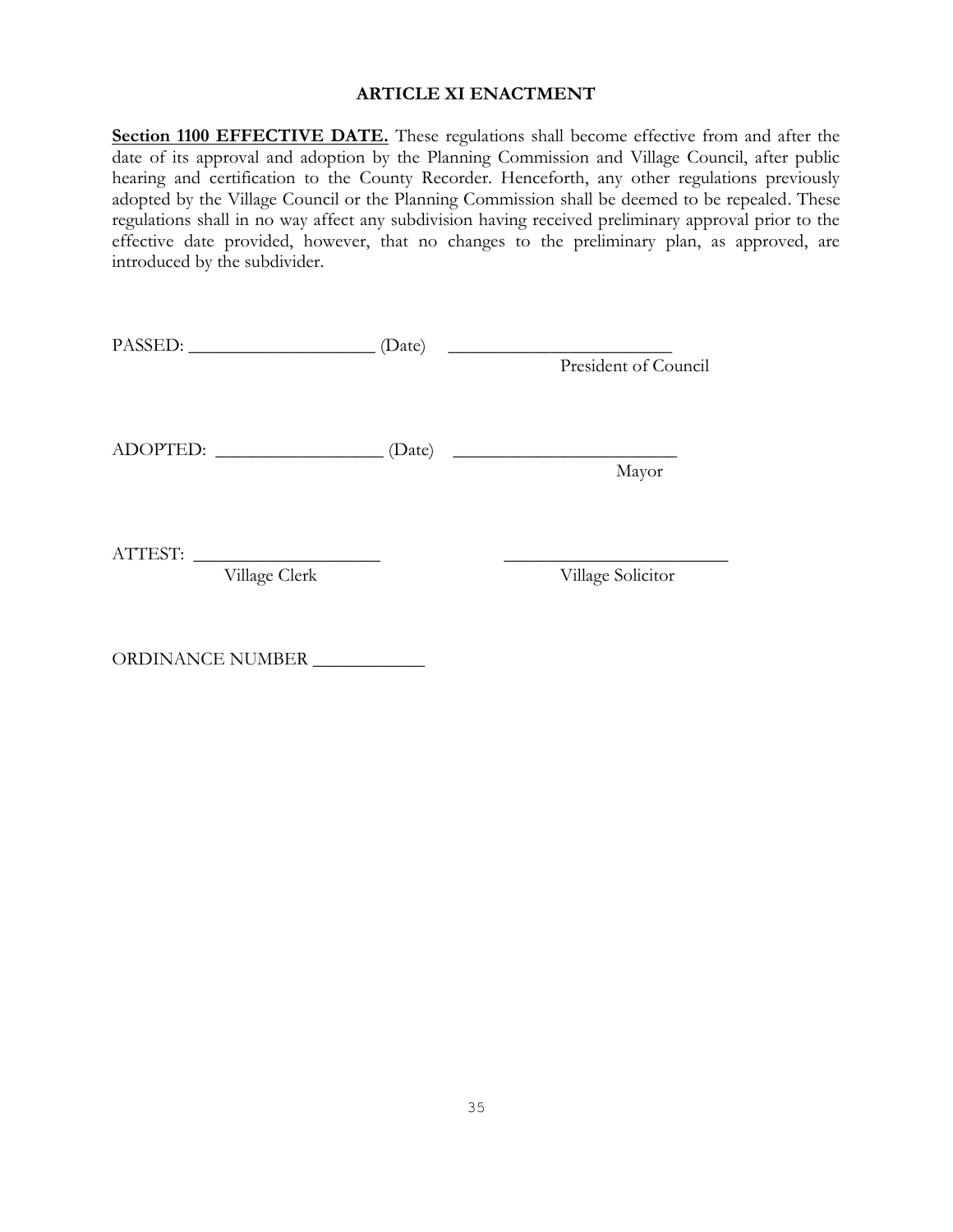# **PRELIMINARY PLAT CHECKLIST**

## SUBDIVISION:\_\_\_\_\_\_\_\_\_\_\_\_\_\_\_\_\_\_\_\_\_\_\_\_\_\_\_\_\_\_\_\_\_\_\_\_\_\_\_\_\_\_\_\_\_\_\_\_\_\_\_\_\_\_\_\_\_\_\_\_\_\_\_\_

## DATE:\_\_\_\_\_\_\_\_\_\_\_\_\_\_\_

This list is not all inclusive, but is to be used as a guidline for submittals and reviews.

| ☑ |                | <b>DESCRIPTION</b>                                             | <b>REMARKS</b> |
|---|----------------|----------------------------------------------------------------|----------------|
|   | 1              | Received fees.                                                 |                |
|   | $\overline{2}$ | Ten copies of plat (at a scale of not more than $1'' = 100'$ , |                |
|   |                | and one electronic copy of the plat.                           |                |
|   | $\mathfrak{Z}$ | Name of Subdivision                                            |                |
|   | $\overline{4}$ | Location of property with respect to surrounding               |                |
|   |                | property and streets.                                          |                |
|   | 5              | Location by township, section, town and range.                 |                |
|   | 6              | Names of all adjoining property owners, or names of            |                |
|   |                | adjoining developers.                                          |                |
|   | 7              | Names of adjoining subdivisions.                               |                |
|   | 8              | Location and names of adjoining streets.                       |                |
|   | 9              | Location of corporation line, if applicable.                   |                |
|   | 10             | Location and dimensions of all boundary lines of the           |                |
|   |                | property in feet and decimals of a foot.                       |                |
|   | 11             | Vicinity Sketch.                                               |                |
|   | 12             | Indication of Zoning.                                          |                |
|   | 13             | Location of existing easements.                                |                |
|   | 14             | Location of existing water bodies, streams, and other          |                |
|   |                | pertinent features such as railroads, buidlings, parks,        |                |
|   |                | cemetaries, drainage ditches, bridges, etc.                    |                |
|   | 15             | Locations, dimensions and areas of all proposed or             |                |
|   |                | existing lots.                                                 |                |
|   | 16             | Location and dimensions of all property proposed to be         |                |
|   |                | set aside for park or playground use, or other public or       |                |
|   |                | private reservation, with designation of the purpose           |                |
|   |                | thereof, and conditions, if any, of the dedication or          |                |
|   |                | reservation.                                                   |                |
|   | 17             | Date of Plat.                                                  |                |
|   | 18             | Scale of Plat.                                                 |                |
|   | 19             | North arrow.                                                   |                |
|   | 20             | Data from which the location, bearing and length of all        |                |
|   |                | lines can be determined and reproduced on the ground.          |                |
|   | 21             | Names of new streets approved by the Planning                  |                |
|   |                | Commission.                                                    |                |
|   | 22             | Indication of the use of any lot and all uses other than       |                |
|   |                | residential.                                                   |                |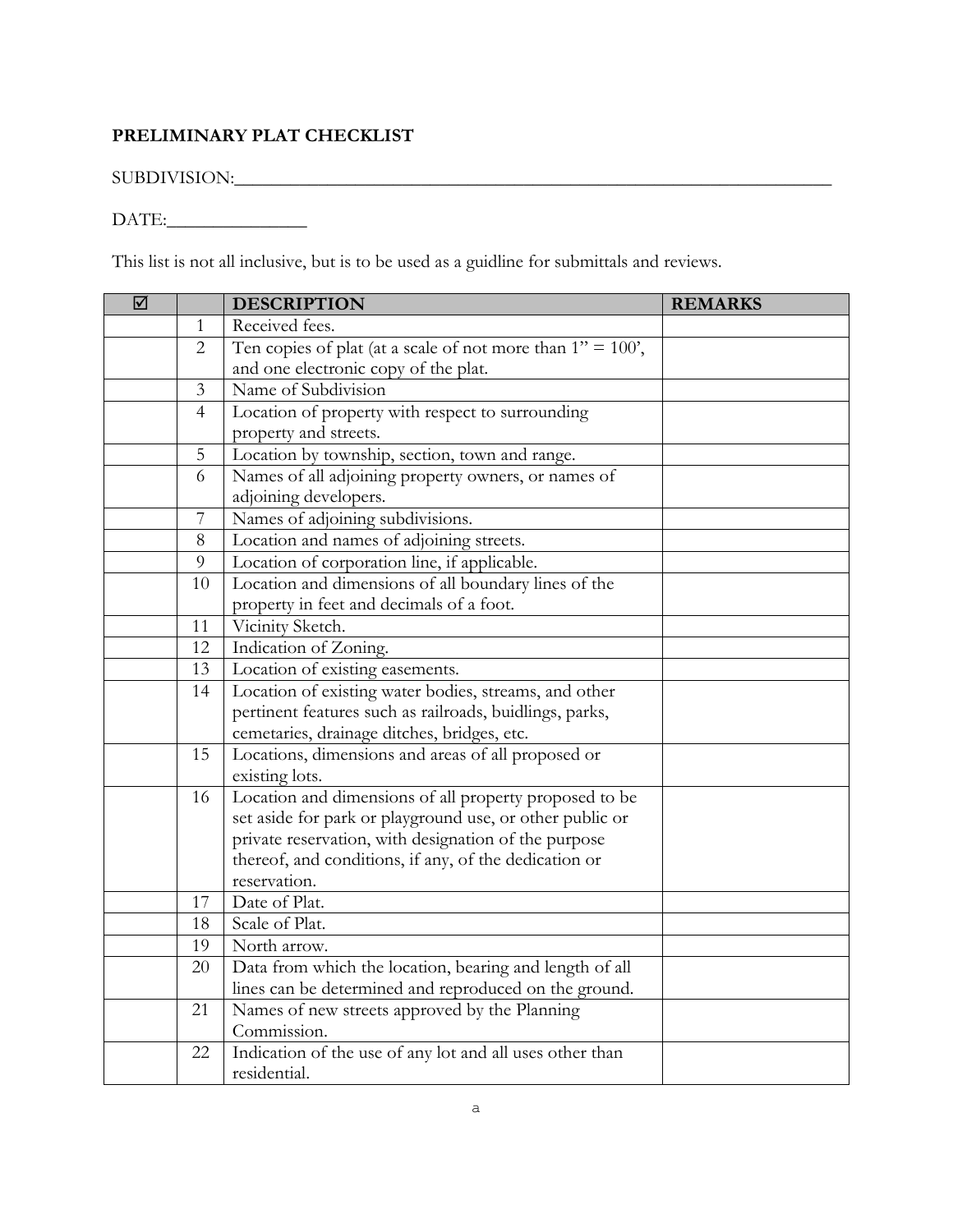| 23 | Lots consecutively numbered.                              |  |
|----|-----------------------------------------------------------|--|
| 24 | Approximate dimensions of lots, including area.           |  |
| 25 | Front building setback lines.                             |  |
| 26 | Profiles showing existing and proposed elevations along   |  |
|    | centerline of all streets.                                |  |
| 27 | Approximate stationing on all streets.                    |  |
| 28 | Location, size and invert elevations of all existing and  |  |
|    | proposed sanitary sewers and stormwater sewers and        |  |
|    | structures.                                               |  |
| 29 | Preliminary drainage plan including proposed stormwater   |  |
|    | detention and location.                                   |  |
| 30 | Location and size of all water lines.                     |  |
| 31 | Topography at the same scale with contour interval of 1'. |  |
| 32 | Other specifications and references required by the local |  |
|    | government. Construction standards and specifications,    |  |
|    | including a site grading plan for the entire subdivision. |  |
| 33 | Title of property, name and address of owner, and         |  |
|    | signature of the surveyor.                                |  |
| 34 | Date, including revision dates.                           |  |
| 35 | Notation of approval, signature line for Planning         |  |
|    | Commission Chairman.                                      |  |
| 36 | Name and address of the subdivider and/or developer.      |  |
| 37 | Copy of the protective covenants, if applicable.          |  |
| 38 | Indication of any developmental phasing or staged         |  |
|    | development timing.                                       |  |
| 39 | Meets zoning requirements (i.e., miniumum frontage,       |  |
|    | setbacks, area, etc.)                                     |  |
| 40 | Conformance with major street plan.                       |  |
| 41 | No flood hazards.                                         |  |
| 42 | Right-of-way widths, meets minimum criteria.              |  |
| 43 | Avoidance of multiple intersections.                      |  |
| 44 | Lengths of blocks, meets minimum criteria.                |  |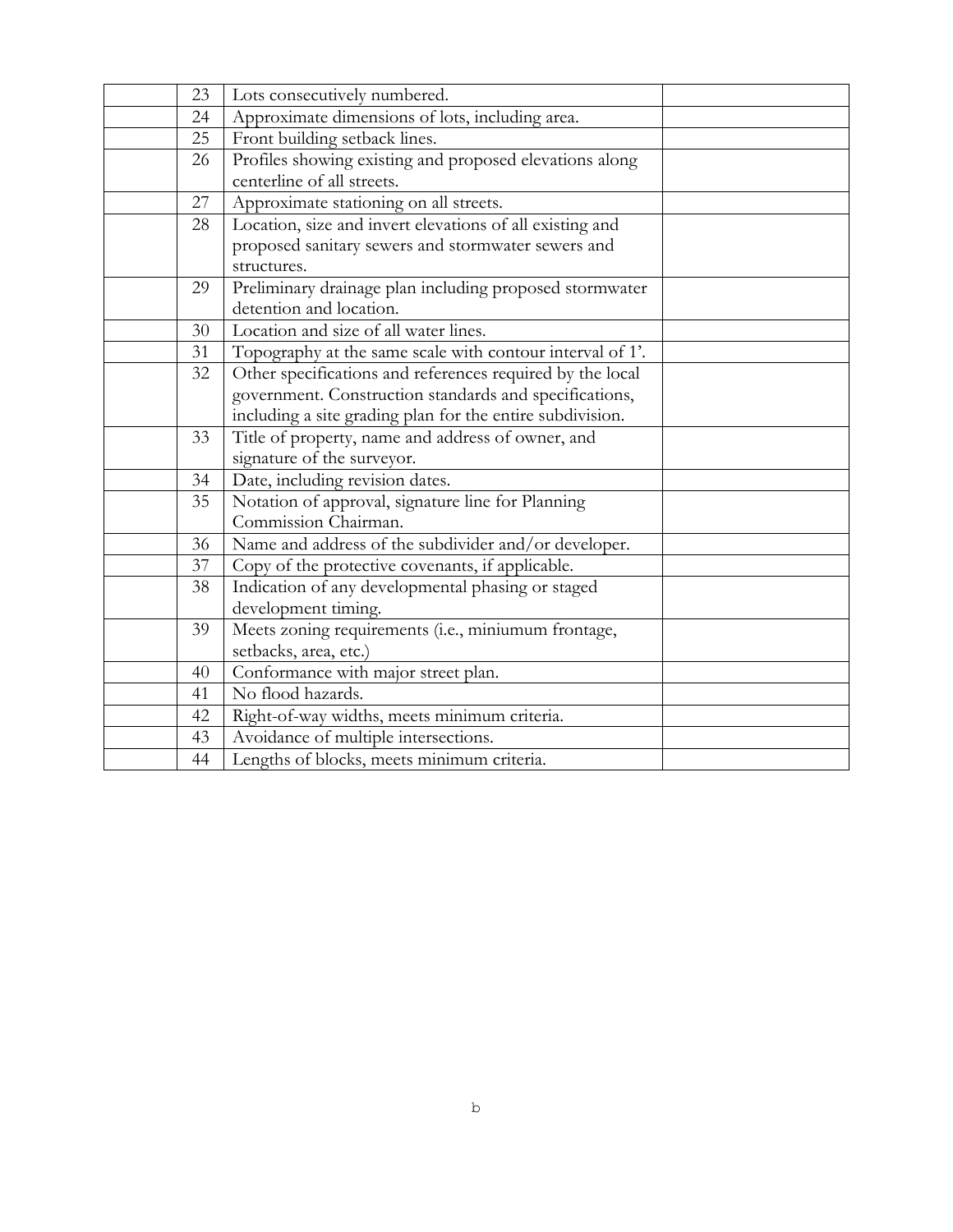## **FINAL PLAT CHECKLIST**

SUBDIVISION:\_\_\_\_\_\_\_\_\_\_\_\_\_\_\_\_\_\_\_\_\_\_\_\_\_\_\_\_\_\_\_\_\_\_\_\_\_\_\_\_\_\_\_\_\_\_\_\_\_\_\_\_\_\_\_\_\_\_\_\_\_\_\_\_

DATE:\_\_\_\_\_\_\_\_\_\_\_\_\_\_\_

This list is not all inclusive, but is to be used as a guidline for submittals and reviews.

| ☑ |                | <b>DESCRIPTION</b>                                              | <b>REMARKS</b> |
|---|----------------|-----------------------------------------------------------------|----------------|
|   | 1              | Received fees.                                                  |                |
|   | $\overline{2}$ | Ten copies of plat (at a scale of not more than $1'' = 100'$ ), |                |
|   |                | and one electronic copy of the plat.                            |                |
|   | 3              | Five copies of construction drawings.                           |                |
|   | $\overline{4}$ | Two copies of engineer's estimate.                              |                |
|   | 5              | One copy of storm sewer calculations, storm detention           |                |
|   |                | calculations, and other necessary design calculations.          |                |
|   | 6              | Performance surety.                                             |                |
|   | 7              | Name of subdivision.                                            |                |
|   | 8              | Location by section, town, range, and township.                 |                |
|   | 9              | Date of plat.                                                   |                |
|   | 10             | North arrow and basis of bearing.                               |                |
|   | 11             | Acreage to thousandths of an acre.                              |                |
|   | 12             | Deed book and reference page. (Plat book, if available.)        |                |
|   | 13             | Name and address of the subdividers.                            |                |
|   | 14             | Name and address of professional engineer who prepared          |                |
|   |                | plans, including registration number and seal.                  |                |
|   | 15             | Name and address of professional surveyor who prepared          |                |
|   |                | plat, including registration number and seal.                   |                |
|   | 16             | Perimeter of subdivision to be outlined by a heavy border.      |                |
|   | 17             | All dimensions.                                                 |                |
|   | 18             | Bearings and distances to the nearest centerline of             |                |
|   |                | intersecting roads.                                             |                |
|   | 19             | Names, exact location, dimensions, and right-of-way             |                |
|   |                | width of all streets.                                           |                |
|   | 20             | Radii, internal angles, points of curvature, tangent            |                |
|   |                | bearings, chord length and bearings, lengths of arcs of all     |                |
|   |                | applicable streets within the plat area.                        |                |
|   | 21             | The exact location, dimensions, and uses of easements           |                |
|   |                | shall be illustrated on the plat.                               |                |
|   | 22             | All lots accurately dimensioned in fet and hundreths with       |                |
|   |                | lot numbers and acreage.                                        |                |
|   | 23             | Replatted lots shall illustrate old lot numbers and lot lines   |                |
|   |                | dotted on the plat.                                             |                |